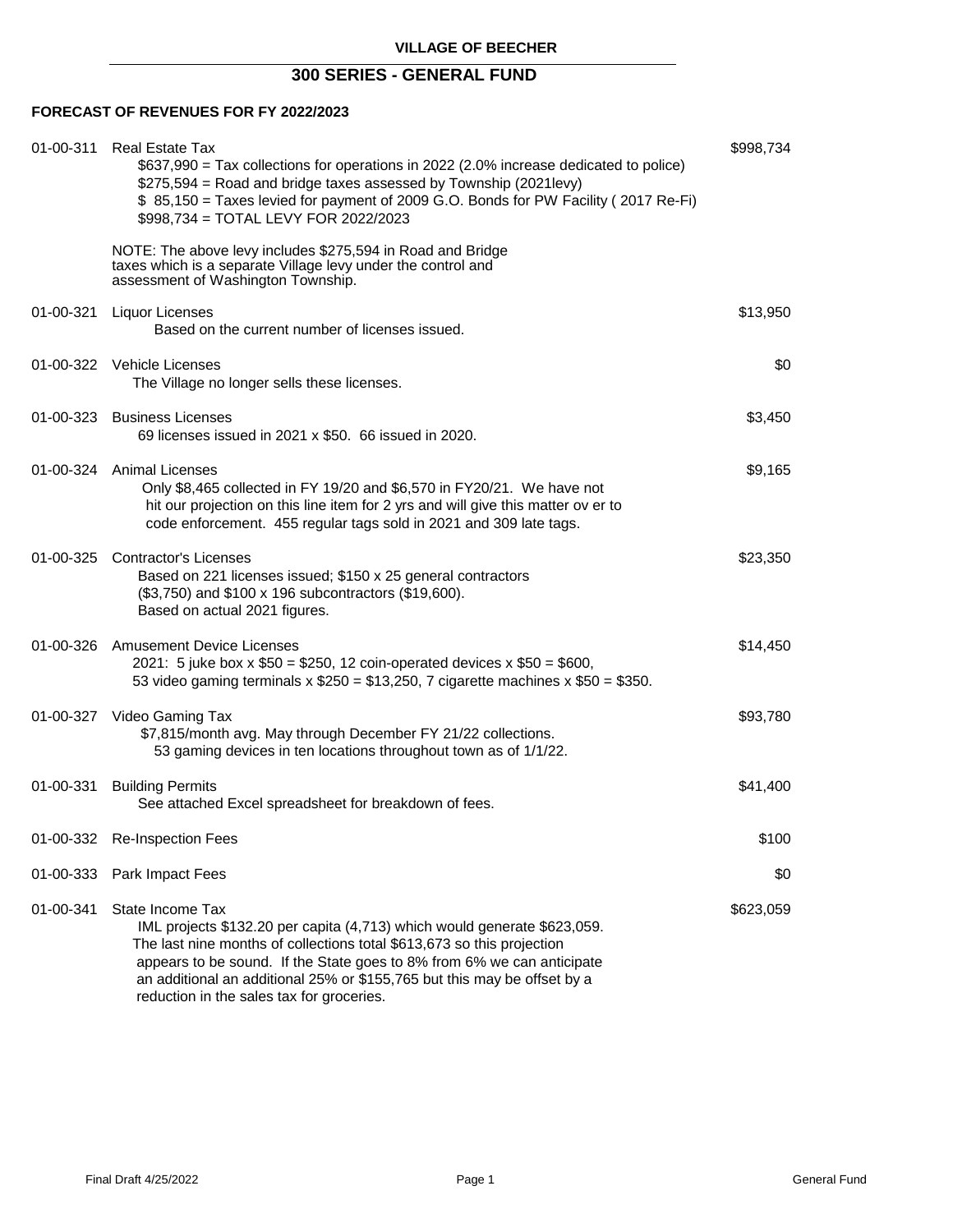| 01-00-343 | <b>Replacement Tax</b><br>\$1,500 from Township's share of distribution.<br>\$8,732 from the State.                                                                                                                                                                                                                                                                                                                                                                                                                                                             |                                        |                                                                                                          |           |  |  |
|-----------|-----------------------------------------------------------------------------------------------------------------------------------------------------------------------------------------------------------------------------------------------------------------------------------------------------------------------------------------------------------------------------------------------------------------------------------------------------------------------------------------------------------------------------------------------------------------|----------------------------------------|----------------------------------------------------------------------------------------------------------|-----------|--|--|
|           | Based on current collecton rates. State is not diverting like it used to.                                                                                                                                                                                                                                                                                                                                                                                                                                                                                       |                                        |                                                                                                          |           |  |  |
| 01-00-345 | Sales Tax<br>Last eight months trending \$52,248 per month which is generating<br>\$626,973. We will wiat to see what the State Budget does for us<br>regarding the 1% sales tax loss on groceries. If this happens we will have<br>to cut about \$150,000 off this number. We are bing told it will be a net zero<br>sum for budgets so we will hold with our sales tax and income tax numbers.<br>$2021$ collections =<br>\$<br>626,973.00<br>2022: 2.2% for the coming year due to inflation and fuel prices<br>\$<br>13,845.00<br>\$<br>640,818.00<br>TOTAL |                                        |                                                                                                          |           |  |  |
|           | 01-00-347 State Use Tax<br>IML projects \$38.80 per capita for FY 22/23 which would produce<br>\$182,864 on a population of 4,713. The first nine months of this fiscal<br>year averaged \$160,221 for the enite year so we are going to use this lower<br>amount to be safe. This revenue source has been trending downward.                                                                                                                                                                                                                                   |                                        |                                                                                                          | \$160,221 |  |  |
|           | 01-00-348 Cannabis Excise Tax<br>8% of the State Tax which will come through LGDF on a per capita basis.<br>IML has now made a projection of \$1.80 per capita for FY 22/23. Based on<br>our population of 4,713, this would produce \$8,483.                                                                                                                                                                                                                                                                                                                   |                                        |                                                                                                          | \$8,483   |  |  |
| 01-00-353 | Auto Theft Task Force Grant<br>reimbursement for full pay and benefits for Roger Sipple assigned<br>to this task force until December 31, 2023.<br>01 Corporal Step 8 Salary<br>02 Holiday Pay (\$35.26 x 8 x 12 holidays) reimbursed<br>02 Longevity<br>03 Overtime (330 hours at \$52.89/hr)<br>04 FICA (0.0765)<br>05 IMRF (0.0457)<br>06 Health Insurance (PPO Single)<br>07 Unemployment and Worker's Compensation (1% of gross pay)<br><b>TOTAL</b>                                                                                                       | \$<br>\$<br>\$<br>\$<br>\$<br>\$<br>\$ | 73,339.00<br>3,384.96<br>500.00<br>17,453.70<br>7,242.84<br>4,326.77<br>8,550.05<br>976.18<br>115,773.50 | \$115,774 |  |  |
| 01-00-356 | <b>IPRF Grant</b>                                                                                                                                                                                                                                                                                                                                                                                                                                                                                                                                               |                                        |                                                                                                          | \$4,135   |  |  |
|           | For safety equipment from our insurance carrier.<br>This year the funding will go to the police department and used to pay for<br>LEXIPOL.                                                                                                                                                                                                                                                                                                                                                                                                                      |                                        |                                                                                                          |           |  |  |
| 01-00-359 | Other Intergovernmental Revenues<br>01 from fire district (\$1,000) and township (\$1,000) for EMA<br>02 from IMIC as a dividend from liability insurance pool<br>03 from the school district for the SRO Officer<br>04 from Laraway Dispatch reimbursement of initation fee                                                                                                                                                                                                                                                                                    | \$<br>\$<br>\$                         | 2,000.00<br>56,291.84                                                                                    | \$58,292  |  |  |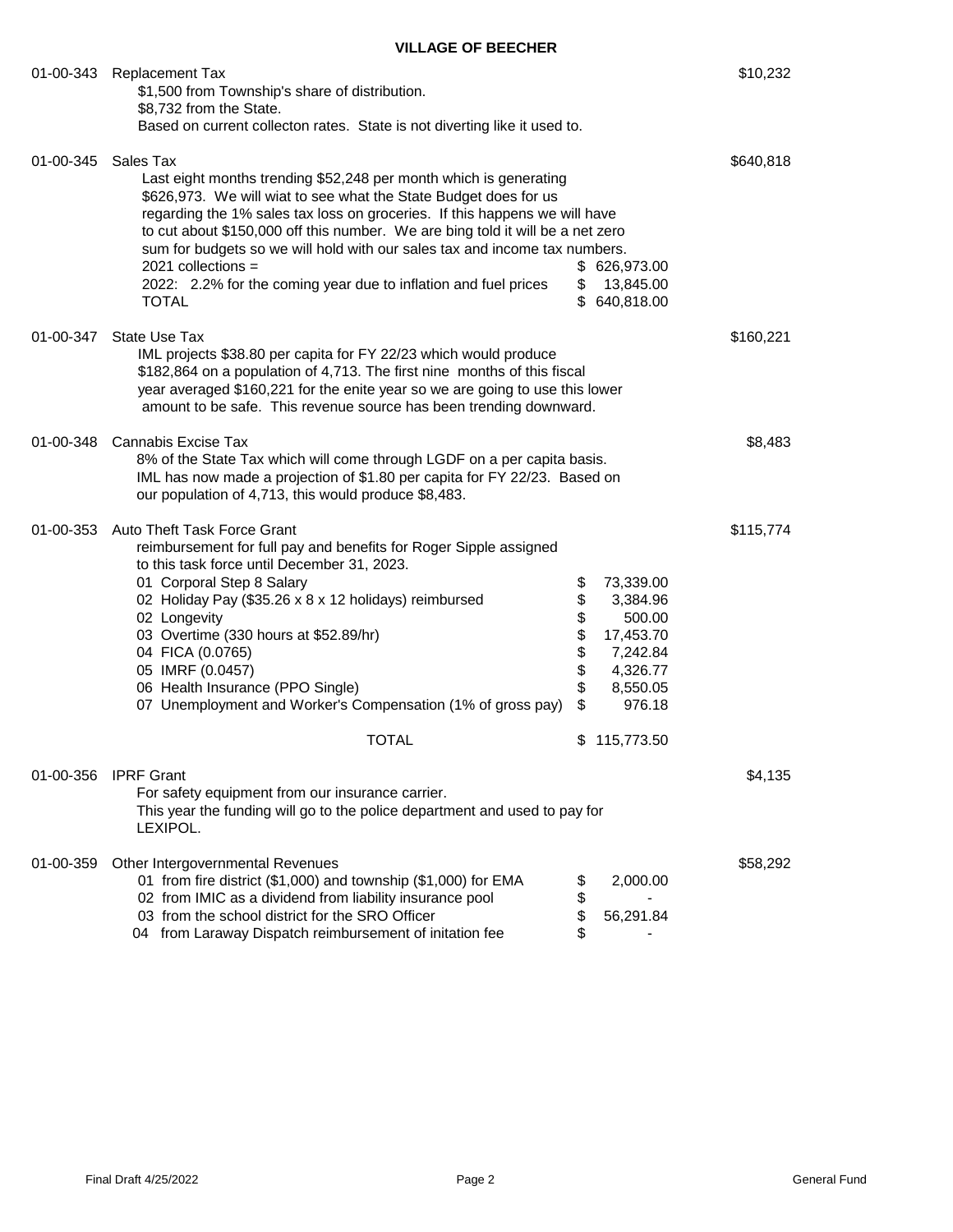|           | 01-00-361 Court Fines<br>\$41,950 collected in FY 20/21. We are trending at \$3,474.63 per month<br>over the last 8 months so this is the figure we will use.                                                                                                                                                                                                                                                                                                                        | \$44,972 |
|-----------|--------------------------------------------------------------------------------------------------------------------------------------------------------------------------------------------------------------------------------------------------------------------------------------------------------------------------------------------------------------------------------------------------------------------------------------------------------------------------------------|----------|
|           | 01-00-362 Local Ordinance Fines<br>We used to collect a lot more of these fines (\$9,000/yr) but the issuance of<br>compromise tickets are way down. We will use the FY 20/21 collection amount.                                                                                                                                                                                                                                                                                     | \$3,805  |
| 01-00-363 | <b>Towing Fees</b><br>\$500 towing fee for an estimated 46 tows/yr. This is based on actual<br>collections received in the last 12 months.                                                                                                                                                                                                                                                                                                                                           | \$23,000 |
| 01-00-381 | Interest Income<br>Based on 0.35% of unreserved fund balance average of \$700,000.                                                                                                                                                                                                                                                                                                                                                                                                   | \$2,450  |
|           | 01-00-382 Telecommunications Tax<br>6% of gross receipts on all land line or POTS phone service.<br>Only voice, not data. This revenue has been steadily declining. \$116,086<br>in FY 15/16; \$104,859 in FY 16/17; \$96,286 in FY 17/18 and \$86,380 in<br>FY 18/19; \$65,459 in FY 19/20 and \$61,532 in FY 20/21. We are still<br>trending downward at \$4,732.22/month or \$56,787 annualized over the last<br>nine months so we are dropping our projection again to \$50,000. | \$50,000 |
|           | 01-00-383 Franchise Fees - CATV<br>In 2021 we were receiving \$19,199/qtr so we will use this amount.                                                                                                                                                                                                                                                                                                                                                                                | \$76,798 |
| 01-00-384 | <b>Engineering Reimbursements</b><br>Pass throughs for engineering reviews in new subdivisions or project sites.                                                                                                                                                                                                                                                                                                                                                                     | \$20,000 |
| 01-00-385 | <b>Aggregation Fees</b><br>From Eglio Energy per 2021 agreement.                                                                                                                                                                                                                                                                                                                                                                                                                     | \$9,343  |
| 01-00-386 | Mosquito Abatement Program Fees<br>Last 12 months collections or \$1/month x 1,727 accounts in system.                                                                                                                                                                                                                                                                                                                                                                               | \$20,724 |
| 01-00-387 | Misc. Income - Police Department<br>\$60 per fingerprint for background checks for conceal-carry, liquor<br>license applications, sex offenders, and volunteers with youth.<br>Estimate 20 in the seventh year. Also, golf cart and ATV registrations.                                                                                                                                                                                                                               | \$2,695  |
|           | 01-00-389 Miscellaneous Income - Village Hall<br>Charges for police coverage of school district and mutual aid requests,<br>jury duty pay, notary public, copies, ect.  Fees from special events<br>such as Fourth of July security, El Consuelo Ranch and the Lions<br>Beef Roast. County Fair, Irish Fest.                                                                                                                                                                         | \$10,435 |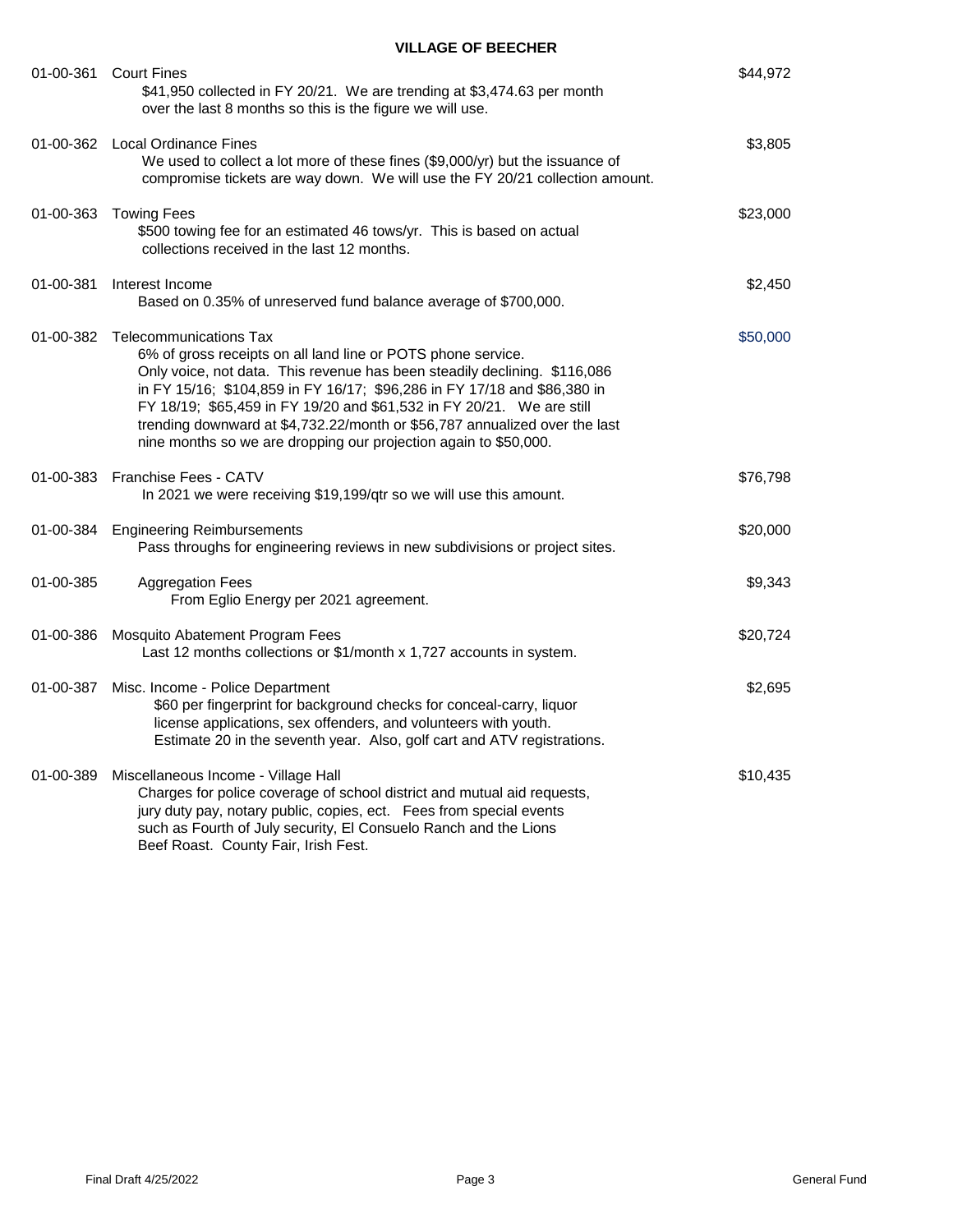|           | 01-00-392    Fixed Asset Sales<br>sale of all equipment now goes into the respective CESFA accounts.                                                                                     |          |                         |             |  |  |
|-----------|------------------------------------------------------------------------------------------------------------------------------------------------------------------------------------------|----------|-------------------------|-------------|--|--|
| 01-00-393 | Interfund Operating Transfers<br>01 $$1.35 \times 1,629$ refuse customers x 12 months as a<br>surcharge on the Refuse Fund for use by the General<br>Fund for leaf and brush collection. | \$       | 26,390.00               | \$204,334   |  |  |
|           | 02 From Park Account - prior year's collections<br>03 From Central Account as a sweep of outstanding balances<br>04 From Water and Sewer Debt Service Account as a 10 yr loan            | \$<br>\$ |                         |             |  |  |
|           | to be paid back in \$16,700 increments for 5 quiet zone crossing $$$<br>05 From the Bond Account<br>06 from W+S Debt (utility taxes) for Office Manager and front desk \$107,944.00      |          |                         |             |  |  |
|           | positions<br>07 from ARPA Account for loss of video gaming revenue to be use \$<br>for LED sign in front of the Village Hall                                                             |          | 70,000.00               |             |  |  |
|           | 01-00-396 Reserve Cash<br>01 start-up funds for Police CESFA<br>02 Design fee for new police facility                                                                                    | S<br>S   | 50,000.00<br>110,000.00 | \$160,000   |  |  |
|           | 01-00-397 Encumbrances                                                                                                                                                                   |          |                         | \$58,785    |  |  |
|           | <b>TOTAL REVENUE:</b>                                                                                                                                                                    |          |                         | \$3,506,734 |  |  |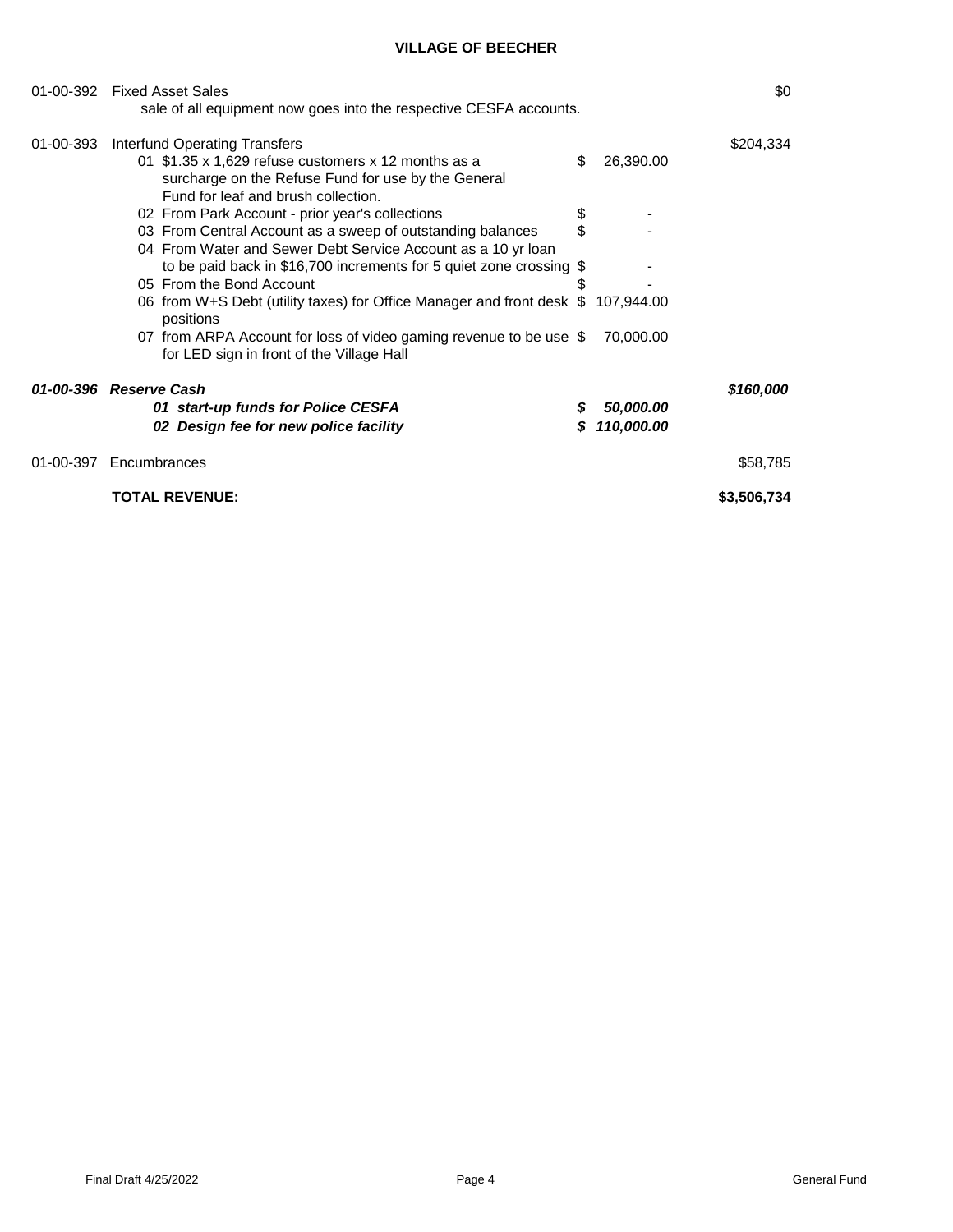# **01 - VILLAGE PRESIDENT AND BOARD OF TRUSTEES FY 2022/2023 BUDGET**

| 01-01-441 | <b>Elected Official Salaries</b><br>01 Village President<br>(\$4,000 for President, \$900 for Liquor Commissioner)                                                                                                                                                                                                                                                                                    | \$                                 | 4,900.00                                                                                   | \$22,900 |
|-----------|-------------------------------------------------------------------------------------------------------------------------------------------------------------------------------------------------------------------------------------------------------------------------------------------------------------------------------------------------------------------------------------------------------|------------------------------------|--------------------------------------------------------------------------------------------|----------|
|           | 02 6 Trustees at \$3,000 per year                                                                                                                                                                                                                                                                                                                                                                     | \$                                 | 18,000.00                                                                                  |          |
|           | 01-01-442 Appointed Officials Salaries<br>01 Village Clerk Pay<br>\$<br>02 Village Treasurer Pay<br>03 Deputy Clerk Pay                                                                                                                                                                                                                                                                               |                                    | 3,000.00<br>10,000.00<br>3,500.00                                                          | \$16,500 |
| 01-01-461 | Social Security (0.0765)                                                                                                                                                                                                                                                                                                                                                                              |                                    |                                                                                            | \$3,015  |
| 01-01-462 | IMRF (0.0457)                                                                                                                                                                                                                                                                                                                                                                                         |                                    |                                                                                            | \$754    |
| 01-01-552 | Telephone<br>Internet connection fee for one year for Treasurer.                                                                                                                                                                                                                                                                                                                                      |                                    |                                                                                            | \$600    |
| 01-01-561 | Dues and Publications<br>01 Illinois/Int./Will County Clerks (2)<br>02 Municipal Treasurer's (2)<br>03 IML League<br>04 Will County Governmental League<br>05 Notary Public (3)<br>06 ASCAP dues<br>07 SSMMA<br>08 Metroploitan Mayors Caucus<br>09 International Code Council                                                                                                                        | \$<br>\$<br>\$\$<br>\$<br>\$<br>\$ | 325.00<br>185.00<br>630.00<br>3,990.00<br>180.00<br>390.00<br>2,600.00<br>200.00<br>150.00 | \$8,650  |
|           | <b>TOTAL</b>                                                                                                                                                                                                                                                                                                                                                                                          | \$                                 | 8,650.00                                                                                   |          |
| 01-01-536 | <b>Data Processing Services</b><br>Repairs to Elected Officals laptops                                                                                                                                                                                                                                                                                                                                |                                    |                                                                                            | \$500    |
| 01-01-565 | Conferences<br>01 IML Conference<br>registration, meals and parking fees for Village Official attendees.<br>02 Miscellaneous Conferences<br>Conferences as approved by the full Board for specific<br>Trustees and appointed officials. May also be used if<br>additional Trustees and/or appointed officials are<br>approved to attend the IML Conference.<br>03 Clerk's Conferences<br>per contract | \$<br>S<br>\$                      | 3,000.00<br>4,000.00                                                                       | \$7,000  |
| 01-01-566 | <b>Meeting Expenses</b><br>Coffee, cups, travel expenses, pass out candy for Fourth of<br>July. Also includes any special events as approved by Board.                                                                                                                                                                                                                                                |                                    |                                                                                            | \$250    |
| 01-01-591 | <b>Public Officials Bond</b><br>These bonds are now included in the insurance premium.                                                                                                                                                                                                                                                                                                                |                                    |                                                                                            | \$0      |
| 01-01-929 | Miscellaneous Expense                                                                                                                                                                                                                                                                                                                                                                                 |                                    |                                                                                            | \$0      |
|           | <b>TOTAL BUDGET:</b>                                                                                                                                                                                                                                                                                                                                                                                  |                                    |                                                                                            | \$60,169 |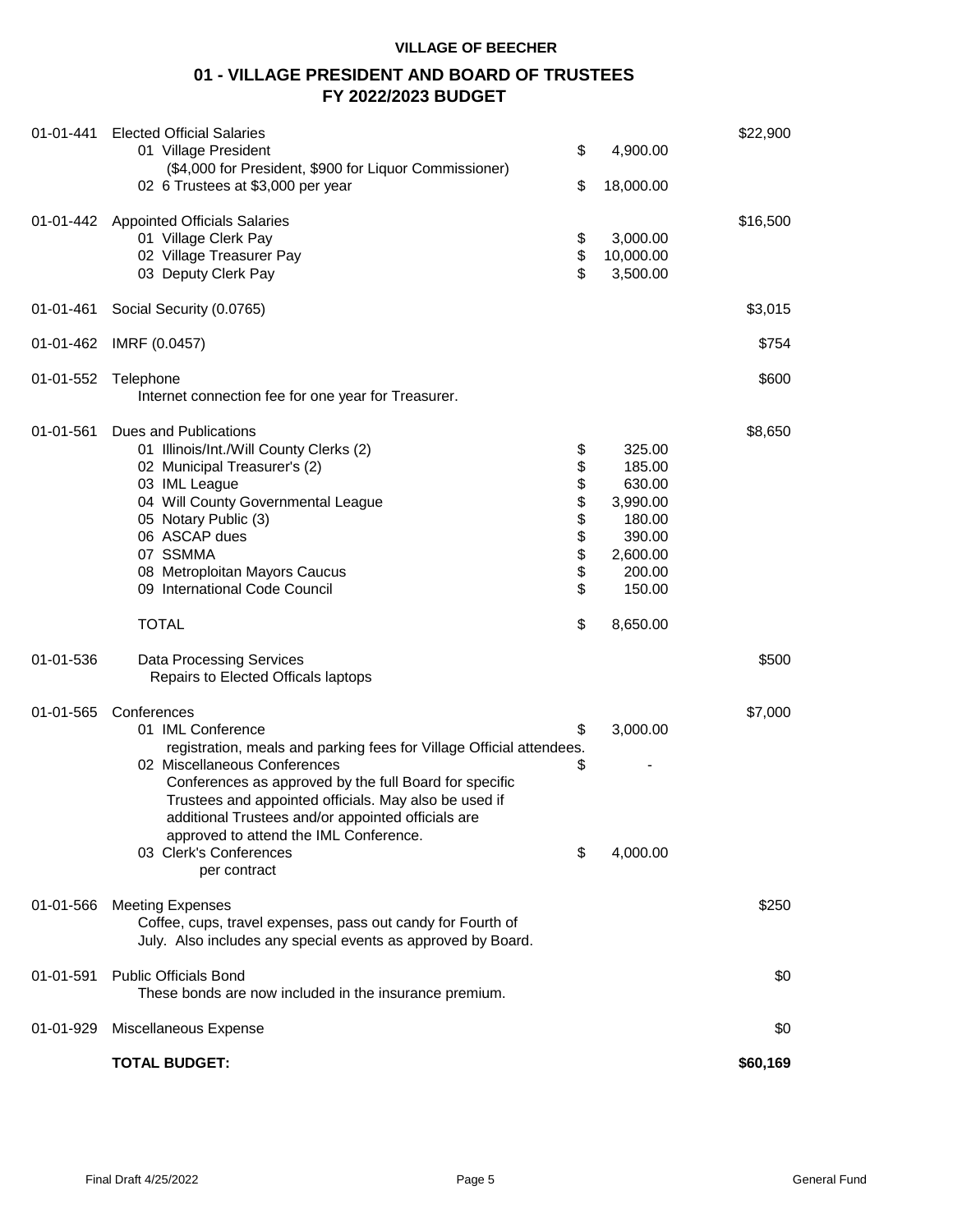# **02 - ADVISORY BOARD AND COMMISSIONS FY 2022/2023 BUDGET**

| 01-02-441       | <b>Appointed Officials Salaries</b><br>\$15 per meeting per PZC member x 8 x 12 meetings/year.                                     | \$0      |
|-----------------|------------------------------------------------------------------------------------------------------------------------------------|----------|
| 01-02-442       | FICA (0.0765)                                                                                                                      | \$0      |
| 01-02-533       | <b>Engineering Services</b><br>Design and Construction Observation services for<br>Fieldgate and Illiana Crossroads Business Park. | \$29,000 |
| $01 - 02 - 561$ | Dues and Publications<br>CMAP membership dues.                                                                                     | \$175    |
| 01-02-566       | <b>Meeting Expenses</b>                                                                                                            | \$0      |
|                 | TOTAL BUDGET:                                                                                                                      | \$29,175 |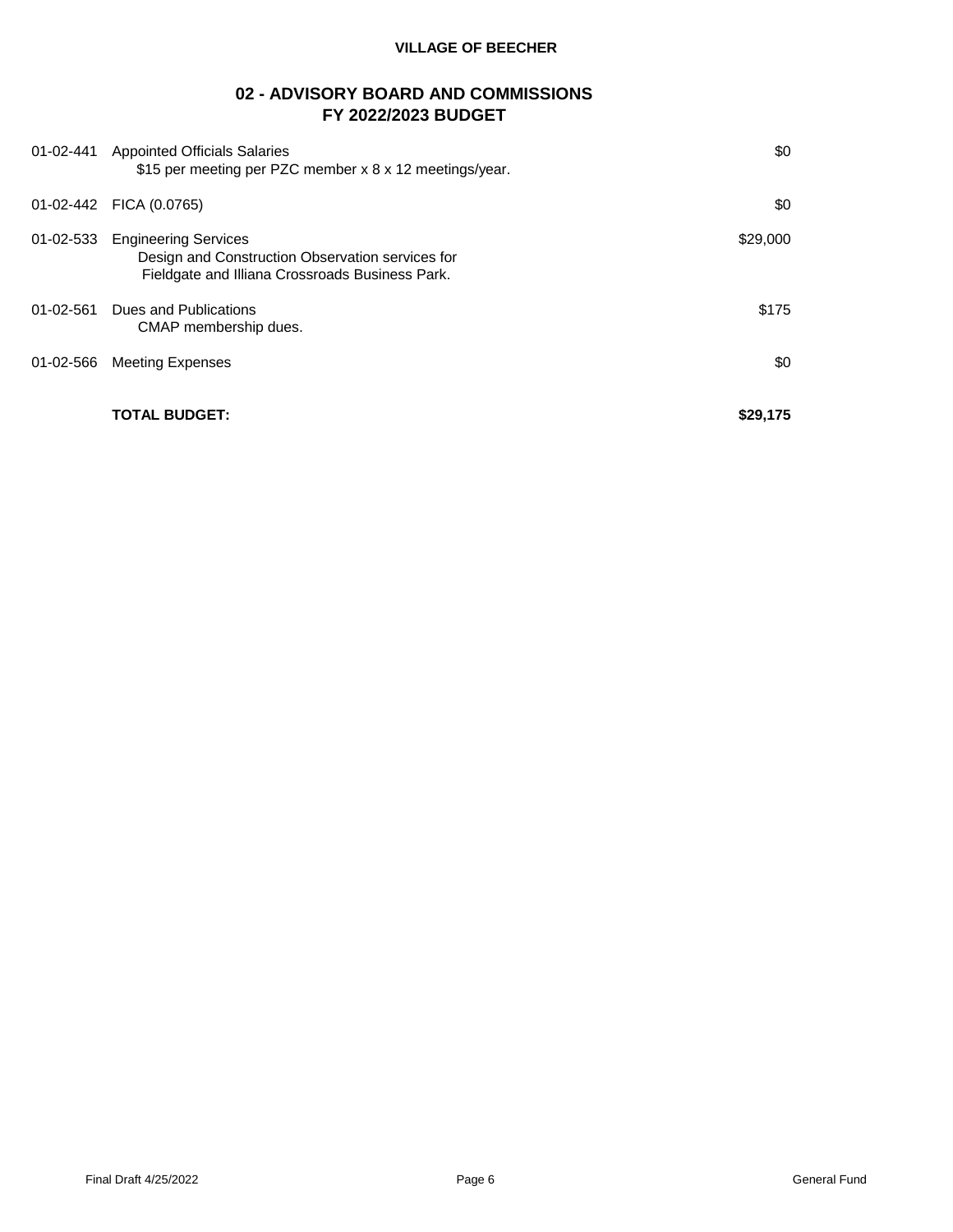# **03 - DEPARTMENT OF ADMINISTRATION FY 2022/2022 BUDGET**

| 01-03-421 | <b>Salaries Full-Time</b><br>01 Village Administrator (2.0% increase)<br>02 Office Manager Janett Conner (2.5% increase)<br>$($65,841.40 \times 1.25) + ($3,000.00 \text{ clerk})$<br>03 Front Desk Clerk Patty Meyer (per contract)<br>02 ICMA Def. Comp. Payments for Administrator per contract<br>03 Longevity Pay (Conner \$1250, Barber \$1250, Meyer \$750)               | \$223,856                              |                                                                                       |          |
|-----------|----------------------------------------------------------------------------------------------------------------------------------------------------------------------------------------------------------------------------------------------------------------------------------------------------------------------------------------------------------------------------------|----------------------------------------|---------------------------------------------------------------------------------------|----------|
|           | 01-03-422 Salaries Part-Time<br>\$13/hr x 12 hours per week for part-time clerical/HR assistance<br>in the Village Hall                                                                                                                                                                                                                                                          |                                        |                                                                                       | \$8,112  |
| 01-03-451 | Health Insurance (6.7% increase effective 7/1)<br>01 Barber PPO Family<br>\$2,416.43/month x 2 months<br>\$2,578.33/month x 4 months<br>\$1,685.19/month x 6 months<br>02 Conner PPO Single<br>$($789.69 \times 2) + ($42.60 \times 10)$<br>03 Meyer PPO + Spouse<br>$($1,579.37 \times 2) - ($89.11 \times 2)$<br>$($1,685.19 \times 10) - ($95.08 \times 10)$<br><b>TOTAL:</b> | \$<br>\$<br>\$<br>\$<br>\$<br>\$<br>\$ | 4,832.86<br>10,313.32<br>10,111.14<br>10,005.38<br>2,980.52<br>15,901.10<br>54,144.32 | \$54,145 |
| 01-03-461 | <b>FICA</b><br>$0.0765$ x all wages.                                                                                                                                                                                                                                                                                                                                             |                                        |                                                                                       | \$17,746 |
| 01-03-462 | <b>IMRF</b><br>0.0457 x full time wages                                                                                                                                                                                                                                                                                                                                          |                                        |                                                                                       | \$10,230 |
|           | 01-03-532 Auditing Services<br>One half of the audit fee. The other half is split between<br>the Water and Sewer Funds.                                                                                                                                                                                                                                                          |                                        |                                                                                       | \$12,600 |
| 01-03-534 | <b>Legal Services</b><br>01 \$32,400 needed for 12 months of legal services. \$8,400 is also \$<br>split between the water and sewer departments.                                                                                                                                                                                                                                |                                        | 24,000.00                                                                             | \$24,000 |
| 01-03-536 | <b>Data Processing Services</b><br>01 Repairs to Equipment, Replacement<br>02 Execubanc Services<br>03 Software upgrades and updates<br>04 website hosting fee and e-mail service<br>05 e-mail fees, go daddy, I-back-up.com, domain names, registratic<br>06 server maintenance agreement<br>07 upgrades to servers and firewalls for cloud use                                 | \$<br>\$<br>\$<br>\$<br>\$<br>\$       | 950.00<br>150.00<br>1,700.00<br>1,500.00<br>950.00<br>950.00<br>10,000.00             | \$16,200 |
| 01-03-539 | Codification<br>01 web hosting fee<br>02 standard codification                                                                                                                                                                                                                                                                                                                   | \$<br>\$                               | 600.00<br>900.00                                                                      | \$1,500  |
| 01-03-551 | Postage<br>This will be used for petty cash to pay for all correspondence leaving<br>the Village Hall, including bills paid and mailed agendas to the Attorney and others.                                                                                                                                                                                                       |                                        |                                                                                       | \$1,950  |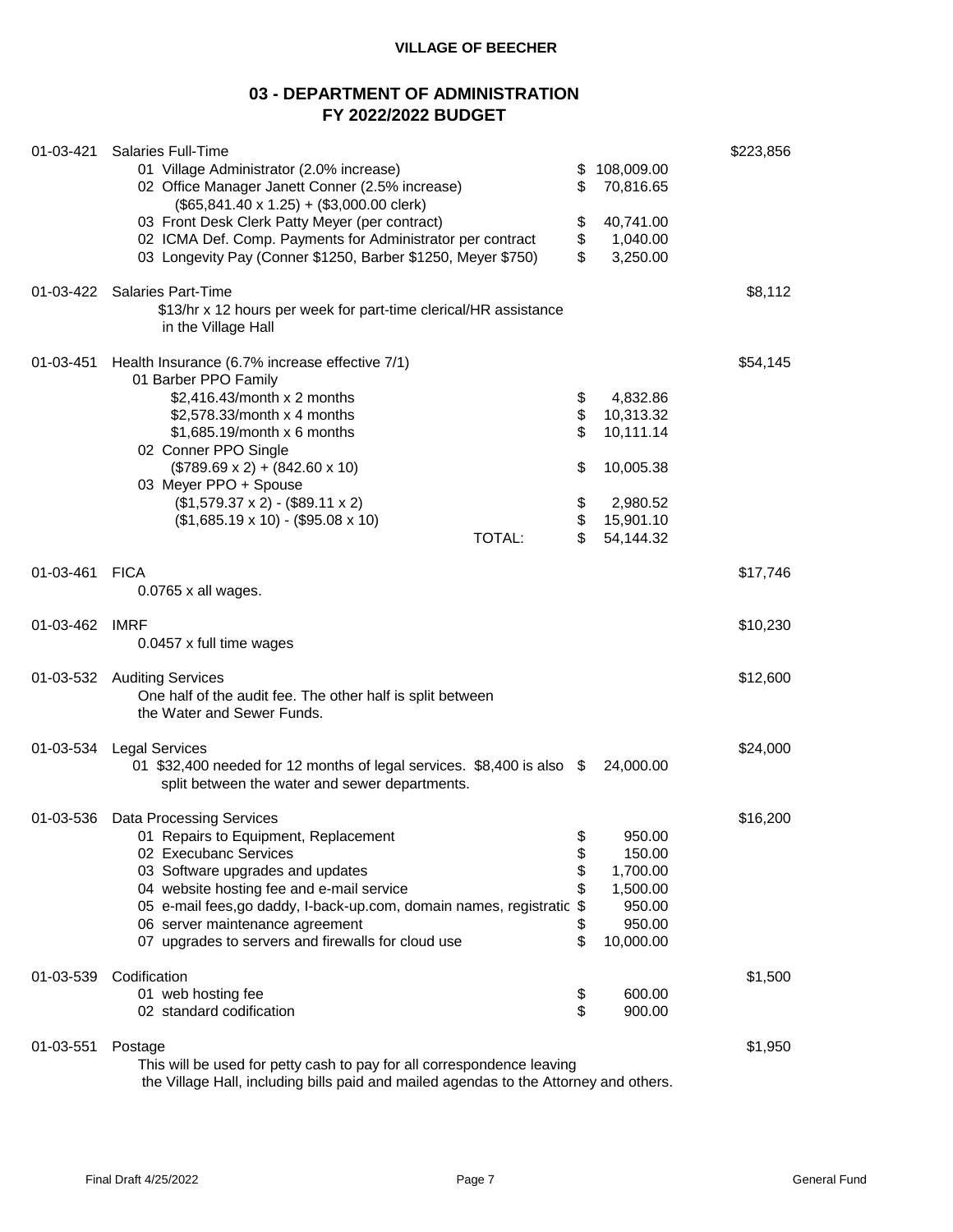| 01-03-552 | Telephone<br>This includes 946-2261, 946-3043, 946-2165 (Village Hall lines),<br>946-2280 (Building Dept.), and 946-3764 (fax line). VOIP system<br>with 22 internal lines and five external lines at \$1,811.67/month.<br>Cost shared with police, water and sewer departments. |                            |                                                  | \$7,120   |
|-----------|----------------------------------------------------------------------------------------------------------------------------------------------------------------------------------------------------------------------------------------------------------------------------------|----------------------------|--------------------------------------------------|-----------|
| 01-03-555 | Copying and Printing<br>01 Copier Maintenance<br>Cost of one-year maintenance agreement (plus copy overruns)<br>02 Paper and Supplies<br>03 Dog tags<br>04 Other Preprinted Forms<br>Includes checks, specialized envelopes, letterhead, etc.<br>05 Toner for copiers            | \$<br>\$<br>\$<br>\$<br>\$ | 1,700.00<br>900.00<br>800.00<br>950.00<br>400.00 | \$4,750   |
| 01-03-558 | <b>Legal Notices</b><br>01 Treasurer's Report and Vendor's Report<br>02 PZC hearings at \$75/hearing<br>03 Legal and Bid Notices                                                                                                                                                 | \$<br>\$<br>\$             | 1,900.00<br>375.00<br>250.00                     | \$2,525   |
| 01-03-561 | Dues and Publications<br>01 ICMA<br>02 ILCMA<br>03 Chamber of Commerce                                                                                                                                                                                                           | \$<br>\$<br>\$             | 850.00<br>290.00<br>150.00                       | \$1,290   |
| 01-03-566 | <b>Meeting Expenses</b><br>Coffee, cups, etc. for Village Hall.                                                                                                                                                                                                                  |                            |                                                  | \$250     |
| 01-03-567 | <b>Professional Development</b><br>Conferences and training for Administrator per contract.                                                                                                                                                                                      |                            |                                                  | \$4,000   |
| 01-03-595 | <b>Other Contractual Services</b><br>01 Alexychuck CPA to reconcile accounts for \$50/month<br>02 Payments to AZAVAR as 50% share of savings for 36 months<br>per contract $(\$78.52 + \$39.15 + \$16.94) \times 12$                                                             | \$<br>\$                   | 600.00<br>1,615.32                               | \$2,220   |
| 01-03-651 | <b>Office Supplies</b><br>01 Safe Deposit Box<br>02 Deluxe Check Printing<br>03 Credit Card Machine<br>04 petty cash<br>05 standard office supplies                                                                                                                              | \$<br>\$<br>\$<br>\$<br>\$ | 50.00<br>950.00<br>300.00<br>100.00<br>350.00    | \$1,750   |
| 01-03-830 | New Equipment<br>Xerox Altalink C1855 55ppm color/stapler/scanner - faster than 2014 unit<br>which will go to police department office and 2009 unit goes to patrol division.                                                                                                    |                            |                                                  | \$8,900   |
|           | <b>TOTAL BUDGET:</b>                                                                                                                                                                                                                                                             |                            |                                                  | \$403,144 |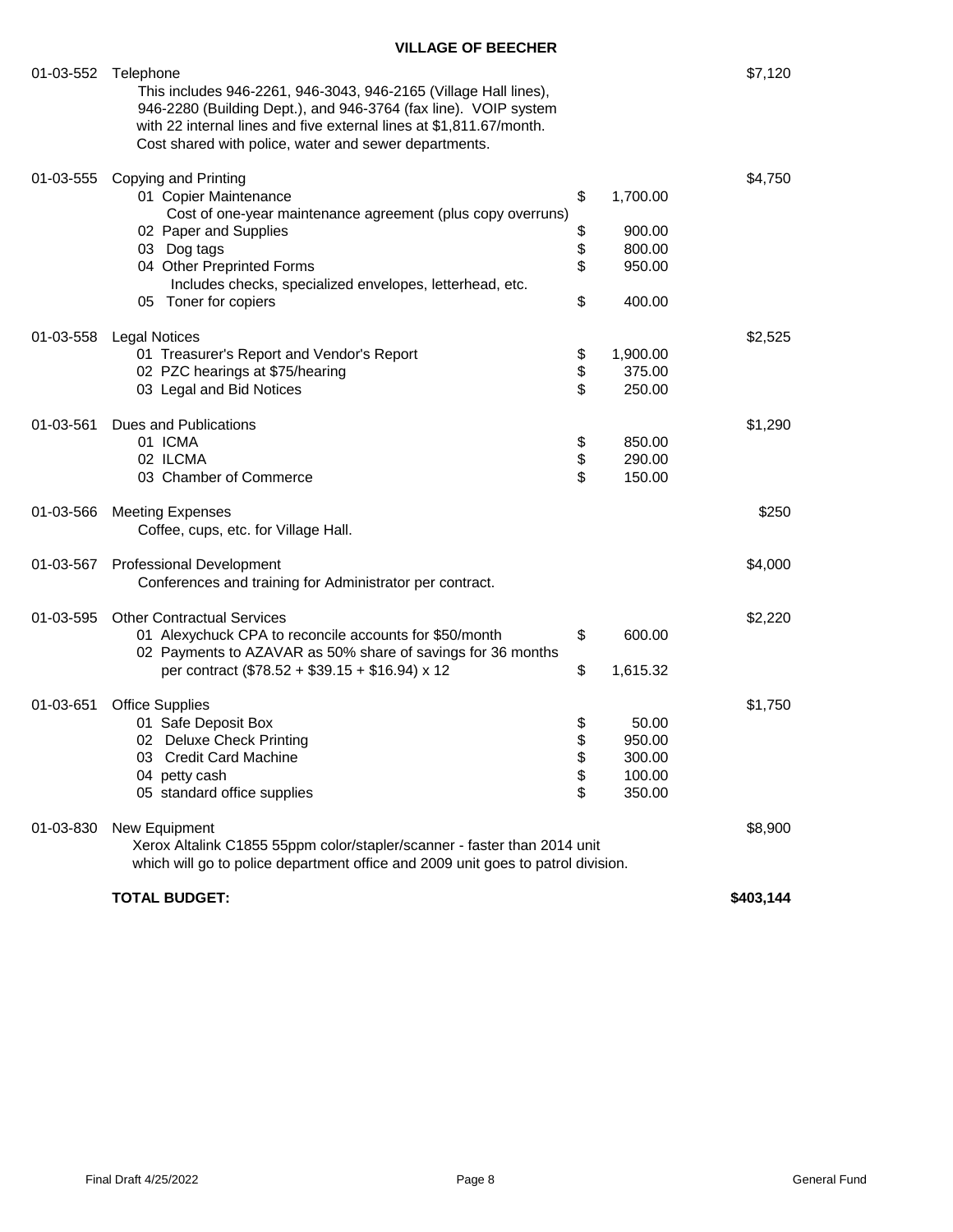# **04 - DEPARTMENT OF INSPECTIONAL SERVICES FY 2022/2023 BUDGET**

| 01-04-442 | <b>Salaries Part-time</b>                                                                      | \$0      |
|-----------|------------------------------------------------------------------------------------------------|----------|
| 01-04-461 | FICA (0.0765)                                                                                  | \$0      |
| 01-04-471 | Uniforms                                                                                       | \$0      |
| 01-04-595 | <b>Other Contractual Services</b><br>Based on attached Excel spreadsheet for new developments. | \$39,000 |
| 01-04-656 | <b>Unleaded Fuel</b>                                                                           | \$0      |
| 01-04-953 | Interfund Transfers                                                                            | \$0      |
|           |                                                                                                |          |

**TOTAL BUDGET:** \$39,000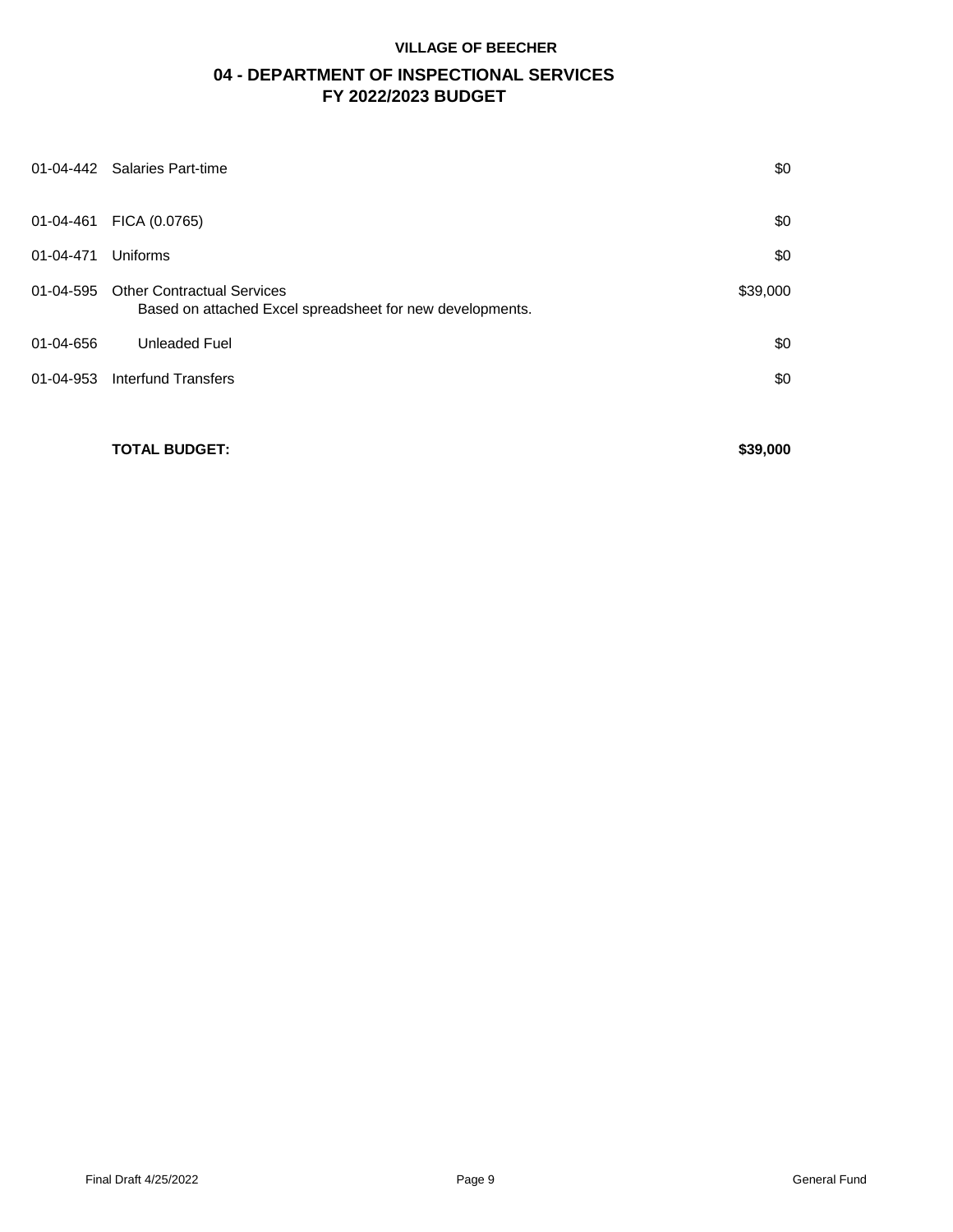# **05 - EMERGENCY MANAGEMENT AGENCY FY 2022/2023 BUDGET**

|           | 01-05-422 Part-Time Salaries<br>01 EMA Director Salary to be paid 1/2 eavery six months on the<br>same schedule as Village Trustees<br>02 pay for volunteers on a point system to be determined by the<br>Chief of Police. 1,105 hours in 2021 would equal about \$4.18/hr. | \$<br>\$             | 3,000.00<br>4,618.00                 | \$7,618  |
|-----------|-----------------------------------------------------------------------------------------------------------------------------------------------------------------------------------------------------------------------------------------------------------------------------|----------------------|--------------------------------------|----------|
| 01-05-461 | <b>FICA</b>                                                                                                                                                                                                                                                                 |                      |                                      | \$583    |
| 01-05-471 | Uniforms<br>One new outfit and turn out gear for each volunteer.                                                                                                                                                                                                            |                      |                                      | \$1,000  |
| 01-05-512 | Maintenance Service - Equipment<br>01 Siren maintenance contract with Federal Signal.<br>02 maintenance of ESDA radios and equipment, replace siren<br>batteries                                                                                                            | \$<br>\$             | 1,900.00<br>656.00                   | \$2,556  |
| 01-05-513 | Maintenance Service - Vehicles<br>01 HHR<br>02 2017 Ford Explorer<br>03 2017 Chevy Impala<br>04 2013 Chevy Impala                                                                                                                                                           | \$<br>\$<br>\$<br>\$ | 625.00<br>625.00<br>625.00<br>625.00 | \$2,500  |
| 01-05-561 | Dues and Publications<br>01 SMART<br>02 Will County EMA Training                                                                                                                                                                                                            | \$<br>\$             | 100.00<br>100.00                     | \$200    |
| 01-05-563 | Training<br>Table-top/field exercises. The Director wants to emphasize this in the<br>coming year by providing refreshments and meals during all day exercises.<br>Training will include mutual aid regional response and county/state agencies.                            |                      |                                      | \$500    |
| 01-05-595 | <b>Other Professional Services</b><br>01 NIXLE Engage with e-mail and text alerts<br>02 Constiuent Outreach Consultants smart phone app                                                                                                                                     | \$<br>\$             | 2,600.00                             | \$2,600  |
| 01-05-566 | <b>Meeting Expenses</b><br>01 I.E.S.M.A. Conference Attendance                                                                                                                                                                                                              | \$                   |                                      | \$0      |
| 01-05-652 | <b>Field Supplies</b><br>Supplies for EMA (cones, flashlights, batteries, ect.)                                                                                                                                                                                             |                      |                                      | \$1,000  |
| 01-05-669 | Supplies - Other<br>Maintain consumable inventory for sheltering, canteen servie, ect.                                                                                                                                                                                      |                      |                                      | \$0      |
| 01-05-820 | New Equipment                                                                                                                                                                                                                                                               |                      |                                      | \$0      |
|           | <b>TOTAL BUDGET:</b>                                                                                                                                                                                                                                                        |                      |                                      | \$18,557 |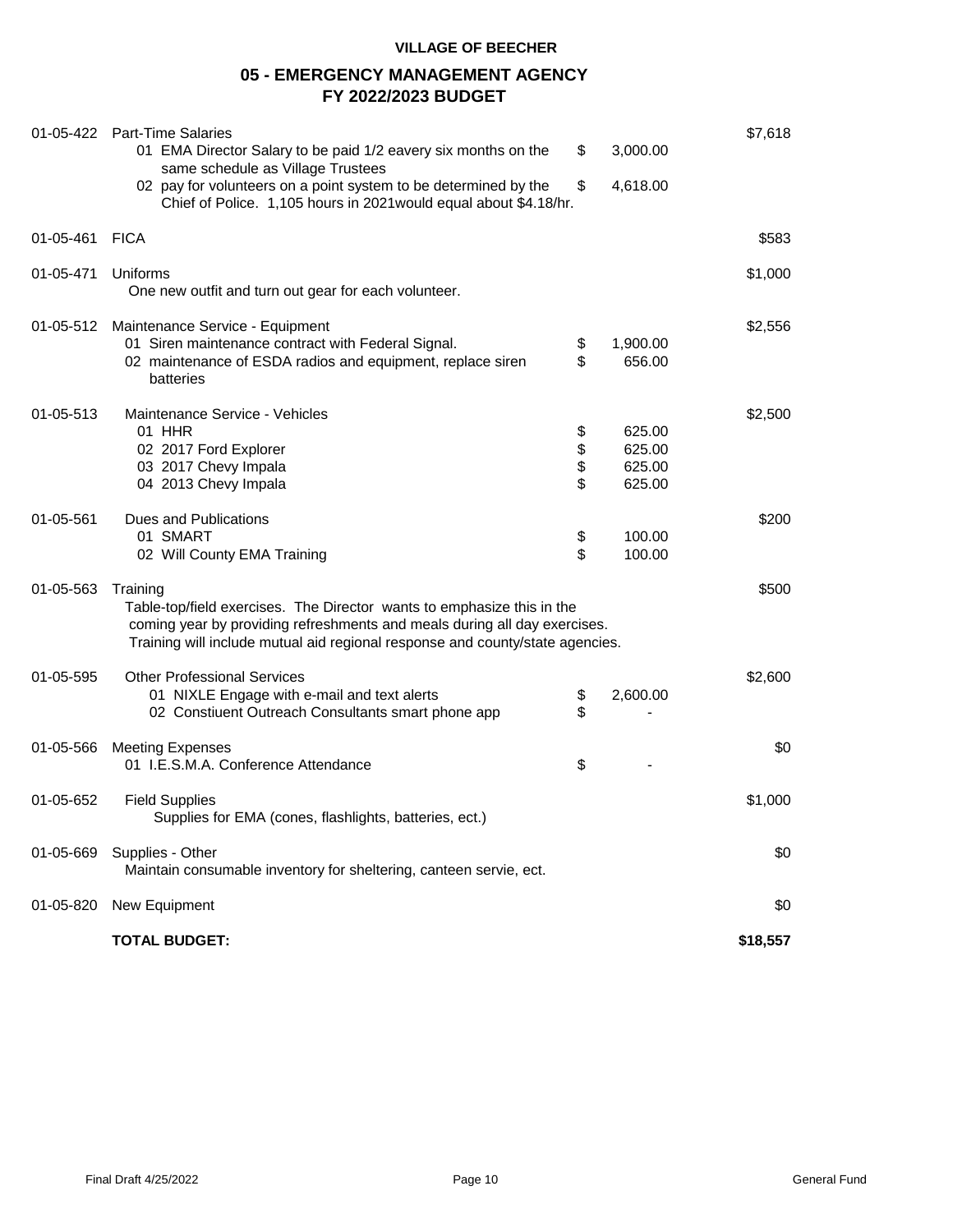# **06 - DEPARTMENT OF POLICE FY 2022/2023 BUDGET**

| 01-06-421 | Salaries - Full-Time                                                   |    |            | \$826,382 |
|-----------|------------------------------------------------------------------------|----|------------|-----------|
|           | 01 Chief of Police (per contract) (30 hrs/wk)                          | \$ | 86,528.00  |           |
|           | 02 Lieutenant (3% increase)                                            | \$ | 79,979.00  |           |
|           | 03 Hanson (patrol) (step 4) (SRO Juv. \$0.75/hr                        | \$ | 58,332.00  |           |
|           | 04 Dacorte (Sgt. \$2,500 over corporal step) (step increase)           | \$ | 72,875.00  |           |
|           | 05 new officer replacing LeRoy                                         | \$ | 48,296.00  |           |
|           | 06 Drew (patrol) (Step 3)                                              | \$ | 54,499.00  |           |
|           | 07 Corporal Sipple (on loan to task force)                             | \$ | 73,339.00  |           |
|           | 08 Fravel (Corporal top of scale)                                      | \$ | 73,339.00  |           |
|           | 09 Szwab (patrol) (Step 4)                                             | \$ | 56,772.00  |           |
|           | 10 Beck (Step 3 plus \$0.75/hr Detective)                              | \$ | 58,332.00  |           |
|           | 11 Hancock (Step 2)                                                    | \$ | 52,319.00  |           |
|           | 11 Krug (Admin. Asst.) (top of scale)                                  | \$ | 44,100.00  |           |
|           | 12 Holiday Pay \$301.96/hr x 8 hrs x 12 holidays)                      | \$ | 28,988.00  |           |
|           | 13 Seniority Pay(Emerson \$1250 /LeRoy \$1000 /Krug \$750/             | \$ | 2,750.00   |           |
|           |                                                                        |    |            |           |
|           | Sipple \$500                                                           |    |            |           |
|           | 14 Swing Shift Pay                                                     | \$ | 31,404.00  |           |
|           | (4 hrs x 26 pay periods x \$301.96/hr.)                                |    |            |           |
|           | 15 OIC Pay (150 hrs at \$30.20/hr)                                     | \$ | 4,530.00   |           |
|           | 150 hours at an average wage of \$29.97/hr                             |    |            |           |
|           | <b>TOTAL FULL TIME WAGES</b>                                           |    | 826,382.00 |           |
| 01-06-422 | <b>Salaries Part-Time</b>                                              |    |            | \$73,560  |
|           | 01 This funding will provide for a total of 2,484 hours of             | \$ | 54,660.00  |           |
|           | part-time police patrol at a rate of \$22.00 per hour for patrol       |    |            |           |
|           | coverage, training, special events, power shifts, holiday coverage,    |    |            |           |
|           | and community policing actitivities. Currently 621 hours per officer.  |    |            |           |
|           | 02 Code Enforcement Program                                            | \$ |            |           |
|           |                                                                        |    | 18,900.00  |           |
|           | This part-time position will be of separate uniform, non-sworn         |    |            |           |
|           | working under the direction of the Chief. 900 hrs at \$21/hr           |    |            |           |
| 01-06-423 | Overtime                                                               |    |            | \$136,020 |
|           | \$45.34 per hour average for a total of 300 hours per officer per year |    |            |           |
|           | or a total of 3,000 hours of overtime for ten eligible officers.       |    |            |           |
|           | 01 Court Calls - 186 hours local court, 96 hours State Court           | \$ | 14,089.00  |           |
|           | 02 Duty After Shift - 300 hours                                        | \$ | 14,988.00  |           |
|           | Many arrests take several hours for processing and booking; in         |    |            |           |
|           | addition, arrestee must be taken to the County jail in Joliet.         |    |            |           |
|           | 03 Investigation - 605 hours                                           | \$ | 30,226.00  |           |
|           | This line item has been increased since more emphasis must             |    |            |           |
|           |                                                                        |    |            |           |
|           | be placed in this area to follow up on cases and to keep               |    |            |           |
|           | victims informed of the status of the case.                            |    |            |           |
|           | 04 Complaint Processing - 100 hours                                    | \$ | 4,996.00   |           |
|           | This amount is needed for arresting officers to seek complaints        |    |            |           |
|           | from the State's Attorney following investigations of theft,           |    |            |           |
|           | vandalism, battery, etc.                                               |    |            |           |
|           | 05 Shift Coverage/Holiday Work - 780 hours                             | \$ | 35,382.00  |           |
|           | Full time officers receive overtime if they work a holiday.            |    |            |           |
|           | Also, ovetime is paid to cover shifts when part-time officers          |    |            |           |
|           | are not available for sick, vacation, and speical assignments.         |    |            |           |
|           | 06<br>Training                                                         | \$ | 18,885.00  |           |
|           | 42 hours of state-mandated training per officer per year               |    |            |           |
|           | Auto Theft Task Force Overtime - Sipple<br>07                          |    |            |           |
|           | 330 hours for task force overtime reimbursed by grant                  |    |            |           |
|           | O.T. Rate \$52.89/hr x 330 hrs = \$17,454.                             | \$ | 17,454.00  |           |
|           |                                                                        |    |            |           |
|           | <b>TOTAL</b>                                                           | S  | 136,020.00 |           |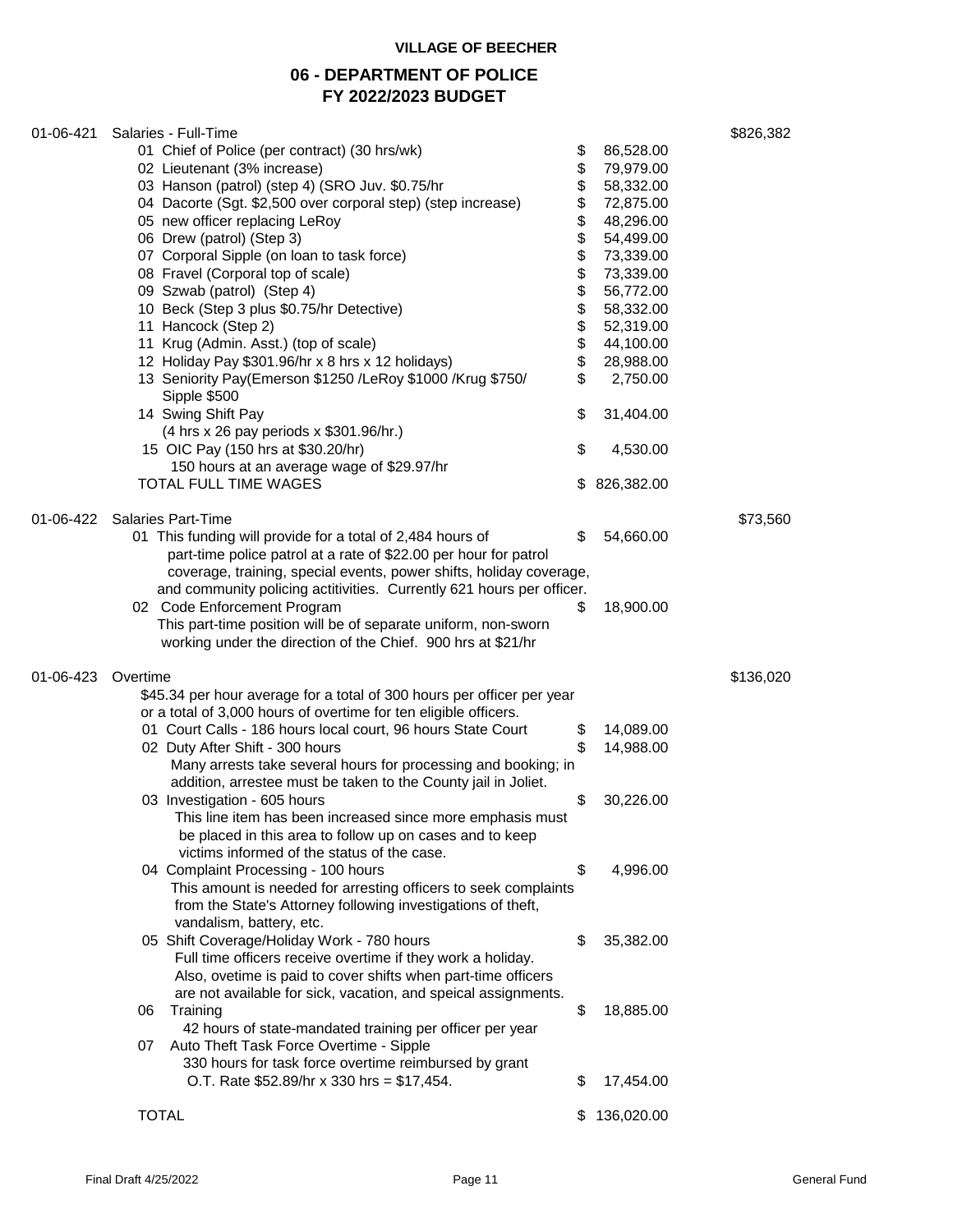0 \$ -

| 01-06-451 Health Insurance (6.7% increase 7/1) |  | \$157,930 |
|------------------------------------------------|--|-----------|
|                                                |  |           |

|  | Chief Lemming (no insurance per contract) |  |
|--|-------------------------------------------|--|
|  |                                           |  |

|                |                                                                      | 0 <sup>5</sup> |              |          |
|----------------|----------------------------------------------------------------------|----------------|--------------|----------|
|                | Emerson (PPO Family, (20% emp. paid)                                 |                |              |          |
|                | $($2,416.43 \times 2) - ($546.47 \times 2)$                          | \$             | 3,739.92     |          |
|                | $($2,578.33 \times 10) - ($583.08 \times 10)$                        | \$             | 19,952.50    |          |
|                | Hancock PPO Family                                                   |                |              |          |
|                | $($2,416.43 \times 2) - ($546.47 \times 2)$                          | \$             | 3,739.92     |          |
|                | $($2,578.33 \times 10) - ($583.08 \times 10)$                        | \$             | 19,952.50    |          |
|                | Hanson PPO Single                                                    |                |              |          |
|                | $($789.69 \times 2) - ($177.33 \times 2)$                            | \$             | 1,224.68     |          |
|                | $($842.60 \times 10) - ($189.21 \times 10)$                          | \$             | 6,533.90     |          |
|                | Dacorte PPO Family                                                   |                |              |          |
|                | $($2,416.43 \times 2) - ($546.47 \times 2)$                          | \$             | 3,739.92     |          |
|                | $($2,578.33 \times 10) - ($583.08 \times 10)$                        | \$             | 19,952.50    |          |
|                | Fravel PPO Single                                                    |                |              |          |
|                | $($789.69 \times 2) - ($177.33 \times 2)$                            | \$             | 1,224.68     |          |
|                | $($842.60 \times 10) - ($189.21 \times 10)$                          | \$             | 6,533.90     |          |
|                | PPO Single<br>Drew                                                   |                |              |          |
|                | $($789.69 \times 2) - ($177.33 \times 2)$                            | \$             | 1,224.68     |          |
|                | $($842.60 \times 10) - ($189.21 \times 10)$                          | \$             | 6,533.90     |          |
|                | <b>PPO Family</b><br>Beck                                            |                |              |          |
|                | $($2,416.43 \times 2) - ($546.47 \times 2)$                          | \$             | 3,739.92     |          |
|                | $($2,578.33 \times 10) - ($515.67 \times 10)$                        | \$             | 20,626.60    |          |
|                | Szwab PPO Single                                                     |                |              |          |
|                | $($789.69 \times 2) - ($177.33 \times 2)$                            | \$             | 1,224.68     |          |
|                | $($842.60 \times 10) - ($189.21 \times 10)$                          | \$             | 6,533.90     |          |
|                | Sipple PPO Single (reimbursed by auto task force grant)              |                |              |          |
|                | $($789.69 \times 2) - ($177.33 \times 2)$                            | \$             | 1,224.68     |          |
|                | $($842.60 \times 10) - ($189.21 \times 10)$                          | \$             | 6,533.90     |          |
|                | New Officer (PPO Family)                                             |                |              |          |
|                | $($2,416.43 \times 2) - ($546.47 \times 2)$                          | \$             | 3,739.92     |          |
|                | $($2,578.33 \times 10) - ($583.08 \times 10)$                        | \$             | 19,952.50    |          |
|                |                                                                      |                |              |          |
|                | TOTAL HEALTH INSURANCE COST                                          |                | \$157,929.10 |          |
|                |                                                                      |                |              |          |
|                | 01-06-461 FICA (0.0765)                                              |                |              | \$79,251 |
|                |                                                                      |                |              |          |
| 01-06-462 IMRF |                                                                      |                |              | \$45,993 |
|                | 0.0457 of all full time wages OF \$962,402. Includes 2 permanent     |                |              |          |
|                | part-time positions at 2,000 hours x $$22.00/hr. x 0.0457 = $2,011.$ |                |              |          |
|                |                                                                      |                |              |          |
| 01-06-471      | Uniform Allowance                                                    |                |              | \$12,800 |
|                | 01 Full-Time (11 officers at \$900/year)                             | \$             | 9,900.00     |          |
|                | 02 Part-Time (6 officers at \$450/year)                              | \$<br>\$       | 2,700.00     |          |
|                | 03 Clerical (1 at \$100/year)                                        | \$             | 100.00       |          |
|                | 04 Code Enforcement Officer                                          |                | 100.00       |          |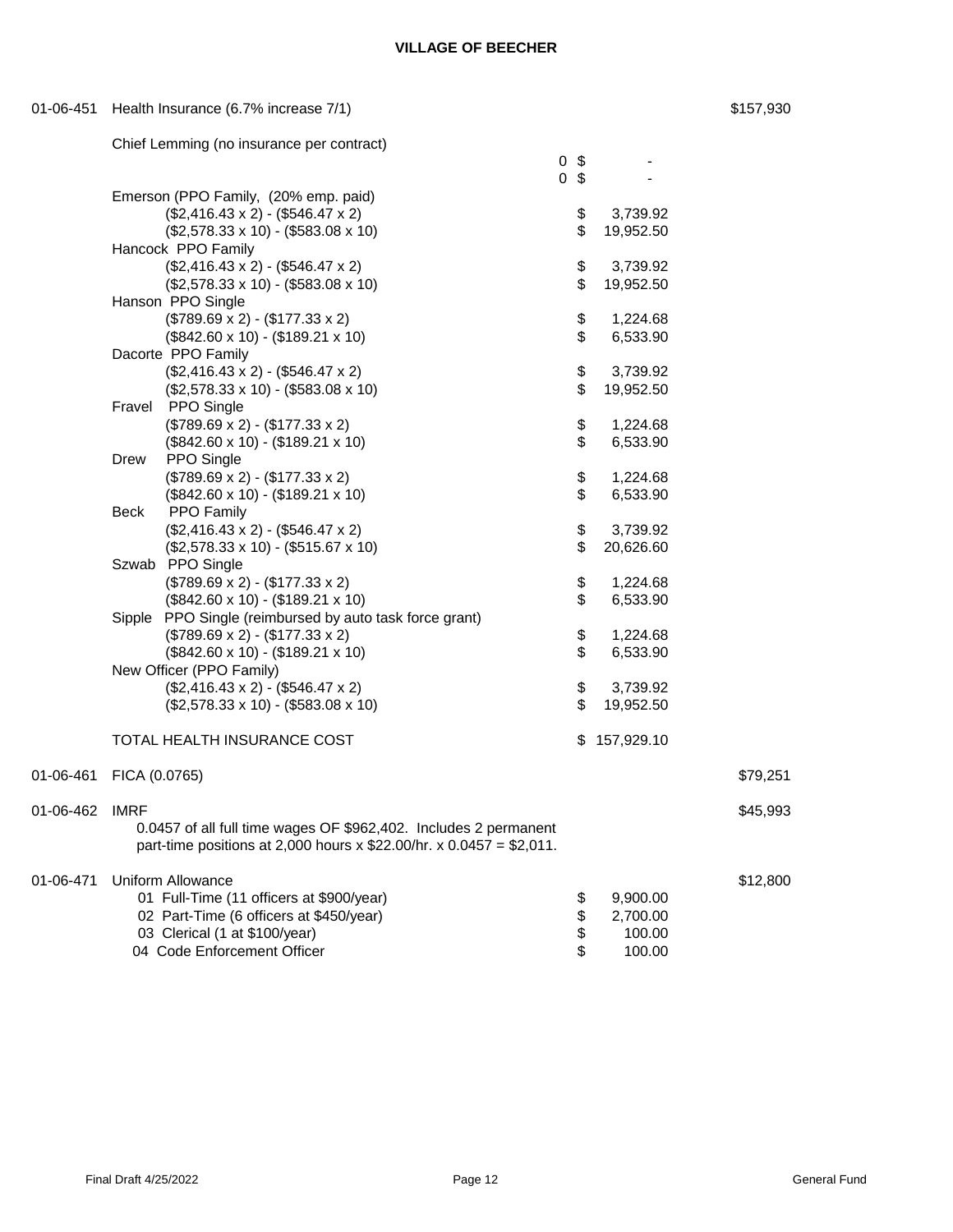| 01-06-521 | Maintenance Service - Equipment                                       |      |           | \$16,415 |
|-----------|-----------------------------------------------------------------------|------|-----------|----------|
|           | 01 Radar Maintenance and Testing                                      | \$   | 900.00    |          |
|           | 02 MDT Maintenance and Repairs                                        | \$   | 1,500.00  |          |
|           | 03 Old Copier Maintenance (patrol division)                           | \$   | 600.00    |          |
|           | 04 Color Copier Maintenance (police administration)                   | \$   | 1,000.00  |          |
|           | 05 Verizon wireless cards for MDT's and hot spot (\$350/month)        |      | 4,200.00  |          |
|           | 06 LIVESCAN maintenance agreement                                     |      | 1,275.00  |          |
|           |                                                                       | \$\$ |           |          |
|           | 09 Video Camera Maint. (PD Building and Firemen's Park)               |      | 1,900.00  |          |
|           | 10 STARCOMM Radio User fee (\$35/month x 12 portables)                | \$   | 5,040.00  |          |
|           | <b>TOTAL</b>                                                          | \$   | 16,415.00 |          |
| 01-06-513 | Maintenance Service - Vehicles                                        |      |           | \$15,445 |
|           | 01 Oil Changes and 21 point inspections                               | \$   | 2,450.00  |          |
|           | Nine front line vehicles on a 45 day cycle for a total of 70 oil      |      |           |          |
|           | changes and service checks at \$35 apiece.                            |      |           |          |
|           | 02 Brakes                                                             | \$   | 2,190.00  |          |
|           |                                                                       |      |           |          |
|           | Pads are checked and changed if necessary on average of               |      |           |          |
|           | once each year.                                                       |      |           |          |
|           | 03 Tune-Ups and Plugs                                                 | \$   | 1,765.00  |          |
|           | Each vehicle receives a tune-up each year.                            |      |           |          |
|           | 04 Wheel Alignment                                                    | \$   | 1,900.00  |          |
|           | Wheels are aligned in the Fall when the snow tires are put            |      |           |          |
|           | on, and again in the Spring when regular radials are installed.       |      |           |          |
|           | 05 Transmission Service                                               | \$   | 1,900.00  |          |
|           | 06 Miscellaneous Repairs                                              | \$   | 2,900.00  |          |
|           | Alternators, starters, tail pipes, mufflers, decals, headlights, etc. |      |           |          |
|           | 07 Squad Maintenance and Cleaning                                     | \$   | 2,340.00  |          |
|           | Run vehicles thru carwash once each week $(9 \times $5.00 \times 52)$ |      |           |          |
|           |                                                                       |      |           |          |
|           | 01-06-534 Legal Services                                              |      |           | \$18,000 |
|           | 01 Prosecution/Court (paid by the hour, no more retainer)             | \$   | 16,200.00 |          |
|           | 02 Administrative Hearing Officer for Tow Court                       | \$   | 1,800.00  |          |
| 01-06-536 | <b>Data Processing Services</b>                                       |      |           | \$25,200 |
|           | 01 I.T. contractor service and repairs                                | \$   | 3,900.00  |          |
|           | 02 software licenses/upgrades/security/maint.                         | \$   | 3,900.00  |          |
|           | 03 domain names, web server go daddy, schedule anywhere               | \$   | 1,500.00  |          |
|           | 04 file maker PRO/Schedule Anywhere Software annual fee               | \$   | 1,900.00  |          |
|           | 05 new servers installed with firewalls for cloud access/storage for  |      |           |          |
|           | video cameras                                                         | \$   | 15,000.00 |          |
|           |                                                                       |      |           |          |
| 01-06-549 | <b>Other Professional Services</b>                                    |      |           | \$9,700  |
|           | 01 Blood Testing and five drug testing kits at \$200 each             | \$   | 1,300.00  |          |
|           | 02 Community Events (bike rodeo, National Night Out, others)          | \$   | 2,500.00  |          |
|           | 03 Fingerprinting Costs                                               | \$   | 500.00    |          |
|           | 04 VSI membership for child advocacy center (pd to Will County)       | \$   | 1,300.00  |          |
|           | 05 physicals, psych evals, lie dector test for two officer candidates | \$   | 2,000.00  |          |
|           | 06 state-mandated mental health fitness test for all officers         | \$   | 2,100.00  |          |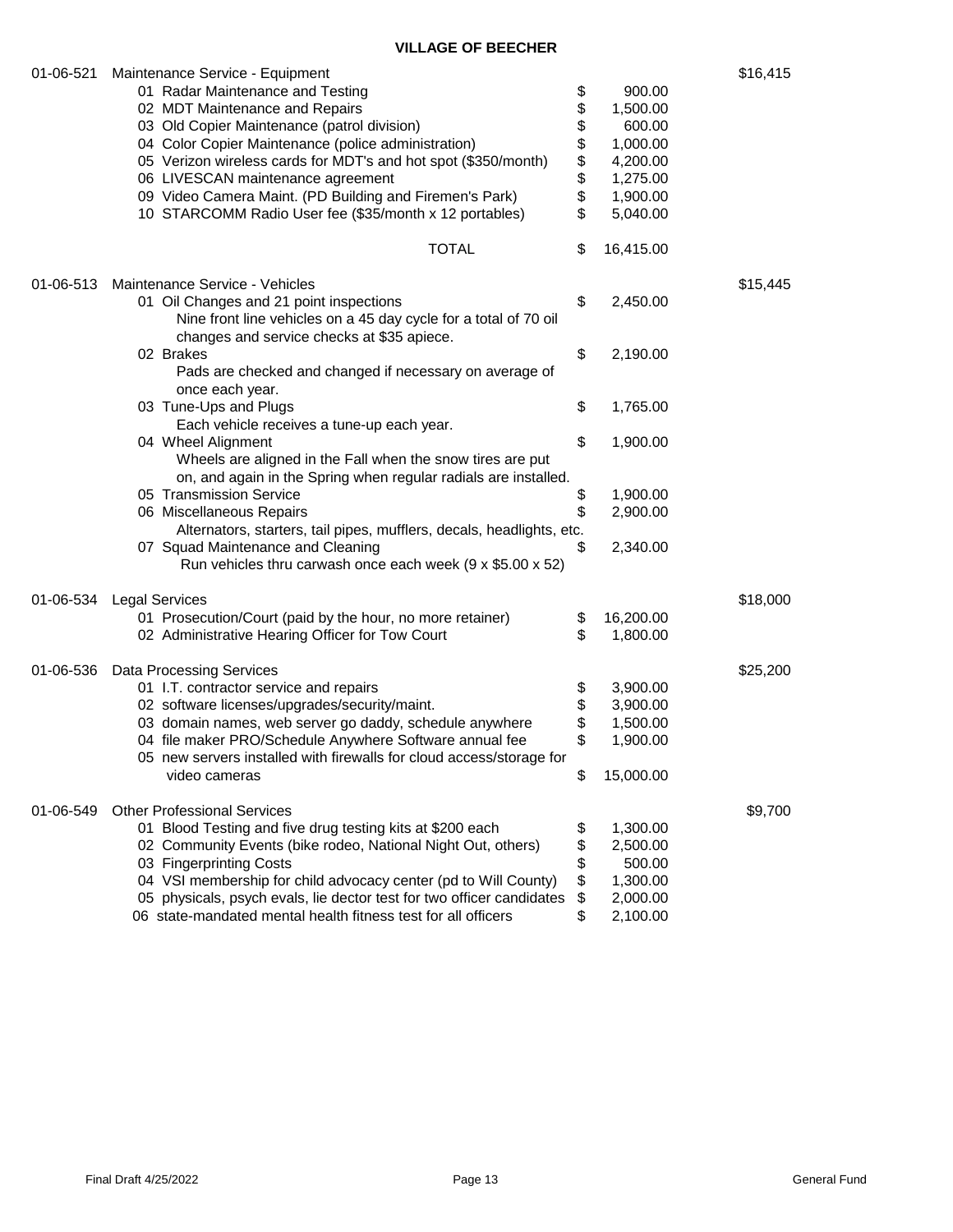| 01-06-551 | \$950<br>Postage                                                                                                                                                                                                                                                                                                                                                                                                                                                                                                                                                                                                          |                                                                                        |                                                                                                                                                                        |           |  |  |  |
|-----------|---------------------------------------------------------------------------------------------------------------------------------------------------------------------------------------------------------------------------------------------------------------------------------------------------------------------------------------------------------------------------------------------------------------------------------------------------------------------------------------------------------------------------------------------------------------------------------------------------------------------------|----------------------------------------------------------------------------------------|------------------------------------------------------------------------------------------------------------------------------------------------------------------------|-----------|--|--|--|
| 01-06-552 | Telephone<br>direct line, and copper back-up lines in the event of VOIP failure                                                                                                                                                                                                                                                                                                                                                                                                                                                                                                                                           | \$8,000<br>Includes the EASTCOMM emergency line, one accessory line, the fax line, one |                                                                                                                                                                        |           |  |  |  |
| 01-06-555 | <b>Copying and Printing</b><br>01 Copier Paper<br>02 Copier Supplies<br>03 Pre-Printed Forms                                                                                                                                                                                                                                                                                                                                                                                                                                                                                                                              | \$<br>\$<br>\$                                                                         | 400.00<br>400.00<br>400.00                                                                                                                                             | \$1,200   |  |  |  |
| 01-06-556 | <b>Dispatching Services</b><br>01 \$10,394.47 per month until 12/1/21<br>02 \$10,914.20 per month Dec-Apr 2022 (5% max. increase)                                                                                                                                                                                                                                                                                                                                                                                                                                                                                         | \$<br>\$                                                                               | 75,861.80<br>56,896.35                                                                                                                                                 | \$132,758 |  |  |  |
| 01-06-561 | <b>Dues and Publications</b><br>01 Illinois Association of Chiefs of Police<br>02 Will County Chiefs of Police (1)<br>03 Trans Union<br>04 South Suburban Chiefs of Police (1)<br>05 ITOA<br>06 Gould Publications<br>07 Franklin Cook Publications<br>08 Michie Law Review<br>09 International Assoc. Chiefs of Police (1)<br>10 IACP Net (police database)<br>11 LESO Annual Dues (Federal Procurement)<br>12 ILEAS Annual Dues<br>13 LEXIPOL Polices and Procedures on-line system<br>14 Will County Sheriff (warrants)<br>15 FBI Acadamy membership<br>16 Illinois Truck enforcement Association<br>17 Critical Reach | \$<br>\$<br>\$<br>\$<br>\$<br>\$\$\$\$\$\$\$<br>\$\$<br>\$<br>\$<br>\$                 | 265.00<br>150.00<br>900.00<br>150.00<br>100.00<br>90.00<br>90.00<br>90.00<br>300.00<br>250.00<br>300.00<br>100.00<br>4,500.00<br>1,350.00<br>125.00<br>25.00<br>275.00 | \$9,060   |  |  |  |
| 01-06-563 | <b>TOTAL</b><br>Training<br>01 Tri-River Membership<br>02 NE Multi-Regional Training Institute<br>03 Law Enforcement Training Bulletin<br>04 part-time officer acadamy<br>05 misc. training - active shooter/assault/tuition reimbursements<br>06 Will/Grundy Major Crimes Task Force<br>07 ILEAS Program<br>08 full-time officer acadamy<br><b>TOTAL</b>                                                                                                                                                                                                                                                                 | \$<br>\$<br>\$<br>\$<br>\$<br>\$<br>\$<br>\$<br>\$<br>\$                               | 9,060.00<br>1,210.00<br>1,900.00<br>800.00<br>1,500.00<br>1,580.00<br>1,000.00<br>1,500.00<br>4,000.00<br>13,490.00                                                    | \$13,490  |  |  |  |
| 01-06-566 | <b>Meeting Expenses</b>                                                                                                                                                                                                                                                                                                                                                                                                                                                                                                                                                                                                   |                                                                                        |                                                                                                                                                                        | \$300     |  |  |  |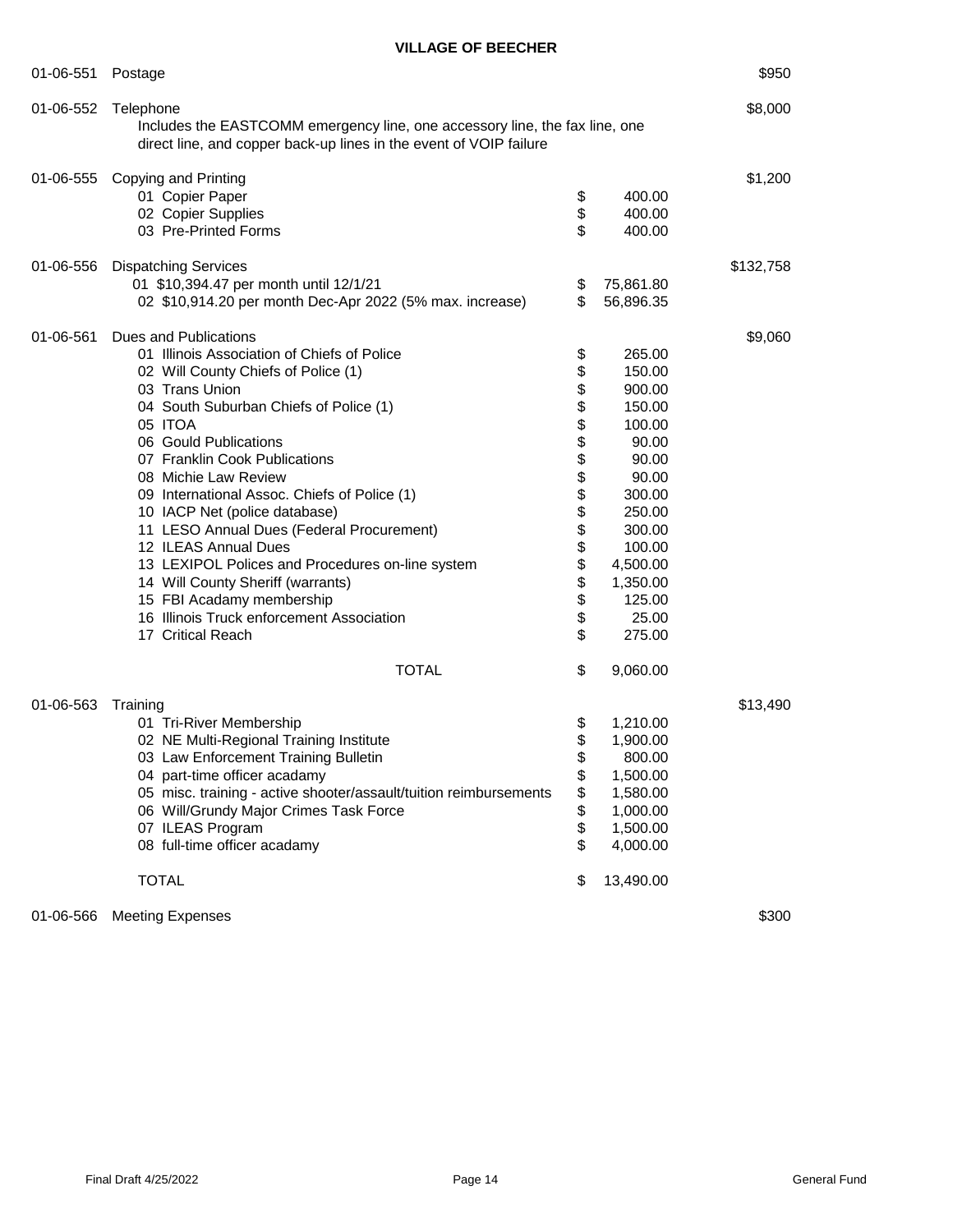|           | 01-06-567 Professional Development<br>Conferences/training for Chief                                                                                                                                                                                                                                                                                                  |                                                          |                                                                                                            | \$3,000     |
|-----------|-----------------------------------------------------------------------------------------------------------------------------------------------------------------------------------------------------------------------------------------------------------------------------------------------------------------------------------------------------------------------|----------------------------------------------------------|------------------------------------------------------------------------------------------------------------|-------------|
| 01-06-613 | Maintenance Supplies - Vehicle<br>01 Tires<br>One set of new tires for seven vehicles<br>at \$100 per tire. This is an important safety condition for the officers.<br>02 Miscellaneous Consumables<br>Windshield washer fluid, bulbs, fuses, wipers, wax, polish, keys, etc.                                                                                         | \$<br>\$                                                 | 2,800.00<br>600.00                                                                                         | \$3,400     |
| 01-06-651 | <b>Office Supplies</b><br>Need additional funding in this line item moving forward due to<br>requirements for additional media storage and distribution<br>(i.e. USB, flash drives, SD, DVD,CD)                                                                                                                                                                       |                                                          |                                                                                                            | \$2,000     |
|           | 01-06-652 Field Supplies<br>01 Duty ammunition<br>02 Training ammunition<br>03 Flares/barrier tape<br>04 Flashlight batteries<br>05 Portable batteries<br>06 First Aid and HAZMAT supplies<br>07 Evidence kit supplies<br>10 Firing range improvements/misc. supplies<br>11 bullet-proof vests for part-time officers<br>12 bullet-proof vests for full-time officers | \$<br>\$<br>\$<br>\$<br>\$<br>\$<br>\$<br>\$<br>\$<br>\$ | 4,000.00<br>4,000.00<br>600.00<br>325.00<br>500.00<br>325.00<br>500.00<br>1,500.00<br>1,500.00<br>2,700.00 | \$15,950    |
| 01-06-656 | <b>Unleaded Fuel</b><br>Based on the use of 13,200 gallons of 87 UNL at an estimated price of<br>\$3.36 per gallon throughout the year. This amount includes EMA fuel.                                                                                                                                                                                                |                                                          |                                                                                                            | \$44,352    |
| 01-06-820 | <b>Building</b><br>01 engineer site plan design of new police facility<br>may also be used for bond counsel                                                                                                                                                                                                                                                           | \$                                                       | 25,000.00                                                                                                  | \$25,000    |
| 01-06-830 | New Equipment<br>01 four new desktops for patrol division/admin<br>02 10 refurbished tuff books for officers - use of Flock system<br>03 annual fee for Flock Camera System<br>04 lease/purchase dashcams for squads                                                                                                                                                  | \$<br>\$<br>\$                                           | 4,000.00<br>6,400.00<br>27,500.00<br>9,183.00                                                              | \$47,083    |
| 01-06-840 | <b>New Vehicle</b><br>This is the amount to be transferred to the new Police CESFA<br>used to purchase police vehicles moving forward. Originally to be<br>used for the purchase of two squads. Another \$50,000 contribution<br>is provided for in capital improvements.                                                                                             |                                                          |                                                                                                            | \$80,000    |
| 01-06-929 | Miscellaneous Expense<br>Contractual obligations to be transferred to appropriate line items<br>prior to the close of the fiscal year after Village Board approval.                                                                                                                                                                                                   |                                                          |                                                                                                            | \$30,000    |
|           | <b>TOTAL BUDGET:</b>                                                                                                                                                                                                                                                                                                                                                  |                                                          |                                                                                                            | \$1,833,239 |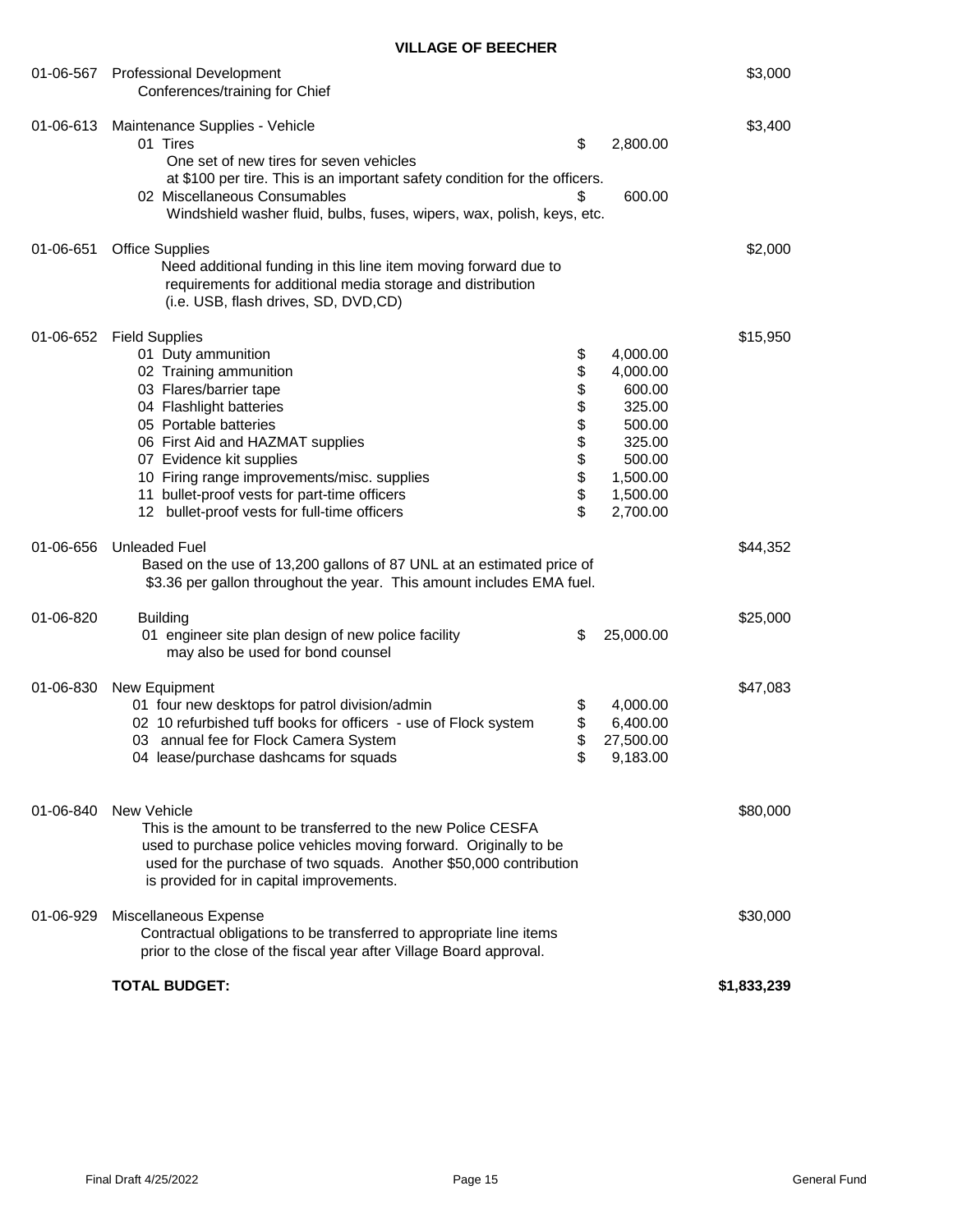# **07 - DEPARTMENT OF ENVIRONMENTAL HEALTH AND SANITATION FY 2022/2023 BUDGET**

| 01-07-538 | <b>Mosquito Abatement Services</b>                                                   |                | \$9,700  |
|-----------|--------------------------------------------------------------------------------------|----------------|----------|
|           | 01 calibration and certification of spraying machine                                 | \$<br>500.00   |          |
|           | 02 adult spraying chemicals (2 drums at \$1,900/drum)                                | \$<br>3,800.00 |          |
|           | 03 larvacide tablets for catch basins                                                | \$<br>5,400.00 |          |
|           | 6 boxes of 220 tablets each to treat 1,320 catch basins                              |                |          |
|           | 6 boxes x $$900$ per box = \$5,400                                                   |                |          |
|           | 04 IEPA NOI Permit (implementation will not occur this year)                         | \$             |          |
|           | 01-07-595 Other Contractual Services                                                 |                | \$1,950  |
|           | \$1,950 for impoundment of animals and for the payment of an animal control officer. |                |          |
|           |                                                                                      |                |          |
|           | <b>TOTAL BUDGET</b>                                                                  |                | \$11,650 |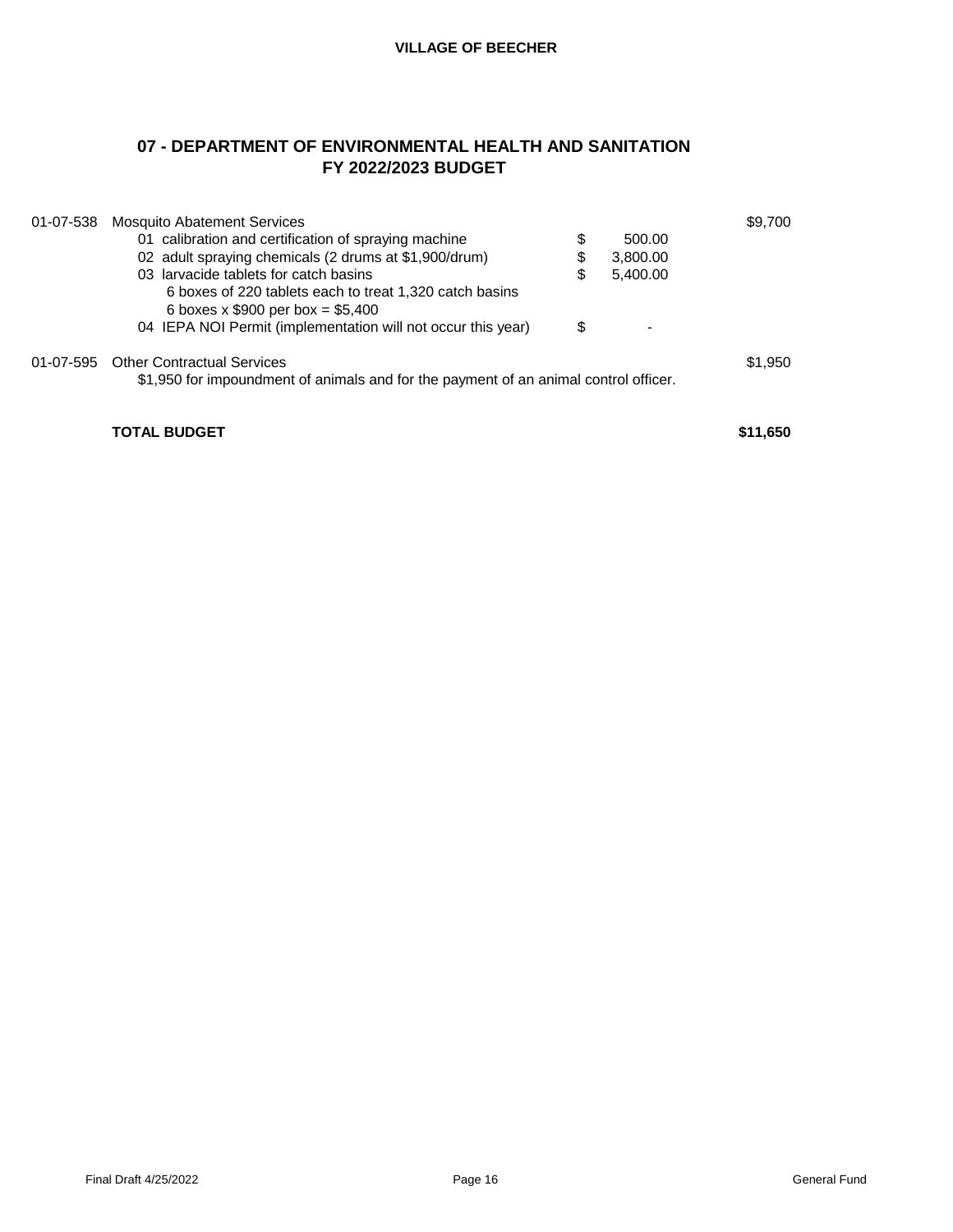# **08 - DEPARTMENT OF STREETS AND ALLEYS FY 2022/2023 BUDGET**

| 01-08-421 | Salaries Full-Time<br>01 John Henson, MM<br>02 Kevin Ondreka, MM<br>03 Longevity<br>04 Sick-leave buy-back                                                                                                                                                                                                                                                     | \$<br>\$<br>\$<br>\$                           | 49,223.00<br>41,121.00                                                                                      | \$90,334 |
|-----------|----------------------------------------------------------------------------------------------------------------------------------------------------------------------------------------------------------------------------------------------------------------------------------------------------------------------------------------------------------------|------------------------------------------------|-------------------------------------------------------------------------------------------------------------|----------|
| 01-08-422 | Salaries Part-Time<br>1,000 hrs ar \$15/hr                                                                                                                                                                                                                                                                                                                     |                                                |                                                                                                             | \$15,000 |
| 01-08-423 | Overtime<br>01 Henson (\$35.50/hr x 180 hrs)<br>02 Ondreka (\$29.65/hr x 180 hrs)                                                                                                                                                                                                                                                                              | \$<br>\$                                       | 6,390.00<br>5,337.00                                                                                        | \$11,727 |
| 01-08-451 | Health Insurance (Local #399 plus 6% 1/1/23)<br>01 Henson (\$1,187.00 x 8) + (\$1,258.00 x 4)<br>01 New Employee (\$1,187.00 x 8) + (\$1,258.00 x 4)<br>2 employees x \$1.20/hr health insurance cost sharing<br>$$1.20 \times 2 \times 2,080$ hrs = \$4,992.00                                                                                                | \$<br>\$<br>\$                                 | 14,528.00<br>14,528.00<br>(4,992.00)                                                                        | \$24,064 |
| 01-08-461 | FICA (0.0765)                                                                                                                                                                                                                                                                                                                                                  |                                                |                                                                                                             | \$8,955  |
| 01-08-462 | IMRF (0.0457 of full time wages)                                                                                                                                                                                                                                                                                                                               |                                                |                                                                                                             | \$4,664  |
| 01-08-471 | Uniform Allowance (in Sewer)                                                                                                                                                                                                                                                                                                                                   |                                                |                                                                                                             | \$0      |
| 01-08-512 | Maintenance Service - Equipment<br>01 Small Equipment<br>02 Accessories and Miscellaneous<br>03 Preventive maintenance on Boomer 41 Tractor                                                                                                                                                                                                                    | \$<br>\$<br>\$                                 | 975.00<br>975.00<br>975.00                                                                                  | \$2,925  |
| 01-08-513 | Maintenance Service - Vehicles<br>01 2017 Mini-Dump<br>02 2003 Utility Truck<br>03 2018 Ford Pick-Up<br>04 1995 International 4300 Dump<br>05 2003 International 4700 Dump<br>06 2005 International 4300 Dump<br>07 Safety Lane Tests (\$32 x 2 x 6 trucks)<br>08 Bucket Truck (2015 boom certification and DOT inspection)<br>09 2015 pick-up<br><b>TOTAL</b> | \$<br>\$<br>\$\$<br>\$<br>\$<br>\$<br>\$<br>\$ | 990.00<br>990.00<br>990.00<br>5,400.00<br>5,400.00<br>5,400.00<br>384.00<br>5,400.00<br>990.00<br>25,944.00 | \$25,944 |
|           |                                                                                                                                                                                                                                                                                                                                                                |                                                |                                                                                                             |          |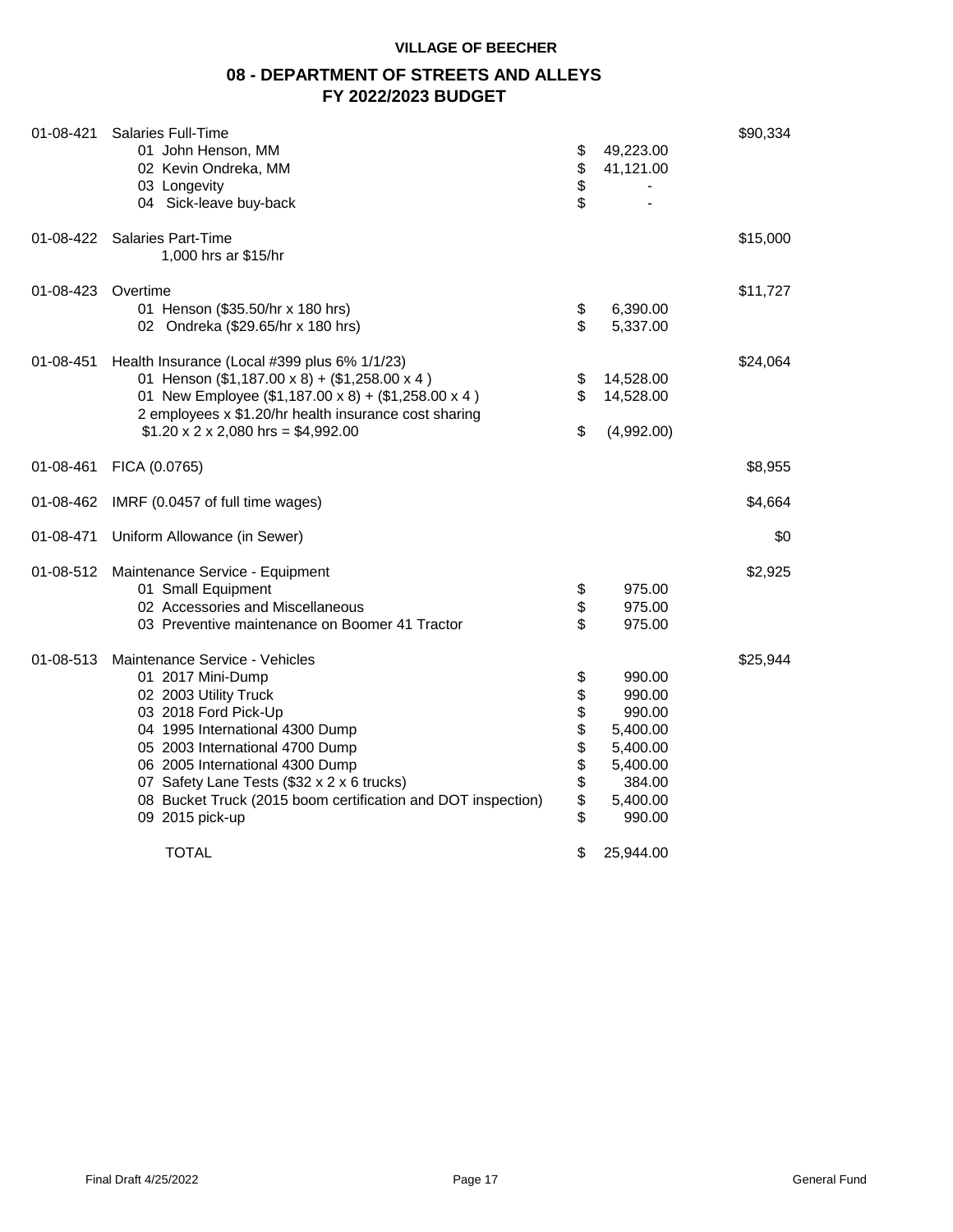|           | 01-08-514 Maintenance Service - Street                              |              |            | \$17,600  |
|-----------|---------------------------------------------------------------------|--------------|------------|-----------|
|           | 01 Stump Removal                                                    | \$           | 2,000.00   |           |
|           | 02 Contractual Tree Trimming and Removal (moved to MFT)             | \$           |            |           |
|           | For those situations when Public Works cannot                       |              |            |           |
|           | safely handle. This is primarily for Ash Tree removal.              |              |            |           |
|           | 03 Contractual leaf disposal with Smits (68 loads x \$42.50/load)   | \$           | 2,900.00   |           |
|           | 04 Rental of implements for skid steer loader                       | \$           | 1,600.00   |           |
|           | - \$160 per day x 10 days for stump                                 |              |            |           |
|           | grinder, concrete breaker, mulcher, bush hog, seeder                |              |            |           |
|           | 05 Repairs to Village-owned street lighting                         | \$           | 2,900.00   |           |
|           | 06 Hot patch repairs by contractor                                  |              | 2,900.00   |           |
|           | 07 Pond Maintenance Hunters East/West, Welton Stedt                 | <b>88888</b> | 2,500.00   |           |
|           | 08 Seal Coat Gould Street Boardwalk                                 |              |            |           |
|           | 09 Convert Pasadena East Street lights to LED                       |              | 2,800.00   |           |
|           | 10 Repair Miller Street Bridge brick rails                          |              |            |           |
|           | 11 Rental of side-load wheel barrel and 3 semi loads rip rap for    |              |            |           |
|           | Hunters Chase East Pond improvement                                 | \$           | 1,800.00   |           |
|           |                                                                     |              |            |           |
|           | TOTAL COST OF MAINTENANCE SERVICE:                                  | \$           | 17,600.00  |           |
|           |                                                                     |              |            |           |
| 01-08-533 | Engineering                                                         |              |            | \$2,900   |
|           |                                                                     |              |            |           |
| 01-08-572 | <b>Street Lighting</b>                                              |              |            | \$113,763 |
|           | 01 main street lighting bill at \$9,324.10/month (Rate 23)          | \$           | 111,889.20 |           |
|           | 02 Church Road signal, Nantucket Cove, Pasadena and Chestnut        |              |            |           |
|           | street lights at \$156.13/month (Rate 25)                           | \$           | 1,874.00   |           |
|           |                                                                     |              |            |           |
| 01-08-576 | Rent                                                                |              | 9,701.28   | \$10,211  |
|           | 01 Use of fourteen Verizon cell phones for eight PW employees, C \$ |              |            |           |
|           | Lieutenant, Duty Officer, SRO, WWTP, Administrator, and Detective   |              |            |           |
|           | at \$47.55/month per phone x 17 phones 4G service                   |              |            |           |
|           | 02 phone upgrades for 17 phones at \$30/phone                       | \$           | 510.00     |           |
|           | 01-08-612 Maintenance Supplies - Equipment                          |              |            | \$3,200   |
|           | 01 Vermeer Brush Chipper                                            | \$           | 900.00     |           |
|           | 02 Small Equipment                                                  |              | 900.00     |           |
|           | 03 Accessories and Miscellaneous                                    | \$<br>\$     | 900.00     |           |
|           | 04 extra chain saw blades/chipper teeth                             | \$           | 500.00     |           |
|           |                                                                     |              |            |           |
|           | 01-08-613 Maintenance Supplies - Vehicles                           |              |            | \$3,500   |
|           | 01 2017 Mini-Dump                                                   | \$           | 400.00     |           |
|           | 02 2003 Utility Truck                                               | \$           | 400.00     |           |
|           | 03 2018 Ford Pick-Up                                                | \$           | 400.00     |           |
|           | 04 1995 International Dump                                          | \$           | 400.00     |           |
|           | 05 2005 International Dump                                          | \$           | 400.00     |           |
|           | 06 2005 F550 Bucket Truck                                           | \$           | 400.00     |           |
|           | 07 2003 International 4700 Dump Truck                               | \$           | 400.00     |           |
|           | 08 2015 Ford Pick-Up                                                | \$           | 700.00     |           |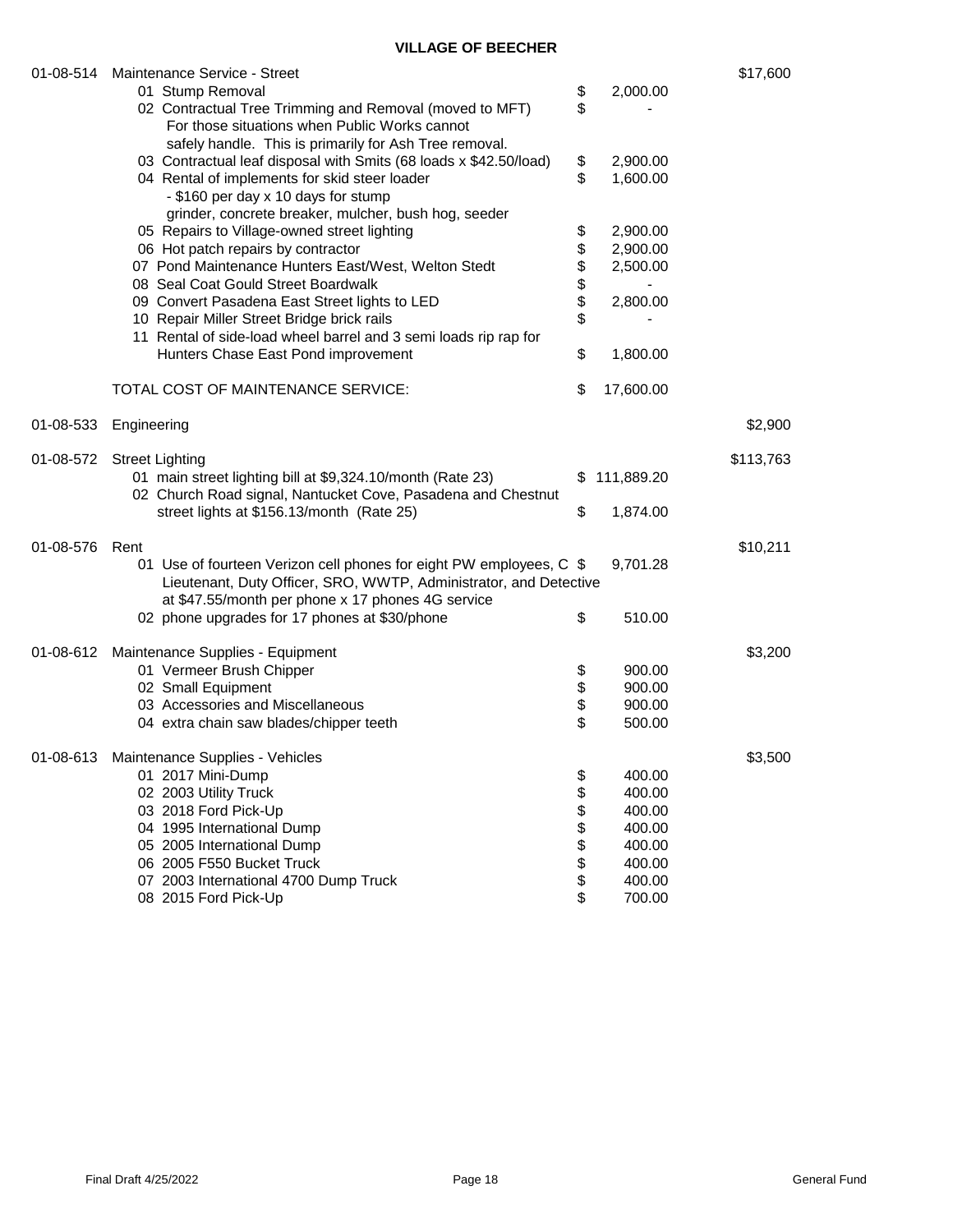| 01-08-614 |                                          | Maintenance Supplies - Street                                                                                                                  |                 | \$29,110  |
|-----------|------------------------------------------|------------------------------------------------------------------------------------------------------------------------------------------------|-----------------|-----------|
|           |                                          | 01 Cold Patch (40 tons at \$108/ton)                                                                                                           | \$<br>4,320.00  |           |
|           |                                          | 02 Stone (88 tons at \$12.95/ton)                                                                                                              | \$<br>1,140.00  |           |
|           | 03 Regulatory street signage replacement |                                                                                                                                                | \$<br>1,900.00  |           |
|           |                                          | 04 New Parkway Trees                                                                                                                           | \$<br>3,000.00  |           |
|           |                                          | 05 Miscellaneous Materials                                                                                                                     | \$<br>6,500.00  |           |
|           |                                          | Barricades, batteries for barricades, sign bolts, posts, paint, asphalt,<br>stone, sewer pipe, manholes, grates, miscellaneous materials, etc. |                 |           |
|           |                                          |                                                                                                                                                |                 |           |
|           |                                          | 06 Black dirt, sod, seed for parkway restorations                                                                                              | \$<br>1,900.00  |           |
|           |                                          | 07 Storm sewer repair supplies                                                                                                                 | \$<br>1,500.00  |           |
|           |                                          | 08 American flags and banding (replacements)                                                                                                   | \$<br>1,950.00  |           |
|           |                                          | 09 Decoration outlet repairs                                                                                                                   | \$<br>900.00    |           |
|           |                                          | 10 65 hanging flower baskets at \$20/each for 2021 season                                                                                      | \$<br>1,300.00  |           |
|           |                                          | 11 Chemicals for flowers                                                                                                                       | \$<br>900.00    |           |
|           |                                          | 12 Weed killer for roadsides, curbs, and sidewalks                                                                                             | \$<br>2,900.00  |           |
|           |                                          | 13 Flowers for Village Hall, bridges, Welcome signs, Depot Park                                                                                | \$<br>900.00    |           |
|           |                                          | TOTAL:                                                                                                                                         | \$<br>29,110.00 |           |
| 01-08-653 | <b>Small Tools</b>                       |                                                                                                                                                |                 | \$500     |
|           |                                          | 01 Shovels, Rakes, etc.                                                                                                                        |                 |           |
| 01-08-656 |                                          | <b>Unleaded Fuel</b>                                                                                                                           |                 | \$46,092  |
|           | 01                                       | 8,100 gallons of unleaded projected in FY21 at \$3.36/gl.                                                                                      | \$<br>27,216.00 |           |
|           | 02                                       | 5,200 gallons of diesel projected in FY20 at \$3.63/gl.                                                                                        | \$<br>18,876.00 |           |
| 01-08-830 |                                          | Capital Outlay - Equipment                                                                                                                     |                 | \$18,751  |
|           | 01                                       | 60" Zero Turn Mower (moved to CESFA)                                                                                                           | \$              |           |
|           | 02                                       | Purchase of Safety Equipment per IPRF Grant                                                                                                    | \$              |           |
|           | 03                                       | Purchase of 5 ton truck lift for shop                                                                                                          | \$<br>6,500.00  |           |
|           | 04                                       | Head Gear Radios for Crew in high noise environment                                                                                            | \$              |           |
|           | 05                                       | Replace Flatbed on 2004 Chevy                                                                                                                  | \$<br>12,251.00 |           |
|           |                                          |                                                                                                                                                |                 |           |
|           |                                          | <b>TOTAL BUDGET:</b>                                                                                                                           |                 | \$429.240 |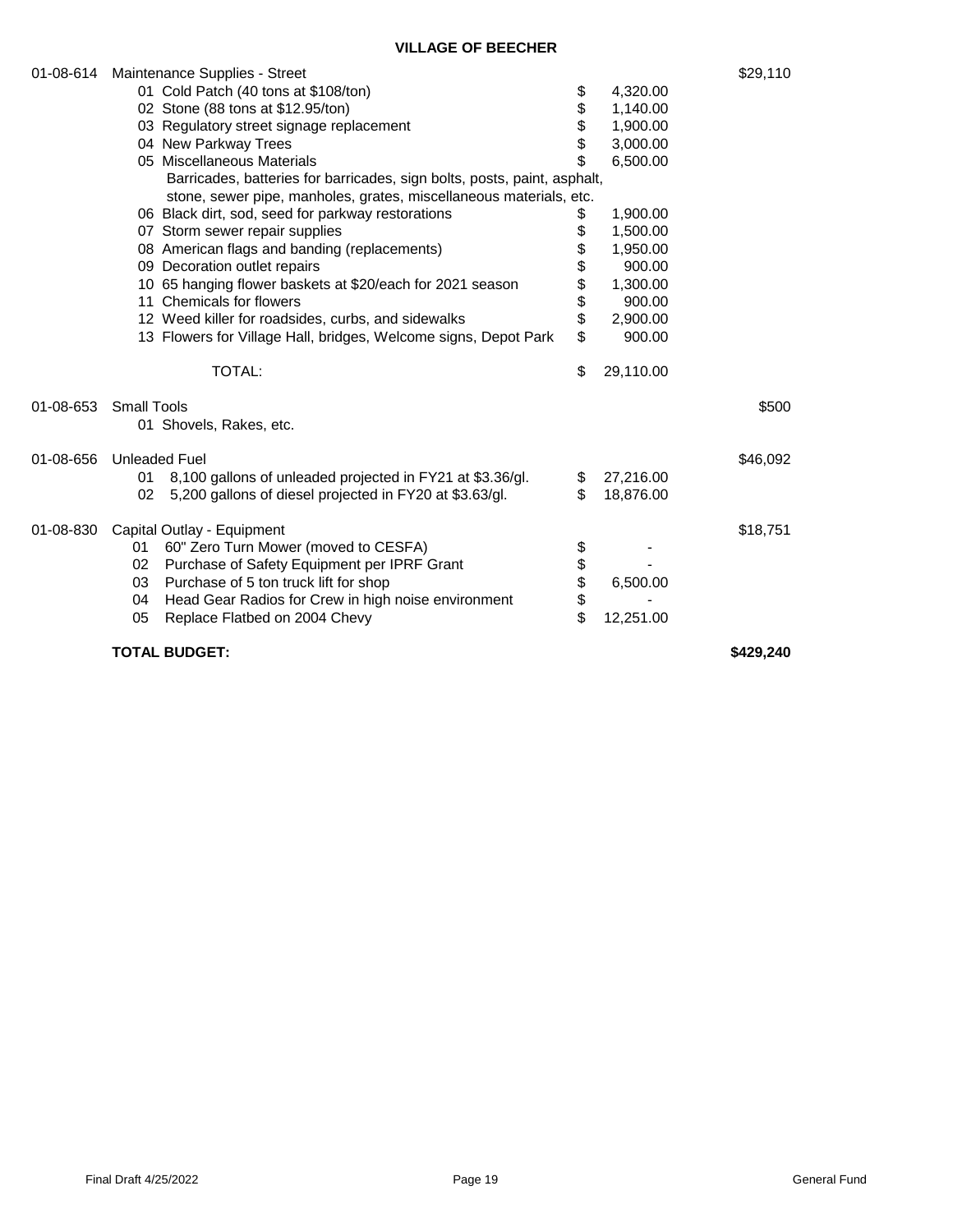# **09 - DEPARTMENT OF BUILDINGS AND PUBLIC PROPERTIES FY 2022/2023 BUDGET**

| 01-09-511 | Maintenance Service - Buildings                                                |        |               | \$16,350 |
|-----------|--------------------------------------------------------------------------------|--------|---------------|----------|
|           | 01 Village Hall weekly service at \$350/month                                  | \$     | 4,200.00      |          |
|           | 02 Police Station weekly cleaning at \$450/month                               | \$     | 5,400.00      |          |
|           | 02 Fire Extinguisher Testing and Charging                                      | \$     | 1,200.00      |          |
|           | 03 Carpet Cleaning                                                             | \$     | 1,500.00      |          |
|           | After a rough winter, there is a need to steam clean the                       |        |               |          |
|           | carpets in the Village Hall, Board Room, and Police Station.                   |        |               |          |
|           | 04 Misc. repairs to buildings                                                  |        | 1,900.00      |          |
|           | 05 Sprinkler flow test DPW garage                                              |        | 1,000.00      |          |
|           | 06 RPZ Inspection                                                              | \$\$\$ | 250.00        |          |
|           | 07 Exterminator for Village Hall                                               | \$     | 150.00        |          |
|           | 08 Aarons for fire alarm service for food stand and DPW garage,                |        |               |          |
|           | full alwarm service at Village Hall                                            | \$     | 750.00        |          |
|           |                                                                                |        |               |          |
| 01-09-574 | <b>Natural Gas</b>                                                             |        |               | \$0      |
|           | The Village pays for all gas used above 13,077 therms in each                  |        |               |          |
|           | calendar year. This item was moved to the Sewer Fund in 2007                   |        |               |          |
|           | since most of the billed gas is related to water and sewer since               |        |               |          |
|           | free franchise gas cannot be used for enterprise fund activity.                |        |               |          |
| 01-09-611 | Maintenance Supplies - Buildings                                               |        |               | \$1,200  |
|           | Salt for sidewalks, boiler filters, safety inspection needs, light bulbs, etc. |        |               |          |
|           |                                                                                |        |               |          |
| 01-09-654 | <b>Janitorial Supplies</b>                                                     |        |               | \$1,200  |
|           | 01 Village Hall                                                                | \$     | 150.00        |          |
|           | 02 Police Station                                                              | \$     | 150.00        |          |
|           | 03 Village Garages                                                             | \$     | 600.00        |          |
|           | Paper towels, toiletries, cleaning supplies, mops,                             |        |               |          |
|           | buckets, ringer, urinal blocks, waste can liners, hand soap, etc.              |        |               |          |
|           | 04 Floor wax and rental of machines                                            | \$     | 300.00        |          |
|           |                                                                                |        |               |          |
| 01-09-820 | <b>Building</b>                                                                |        |               | \$8,560  |
|           | 01 Air Conditioner and furnace servicing all bldgs.                            |        | 3,900.00      |          |
|           | 02 garage door repairs all buildings                                           | \$     | 1,900.00      |          |
|           | 03 bronze plaques for historic buildings                                       | \$     | $\frac{1}{2}$ |          |
|           | 04 repair hood vent in food stand for fire inspection                          | \$     | 1,410.00      |          |
|           | 05 repair drive-thru pillars in rear of Village Hall                           | \$     | 1,350.00      |          |
|           |                                                                                |        |               |          |
| 01-09-821 | Depot Rent                                                                     |        |               | \$2,356  |
|           | Includes Depot Park and the east side of Lion's Park. +3% pr yr for 99 yrs     |        |               |          |
|           |                                                                                |        |               |          |
|           |                                                                                |        |               |          |

**TOTAL BUDGET: \$29,666**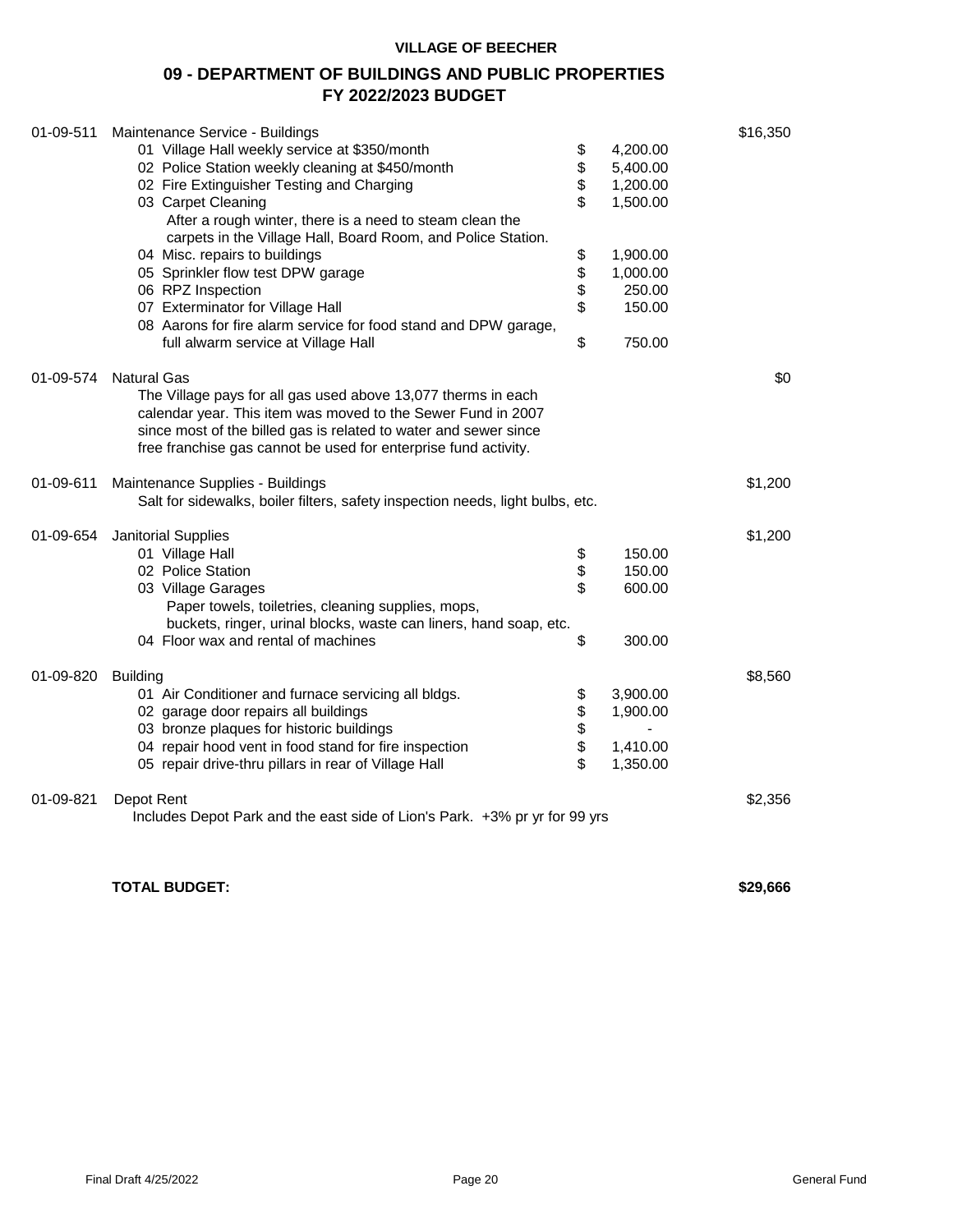# **10 - CAPITAL IMPROVEMENTS FY 2022/2023 BUDGET**

|           | 01-10-533 Engineering Services                                                                                                       |          |                         | \$0       |
|-----------|--------------------------------------------------------------------------------------------------------------------------------------|----------|-------------------------|-----------|
| 01-10-820 | Capital Outlay - Building<br>01 LED Monument Sign in front of Village Hall<br>02 design fee for the new police facility              | S<br>\$. | 70.000.00<br>110,000.00 | \$180,000 |
| 01-10-830 | Capital Outlay - Equipment<br>Seed money for the start up of the police department capital<br>Equipment Sinking Fund Account (CESFA) |          |                         | \$50,000  |
| 01-10-860 | Capital Outlay - Infrastructure                                                                                                      |          |                         | \$0       |
|           | <b>TOTAL BUDGET:</b>                                                                                                                 |          |                         | \$230,000 |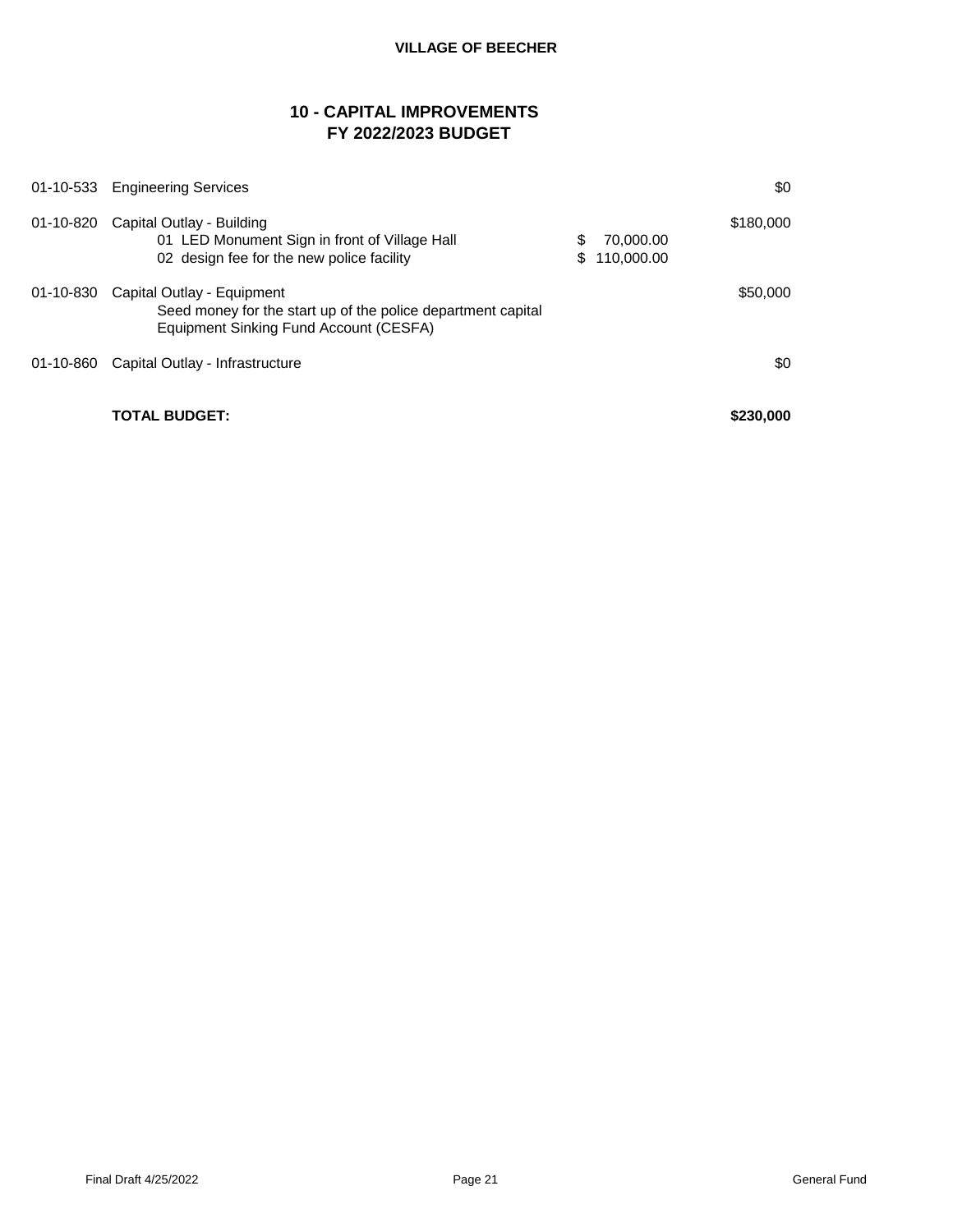# **11 - COMPREHENSIVE EXPENSES FY 2022/2023 BUDGET**

|           | 01-11-451 Health Insurance (All non-medical)<br>Vision, Dental and Life Insurance costs for all Village employees<br>per benefit sheet provided in the five year plan.<br>vision plan at \$203.80 per month<br>01<br>02 dental plan at \$936.67 per month                                                                                     | \$<br>\$                   | 2,445.60<br>11,240.00                                    | \$14,358  |  |
|-----------|-----------------------------------------------------------------------------------------------------------------------------------------------------------------------------------------------------------------------------------------------------------------------------------------------------------------------------------------------|----------------------------|----------------------------------------------------------|-----------|--|
|           | 03 life insurance plan at \$23.00/month<br>GBS Administrative fees at \$33.00/month<br>04 -                                                                                                                                                                                                                                                   | \$<br>\$                   | 276.00<br>396.00                                         |           |  |
|           | <b>TOTAL</b>                                                                                                                                                                                                                                                                                                                                  | \$                         | 14,357.60                                                |           |  |
|           | 01-11-453 Unemployment Insurance<br>3.825% of the first \$15,100 earned by each of the 28 full and part-time employees.                                                                                                                                                                                                                       |                            |                                                          | \$15,077  |  |
| 01-11-534 | <b>Legal Services</b><br>Teamsters Local #700 negotiaitions for police officers and review<br>of job descritpitons and personnel manual                                                                                                                                                                                                       |                            |                                                          | \$20,000  |  |
|           | 01-11-592 Comprehensive Insurance<br>Last year's premium was \$176,460 compared to \$166,919 the prior<br>year. Remaining 50% of premium is split with Water/Sewer.<br>Assume a 10% increase increase for a total of \$194,108. 1/2 budgeted<br>in General, 1/4 in Water and 1/4 in Sewer.                                                    |                            |                                                          | \$97,054  |  |
|           | 01-11-549 Other Professsional Services<br>Annual contribution to the Beecher Youth Commission                                                                                                                                                                                                                                                 |                            |                                                          | \$4,000   |  |
| 01-11-595 | <b>Other Contractual Services</b><br>Professional Recruitment and Selection of new Administrator                                                                                                                                                                                                                                              |                            |                                                          |           |  |
| 01-11-730 | <b>Fiscal Agent Fees</b><br>Required for the maintenance of the 2017 refi of the 2009 G.O. Bonds                                                                                                                                                                                                                                              |                            |                                                          | \$2,000   |  |
| 01-11-914 | Sales Tax Reimbursements                                                                                                                                                                                                                                                                                                                      |                            |                                                          | \$0       |  |
|           | 01-11-915 Property Tax Reimbursements<br>01 Dutch American Addition                                                                                                                                                                                                                                                                           | \$                         | 1,600.00                                                 | \$1,925   |  |
|           | 90% 2012-2017, 60% 2018-2020, 30% 2021-2022.<br>03 Drainage District taxes                                                                                                                                                                                                                                                                    | \$                         | 325.00                                                   |           |  |
|           | 01-11-951 Capital Reserve Contribution                                                                                                                                                                                                                                                                                                        |                            |                                                          | \$0       |  |
| 01-11-953 | <b>Interfund Transfers - Parks</b><br>Park Impact Fees collected and transferred to the Park Fund.                                                                                                                                                                                                                                            |                            |                                                          | \$0       |  |
| 01-11-954 | Interfund Transfers - G. O. Bond account<br>01 Interest Payment by 7/15/22<br>02 Principal and Interest Payment by 1/15/23                                                                                                                                                                                                                    | \$<br>\$                   | 10,075.00<br>10,075.00                                   | \$85,150  |  |
| 01-11-955 | Interfund Transfers - Capital Equipment Sinking Fund<br>01 10th of 15 payments on 2005 refurbished bucket truck<br>02 annual payment for purchase of 60" zero turn mower<br>03 8th of 15 payments for 2016 Ford New Holland Boomer 41<br>04 4th of 10 payments on 2018 F250 pick-up with plow<br>05 2nd of 15 payments on 2020 F450 mini-dump | \$<br>\$<br>\$<br>\$<br>\$ | 5,042.00<br>5,400.00<br>1,558.00<br>3,804.00<br>5,408.00 | \$21,212  |  |
|           | <b>TOTAL BUDGET:</b>                                                                                                                                                                                                                                                                                                                          |                            |                                                          | \$260,776 |  |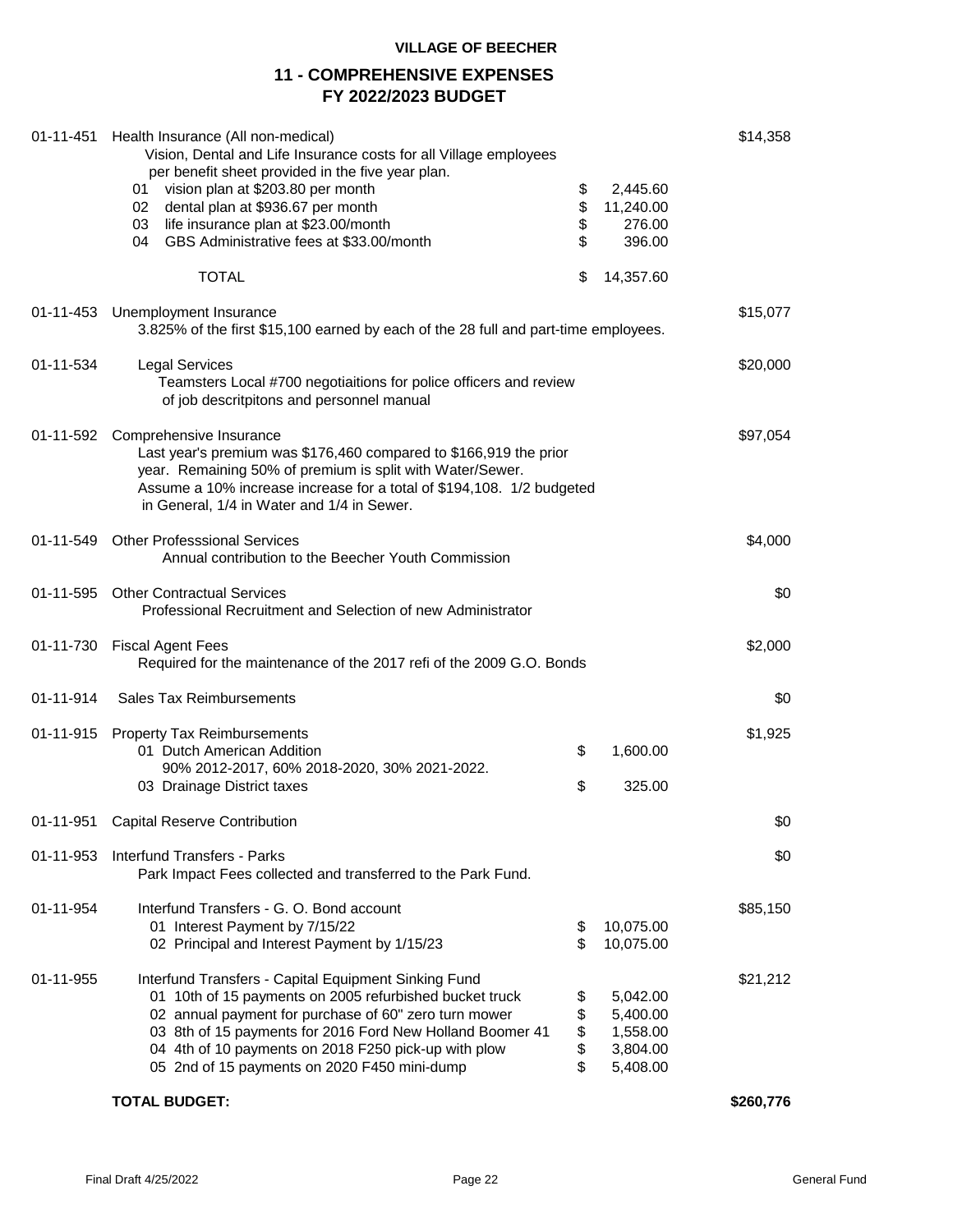# **13 - PARKS AND RECREATION DEPARTMENT FY 2022/2023 BUDGET**

| 01-13-421 | Salaries - Full Time                                                                                                                                                                                                                    |                      |                                | \$0       |
|-----------|-----------------------------------------------------------------------------------------------------------------------------------------------------------------------------------------------------------------------------------------|----------------------|--------------------------------|-----------|
|           | 01-13-422 Salaries - Part-Time<br>To pay for 646 hours of part-time work in Firemen's Park at \$15/hr.                                                                                                                                  |                      |                                | \$9,690   |
| 01-13-451 | <b>Health Insurance</b>                                                                                                                                                                                                                 |                      |                                | \$0       |
| 01-13-461 | FICA (0.0765)                                                                                                                                                                                                                           |                      |                                | \$742     |
| 01-13-462 | <b>IMRF</b>                                                                                                                                                                                                                             |                      |                                | \$0       |
| 01-13-515 | Maint. Service - Parks<br>01 Weed control applied to all park lands by contractor.<br>02 contractual work to rehab and mulch one park area per year<br>03 Ag lime for Welton Stedt Park                                                 | \$<br>\$<br>\$       | 3,200.00<br>5,000.00<br>700.00 | \$8,900   |
| 01-13-549 | <b>Other Professional Services</b><br>To be used for bands and sound fees crelated to the Summer<br>concert series in Firemen's Park                                                                                                    |                      |                                | \$15,000  |
| 01-13-571 | <b>Electric Power</b><br>\$187.50/month for Firemen's Park which includes scoreboards, lights,<br>and buildings                                                                                                                         |                      |                                | \$2,250   |
| 01-13-595 | <b>Contractual Services</b><br>01 one port-a-john at Lion's Park and one at Welton Stedt Park<br>02 two port-a-johns for Firemen's Park as we try to prevent vandal \$<br>to permanent johns<br>03 extra port-a-john for Firemen's Park | \$<br>\$             | 1,627.50<br>1,627.50<br>900.00 | \$4,155   |
| 01-13-614 | Maint. Supplies - Parks<br>01 mulch for park property<br>02 playground equipment repairs<br>03 Ag lime for Lions Park<br>04 supplies for bathroom in Firemen's Park                                                                     | \$<br>\$<br>\$<br>\$ | 1,900.00<br>900.00<br>500.00   | \$3,300   |
|           | 01-13-715 Debt Service - Splash Pad Loan<br>Monthly payments of \$2,441.25 per month for 10 years on \$254,000<br>at 1.91%. Payments run through October 30, 2031.                                                                      |                      |                                | \$29,296  |
| 01-13-830 | Capital Outlay - Equipment<br>Purchase of new bleachers for Firemen's #1. Current bleachers move to<br>Firemen's #2. Firemen's #2 bleachers move to t-ball field.                                                                       | \$                   |                                | \$0       |
| 01-13-860 | Capital Outlay - Parks<br>01 Replace all poor condition asphalt located north of fire monument<br>to bathroom area in Firemen's Park.<br>02 sealcoat walking path, picnic grove, and under bingo stand in<br>Firemen's Park             | \$<br>\$             | 22,000.00<br>8,000.00          | \$88,785  |
|           | 03 Completion of Splash Pad in Firemen's Park                                                                                                                                                                                           | \$                   | 58,785.00                      |           |
|           | <b>TOTAL:</b>                                                                                                                                                                                                                           |                      |                                | \$162,118 |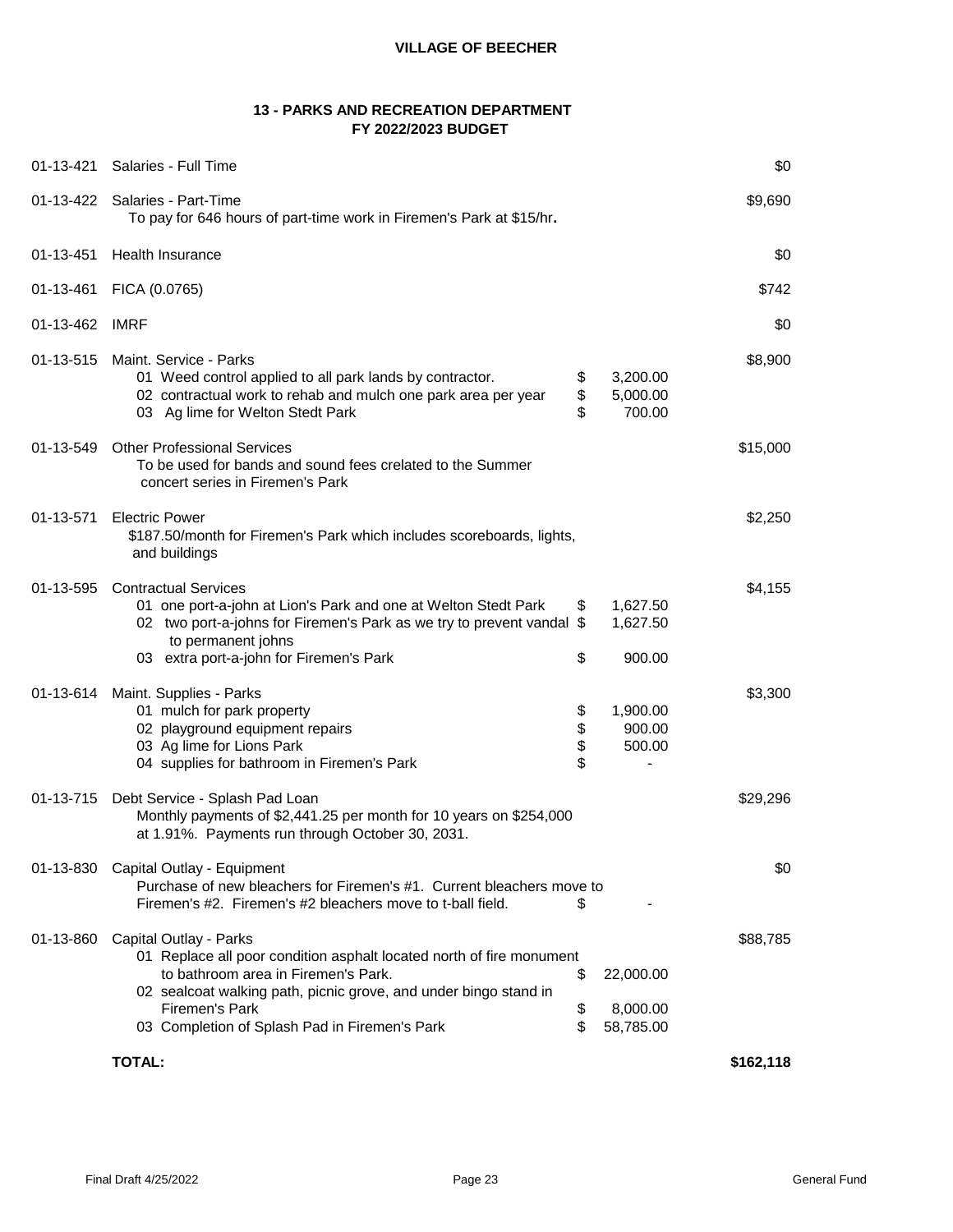# **GENERAL FUND STATUS FOR FY 2022/2023**

| <b>Revenues</b>                                  | \$3,506,734 |
|--------------------------------------------------|-------------|
| <b>Expenses</b>                                  |             |
| 01 Village President and Board of Trustees       | \$60,169    |
| 02 Advisory Boards and Commissions               | \$29,175    |
| 03 Department of Administration                  | \$403,144   |
| 04 Department of Inspectional Services           | \$39,000    |
| 05 Emergency Services and Disaster Agency        | \$18,557    |
| 06 Department of Police                          | \$1,833,239 |
| 07 Department of Health and Sanitation           | \$11,650    |
| 08 Department of Streets and Alleys              | \$429,240   |
| 09 Department of Buildings and Public Properties | \$29,666    |
| 10 Capital Improvements                          | \$230,000   |
| 11 Comprehensive Expenditures                    | \$260,776   |
| 13 Department of Parks and Recreation            | \$162,118   |
| <b>TOTAL EXPENDITURES</b>                        | \$3,506,734 |
| <b>Revenues Less Expenses</b>                    | \$0         |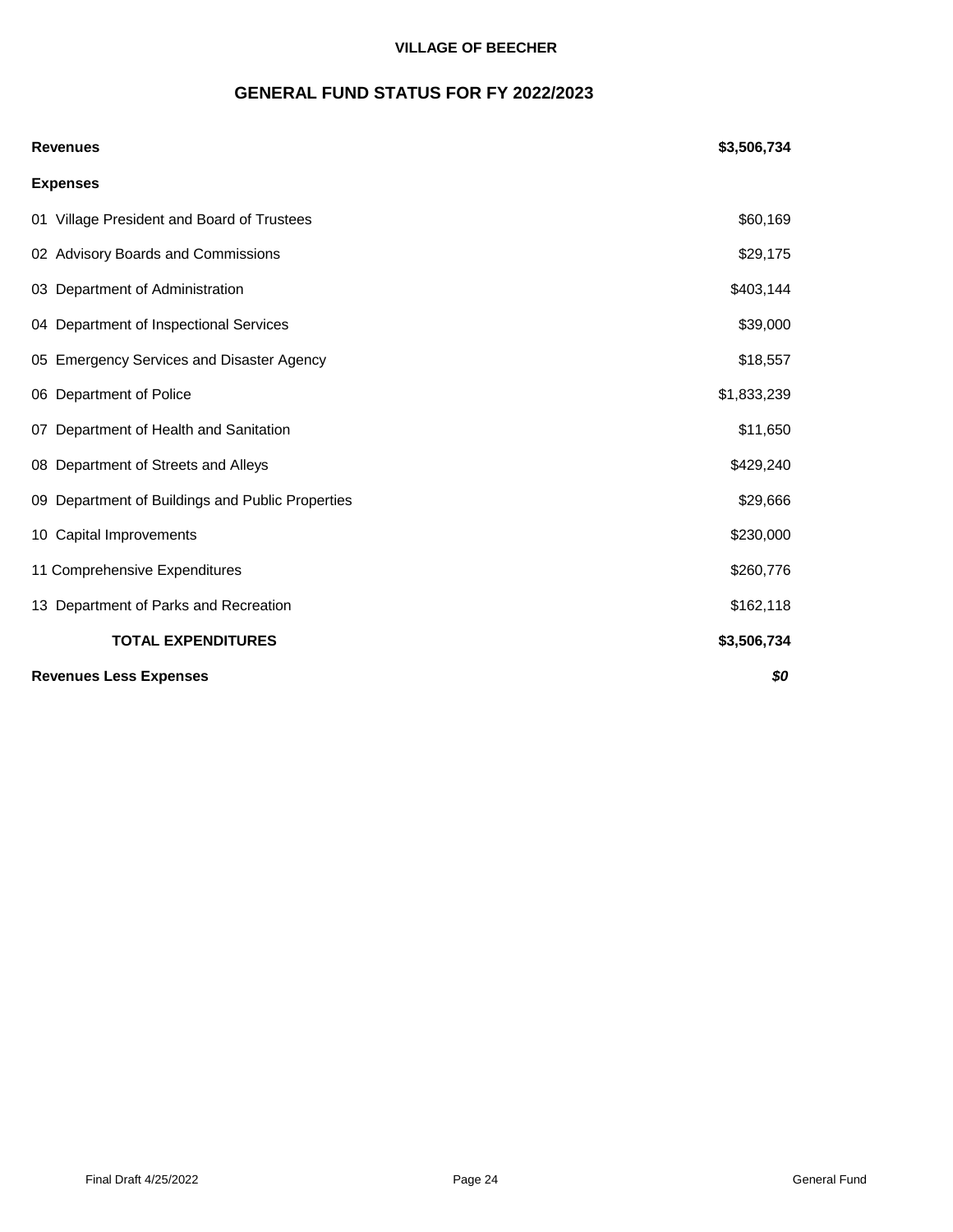#### **02 - ARPA ACCOUNT FY 2022/2023 BUDGET**

| 02-00-354       | ARPA entranchments<br>second allocation expected in September and will be<br>obligated in FY 23/24 ans expended by 12/30/2024<br>as required by law.                                              |                   | \$304,000  |
|-----------------|---------------------------------------------------------------------------------------------------------------------------------------------------------------------------------------------------|-------------------|------------|
| 02-00-381       | Interest Income                                                                                                                                                                                   | \$                | 1,900      |
| 02-00-396       | Reserves                                                                                                                                                                                          | \$                | 304,000    |
|                 | <b>TOTAL REVENUES</b>                                                                                                                                                                             | \$                | 609,900    |
| <b>EXPENSES</b> |                                                                                                                                                                                                   |                   |            |
| 02-10-393       | <b>Interfund Transfers</b><br>01 To General for Revenue Loss from Video Gaming<br>S<br>02 To Watermain Replace Account to pay for Village<br>S<br>share of the Gould Street watermain replacement | 70,000<br>230,000 | \$ 300,000 |
| 02-10-951       | Capital Improvement Contribution<br>To be allocated in FY 23/24 and completely spent<br>by $12/30/24$ in FY 24/25 as required by law.                                                             |                   | \$ 309,900 |
|                 | <b>TOTAL EXPENSES</b>                                                                                                                                                                             | S                 | 609,900    |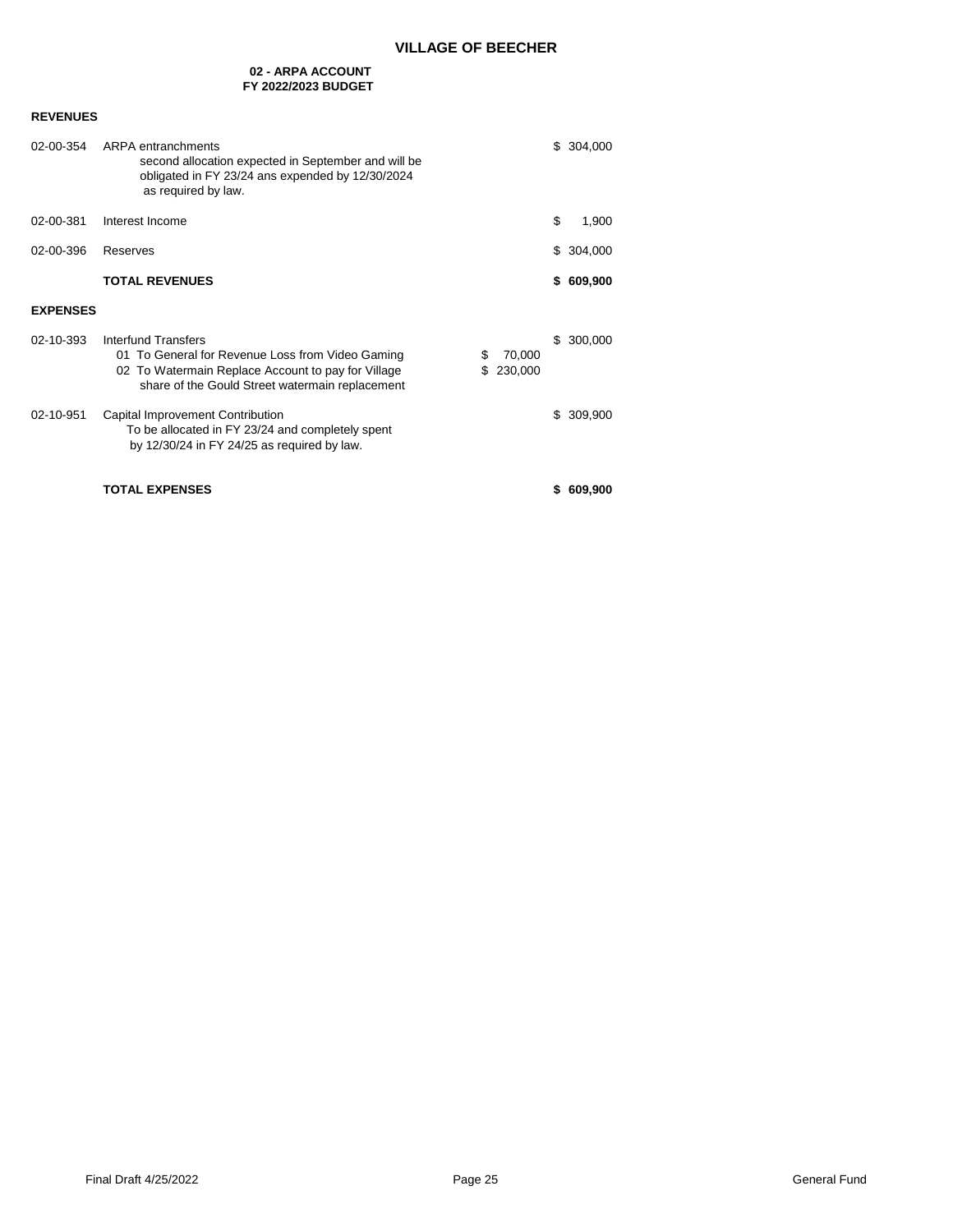#### **09 - YOUTH COMMISSION ACCOUNT FY 2022/2023 BUDGET**

| 09-00-388       | Donations                 | \$ | 6,000  |
|-----------------|---------------------------|----|--------|
| 09-00-396       | Reserves                  | \$ | 8,200  |
|                 | <b>TOTAL REVENUES</b>     | S  | 14,200 |
|                 |                           |    |        |
| <b>EXPENSES</b> |                           |    |        |
| 09-09-614       | Youth Commission Programs | \$ | 14,200 |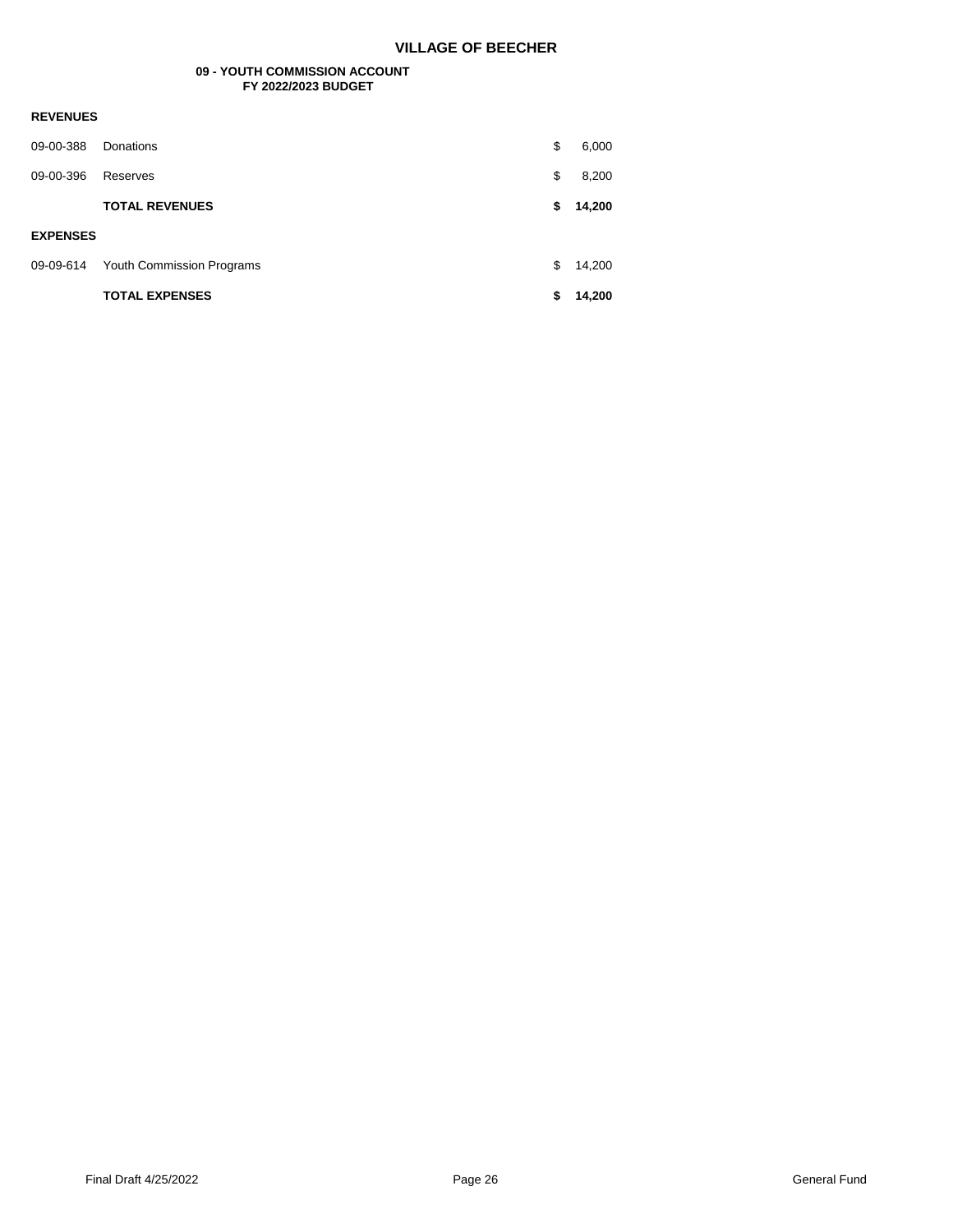#### **10 - DEVELOPERS ESCROW ACCOUNTS FY 2022/2023 BUDGET**

| 10-00-396       | Cash Escrow from Developments<br>01 Montalbano Homes (Nantucket Cove)<br>MGM<br>02                                                                                                                                                | \$<br>\$ | 45.000 | \$ | 45,000 |
|-----------------|-----------------------------------------------------------------------------------------------------------------------------------------------------------------------------------------------------------------------------------|----------|--------|----|--------|
|                 | <b>TOTAL REVENUES</b>                                                                                                                                                                                                             |          |        | \$ | 45,000 |
| <b>EXPENSES</b> |                                                                                                                                                                                                                                   |          |        |    |        |
| 10-10-861       | Infrastructure<br>01 MGM Subdivision Improvements<br>02 Montalbano Subdivision Improvements<br>valve turning, GPS valves and hydrants,<br>hydrant painting, catch basin cleaning,<br>misc. work needs to be done (Nantucket Cove) | \$<br>\$ | 45.000 | \$ | 45.000 |
|                 | TOTAL EXPENSES                                                                                                                                                                                                                    |          |        | S  | 45,000 |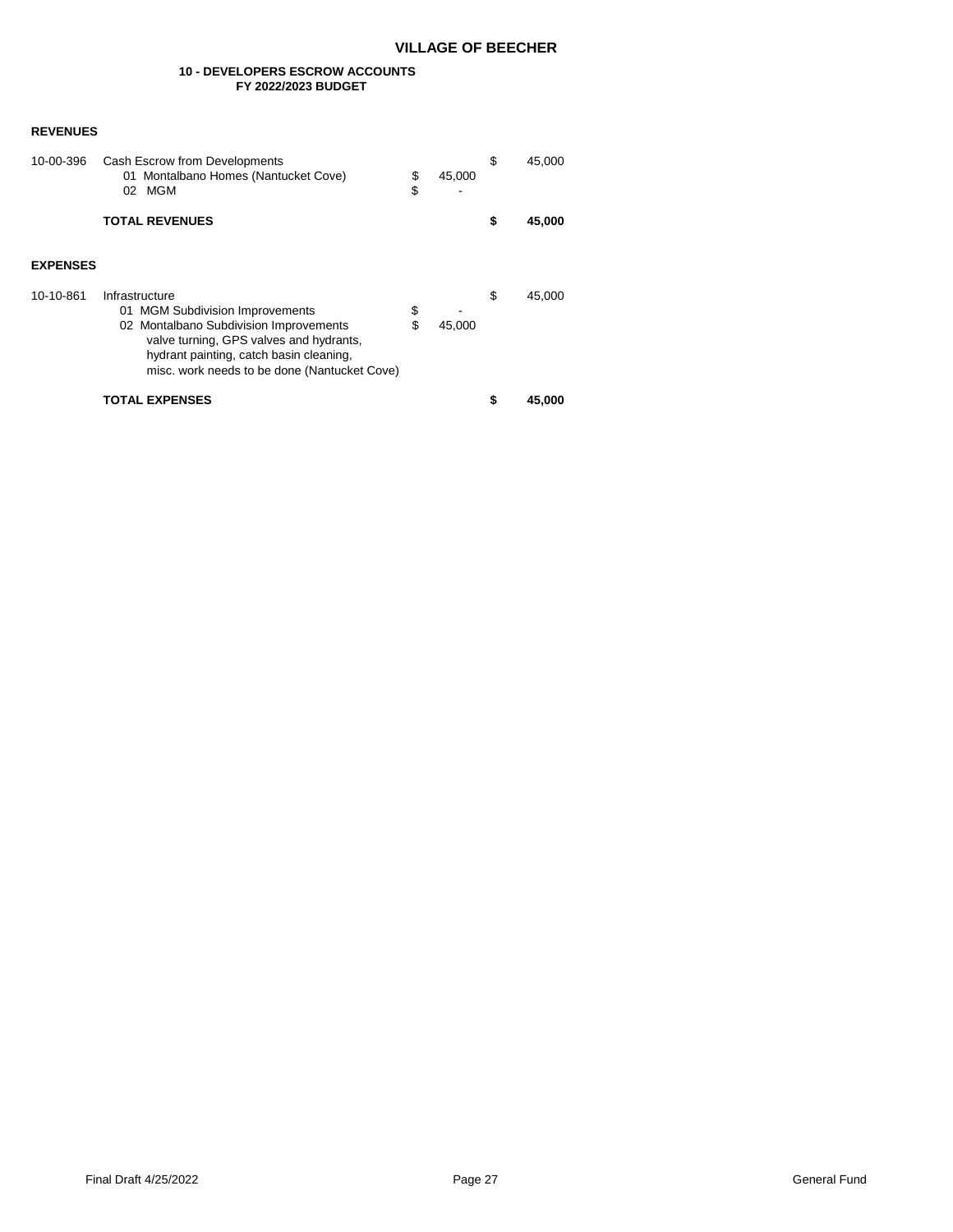#### **11 - CAPITAL EQUIPMENT SINKING FUND FY 2022/2023 BUDGET**

| 11-00-381       | Interest                                                                                                                                       |          |                | \$ | 100    |
|-----------------|------------------------------------------------------------------------------------------------------------------------------------------------|----------|----------------|----|--------|
| 11-00-393       | Interfund Transfers<br>01 11th of 15 payments from General for 2005<br>refurbished bucket truck                                                | \$       | 5,042          | \$ | 65,135 |
|                 | 02 11th of 15 payments on used 3 ton dump<br>with plow and spreader from O+M (Water)                                                           | \$       | 5,057          |    |        |
|                 | 03 6th of 15 payments from O+M (Water) on<br>2016 L225 Skid Steer Loader<br>04 7th of 10 payments from O+M (Sewer) on                          | \$       | 2,744          |    |        |
|                 | 2014 F350 Utility Truck with plow.<br>05 5th of 15 payments on F450 with plow                                                                  | \$       | 4,872          |    |        |
|                 | replacing 2001 mini-dump (Water)<br>06 8th of 15 payments on Ford New Holland                                                                  | \$       | 4,970          |    |        |
|                 | Boomer 41 tractor for park (General)<br>07 3rd of 15 payments 2003 International 4700 Dump                                                     | \$       | 1,558          |    |        |
|                 | with plow (Water) (repalced 1988 Ford Dump)<br>08 4th of 10 payments 2018 F250 pick-up with plow<br>replacing 2005 pick-up (General)           | \$<br>\$ | 4,125<br>3,804 |    |        |
|                 | 09 3rd of 15 payments (Watermain Acct) for 2018 John<br>Deere mini excavator                                                                   | \$       | 4,647          |    |        |
|                 | 10 3rd of 15 payments on 2019 John Deere 310G<br>combination tractor (Water)                                                                   | \$       | 7,150          |    |        |
|                 | 11 2nd of 15 payments on 2020 F450 mini-dump<br>replacing 2006 Chevy mini-dump (General)<br>12 2nd of 10 payments for 2020 Ford F250 replacing | \$       | 5,408          |    |        |
|                 | 2011 Chevy pick-up for Foreman (Water)                                                                                                         | \$       | 4,216          |    |        |
|                 | 13 annual payment 60" zero turn mower (General)<br>14 1st payment 2011 Int. 4300 tandem (Water)                                                | \$<br>\$ | 5,400<br>6,142 |    |        |
|                 | TOTAL:                                                                                                                                         | \$       | 65,135         |    |        |
| 11-00-392       | Proceeds - Fixed Asset Sales                                                                                                                   |          |                | \$ |        |
| 11-00-396       | Reserve Cash                                                                                                                                   |          |                | \$ | 4,765  |
|                 | <b>TOTAL REVENUES</b>                                                                                                                          |          |                | \$ | 70,000 |
| <b>EXPENSES</b> |                                                                                                                                                |          |                |    |        |
| 11-11-830       | Capital Outlay - Equipment<br>Replace 1984 P30 van with Water Operator<br>pick-up/plow and contractor trailer for main breaks                  |          |                | \$ | 70,000 |
| 11-11-961       | Capital Reserve Contribution                                                                                                                   |          |                | \$ |        |
|                 | <b>TOTAL EXPENSES</b>                                                                                                                          |          |                | \$ | 70,000 |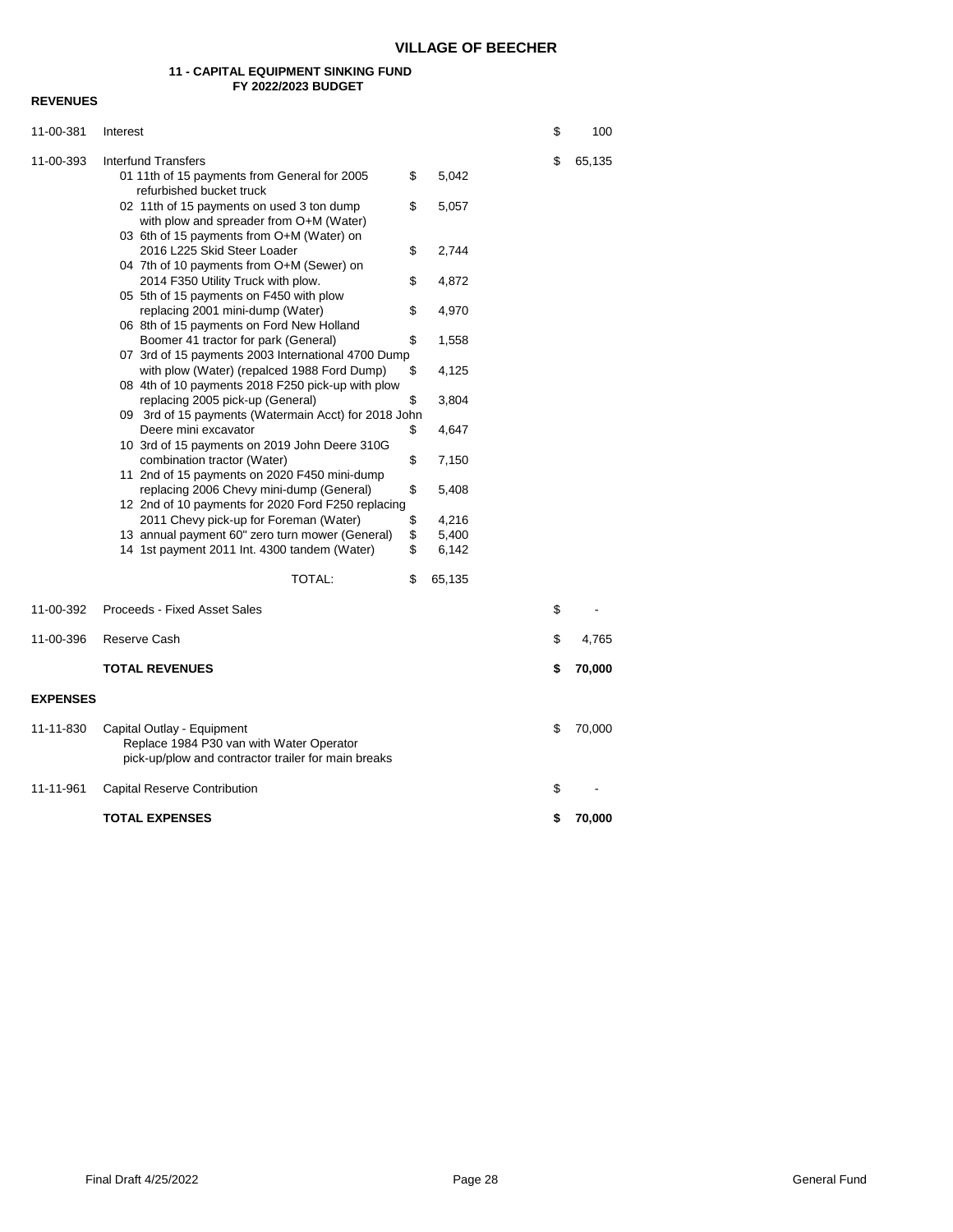# **12 - REFUSE FUND FY 2022/2023 BUDGET**

| 12-00-377       | <b>Refuse Charges</b><br>\$20.50 x 1,620 customers x 12 months to satisfy contract<br>and administrative costs of refuse billing, etc. Includes<br>\$19.18 for general refuse and curbside recycling,<br>\$0.66 for brush collection and \$0.66 for leaf collection.<br>This is the ninth year of a 15 year contract with Homewood<br>Disposal Service which expires June 1, 2028. Includes \$975<br>in interest and penalties paid by customers in 2021. | \$399,495 |  |
|-----------------|-----------------------------------------------------------------------------------------------------------------------------------------------------------------------------------------------------------------------------------------------------------------------------------------------------------------------------------------------------------------------------------------------------------------------------------------------------------|-----------|--|
| 12-00-381       | Interest Income                                                                                                                                                                                                                                                                                                                                                                                                                                           | \$500     |  |
| 12-00-389       | Misc. Income<br>From the sale of yard waste stickers.                                                                                                                                                                                                                                                                                                                                                                                                     | \$1,200   |  |
| 12-00-396       | Reserve Cash<br>To be used for the payment of credit card fees                                                                                                                                                                                                                                                                                                                                                                                            | \$6,454   |  |
|                 | <b>TOTAL REVENUES</b>                                                                                                                                                                                                                                                                                                                                                                                                                                     | \$407,649 |  |
| <b>EXPENSES</b> |                                                                                                                                                                                                                                                                                                                                                                                                                                                           |           |  |
| 12-07-573       | Refuse Disposal (\$19.18 x 1,620 customers x 12 months)                                                                                                                                                                                                                                                                                                                                                                                                   | \$372,859 |  |
| 12-07-574       | <b>Credit Card User Fees</b><br>2% of total credit card purchases                                                                                                                                                                                                                                                                                                                                                                                         | \$7,200   |  |
| 12-07-578       | Yard Waste Sticker Purchase<br>Used to purchase yardwaste bag stickers for Village Hall sales.                                                                                                                                                                                                                                                                                                                                                            | \$1,200   |  |
| 12-07-951       | <b>Capital Reserve Contribution</b>                                                                                                                                                                                                                                                                                                                                                                                                                       | \$0       |  |
| 12-07-953       | Interfund Operating Transfer<br>\$1.35 x 12 months x 1,620 customers for brush and leaf<br>01<br>collection. Even though we only collect \$1.22 per costumer<br>per month for these services, the Village Board agreed in<br>in 2013 to continue the \$1.35 fee transfer for General for<br>these services using Refuse Fund Reserves.                                                                                                                    | \$26,390  |  |
|                 | <b>TOTAL EXPENDITURES</b>                                                                                                                                                                                                                                                                                                                                                                                                                                 | \$407,649 |  |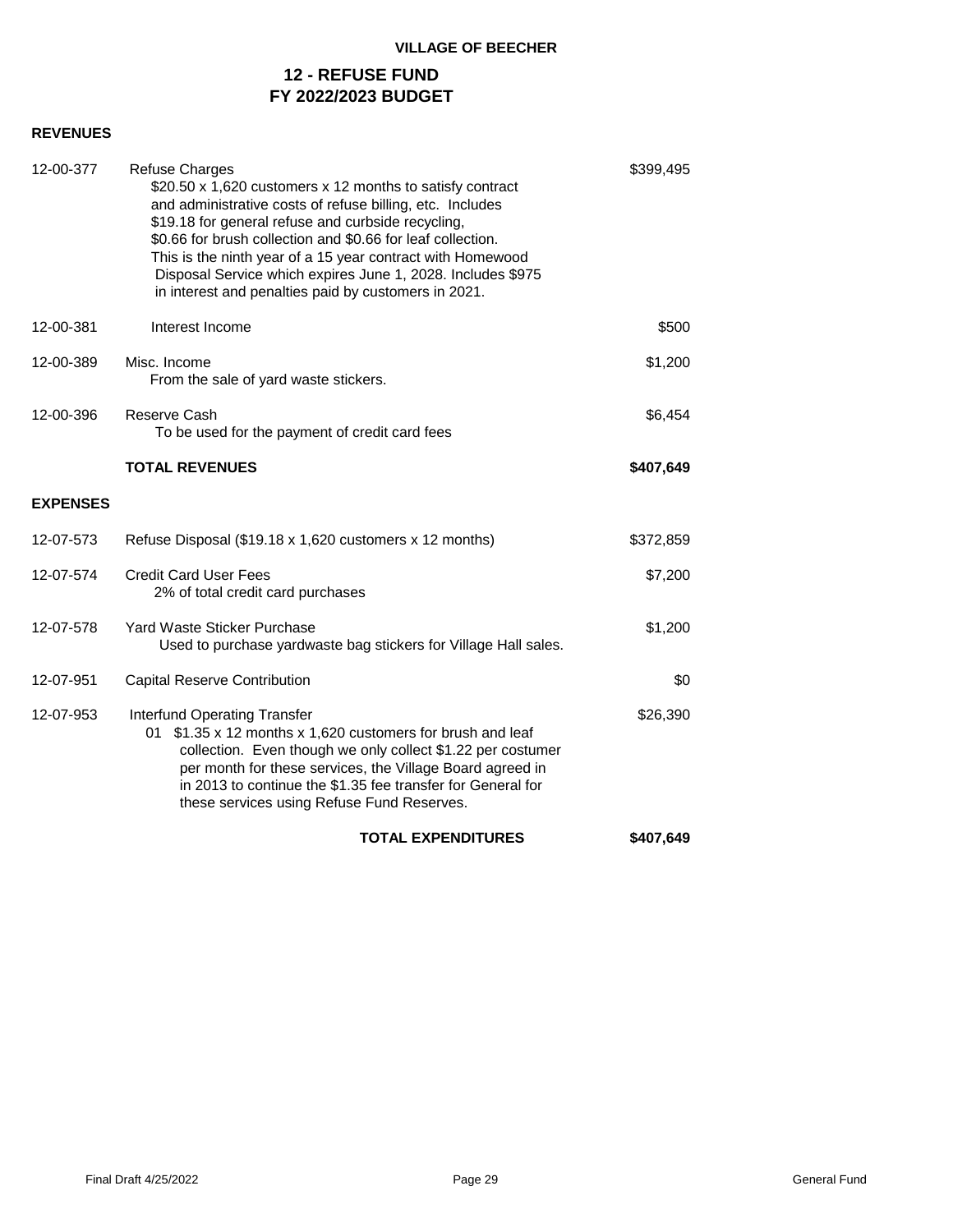# **13 - T.I.F. ACCOUNT FY 2022/2023 BUDGET**

# **REVENUES**

| 13-00-311       | Real Estate Tax Distributions<br>Paid by the County Treasurer as a sepatate deposit into<br>the TIF Account                                                                                                                                                                           | \$70,000 |
|-----------------|---------------------------------------------------------------------------------------------------------------------------------------------------------------------------------------------------------------------------------------------------------------------------------------|----------|
| 13-00-351       | Interest Income                                                                                                                                                                                                                                                                       | \$500    |
|                 | <b>TOTAL REVENUE</b>                                                                                                                                                                                                                                                                  | \$70,500 |
| <b>EXPENSES</b> |                                                                                                                                                                                                                                                                                       |          |
| 13-11-915       | <b>TIF Disbursements</b><br>Amount approved by the Village Board for disbusesment<br>and later approved by the TIF Board. The First \$170,000<br>is owned to Dutch American as aprt of the their incentive<br>agreement with the Village Board. Amount paid to date is<br>\$37,000.00 | \$70,500 |

**TOTAL EXPENSES \$70,500**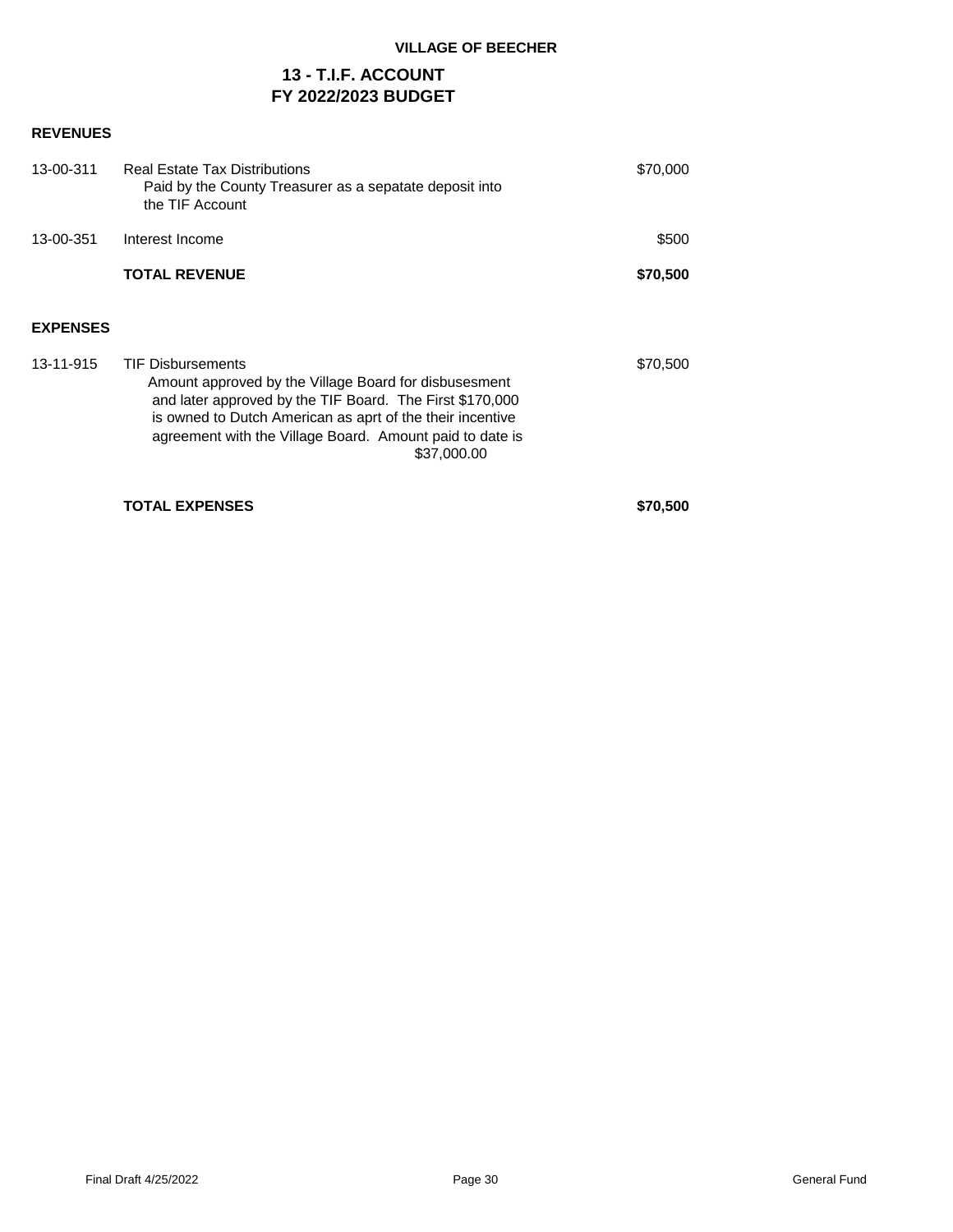# **14 - MOTOR FUEL TAX (MFT) FUND FISCAL YEAR 2022/2023 BUDGET**

| <b>REVENUES</b><br>14-00-344 | <b>Motor Fuel Tax Collections</b><br>IML is projecting \$23.00 per capita. MFT is based on<br>gallons of fuel consumed.                                                                                                                                                                                                                                                                                                                                                       |                                                                                                            | \$108,399   |
|------------------------------|-------------------------------------------------------------------------------------------------------------------------------------------------------------------------------------------------------------------------------------------------------------------------------------------------------------------------------------------------------------------------------------------------------------------------------------------------------------------------------|------------------------------------------------------------------------------------------------------------|-------------|
| 14-00-345                    | New Motor Fuel Tax Collections<br>01 New Tax from 2019 which IML projects to be \$16.70<br>per capita.<br>02 MFT Bond Receipts (payments 5 and 6 of six total)                                                                                                                                                                                                                                                                                                                | \$79,650<br>\$95,759                                                                                       | \$175,409   |
| 14-00-384                    | Safe Routes to Schools Grant<br>for sidewalk gap project (SRTS)                                                                                                                                                                                                                                                                                                                                                                                                               |                                                                                                            | \$250,000   |
| 14-00-385                    | <b>Federal STP Reimbursement for PEII Penfield</b>                                                                                                                                                                                                                                                                                                                                                                                                                            |                                                                                                            | \$0         |
| 14-00-381                    | Interest Income                                                                                                                                                                                                                                                                                                                                                                                                                                                               |                                                                                                            | \$1,500     |
| 14-00-393                    | <b>Interfund Transfers</b>                                                                                                                                                                                                                                                                                                                                                                                                                                                    |                                                                                                            | \$0         |
| 14-00-395                    | Motor Fuel Tax Anticipation Notes                                                                                                                                                                                                                                                                                                                                                                                                                                             |                                                                                                            | \$650,000   |
| 14-00-396                    | Motor Fuel Tax Reserve Cash                                                                                                                                                                                                                                                                                                                                                                                                                                                   |                                                                                                            | \$267,242   |
| 14-00-397                    | Encumberances                                                                                                                                                                                                                                                                                                                                                                                                                                                                 |                                                                                                            | \$0         |
| <b>EXPENSES</b>              | <b>TOTAL REVENUES</b>                                                                                                                                                                                                                                                                                                                                                                                                                                                         |                                                                                                            | \$1,452,550 |
| 14-08-533                    | Engineering<br>01 MFT paperwork - non capital<br>02 SRTS Sidewalk Install Program<br>03 Gould LAPP and Church Road STP                                                                                                                                                                                                                                                                                                                                                        | \$3,900<br>\$25,000<br>\$8,000                                                                             | \$36,900    |
| 14-08-614                    | Maintenance Supplies - Street<br>01 Stone (110 tons x \$19.95/ton delivered)<br>02 Salt (720 tons x \$73.17/ton)<br>03 Topsoil (64 yds x \$14/yard)<br>04 Asphalt (77 tons x \$108/ton)<br>05 Regulatory Street Signs (replace signs in town)<br>06 Contractual Tree Trimming<br>07 Contractual Tree Removals<br>08 Street Sweeping (machine rental)<br>09 Traffic Signal maintenance<br>\$609.90 per quarter for two traffic signals<br>sidewalk replacement materials<br>11 | \$2,195<br>\$52,687<br>\$896<br>\$8,320<br>\$2,000<br>\$6,000<br>\$6,000<br>\$3,500<br>\$2,440<br>\$14,962 | \$99,000    |
| 14-10-861                    |                                                                                                                                                                                                                                                                                                                                                                                                                                                                               |                                                                                                            |             |
|                              | <b>Capital Projects</b><br>sidewalk gap project (SRTS)                                                                                                                                                                                                                                                                                                                                                                                                                        |                                                                                                            | \$250,000   |
| 14-10-951                    | Penfield STP CE3 20% Local Match                                                                                                                                                                                                                                                                                                                                                                                                                                              |                                                                                                            | \$1,066,650 |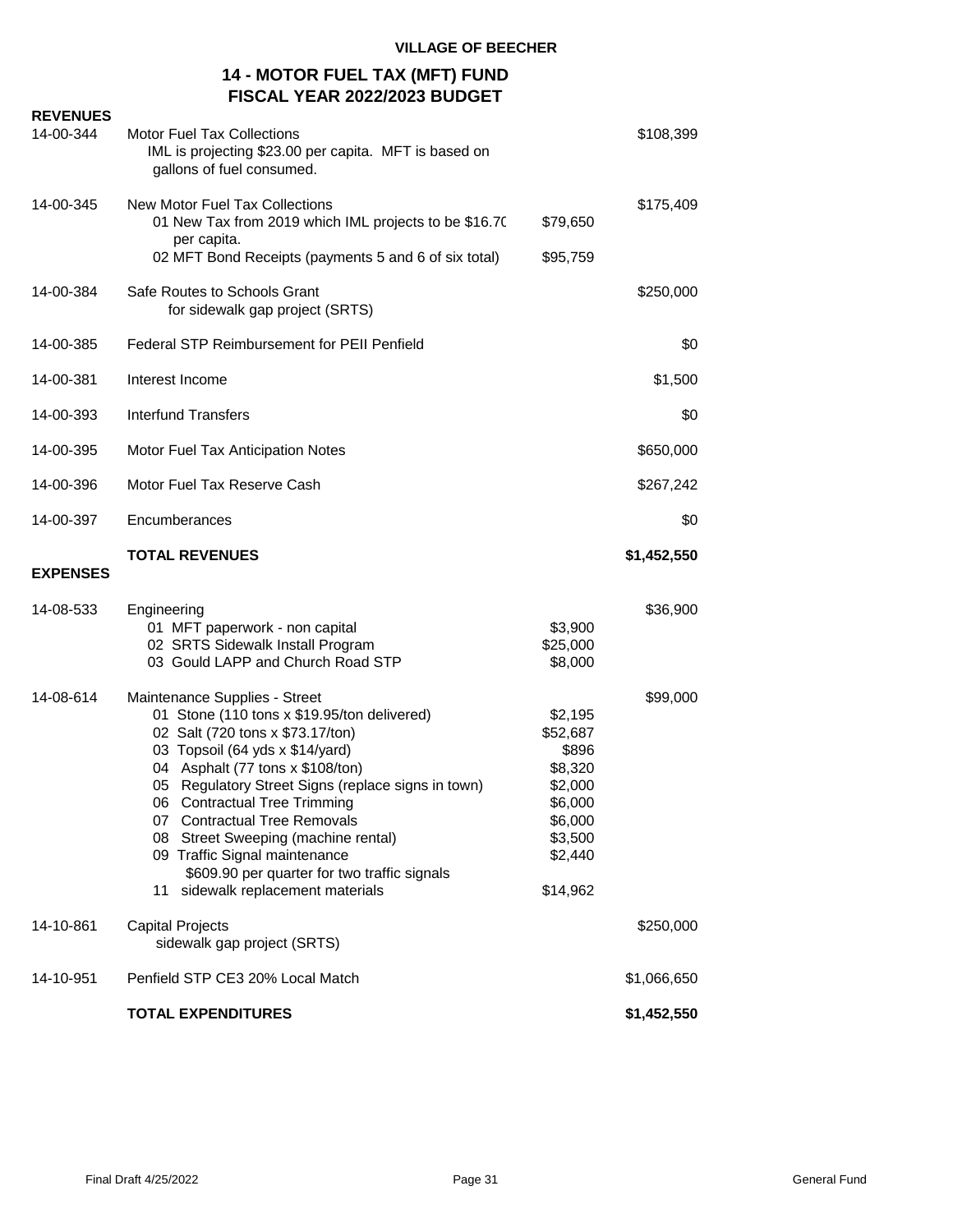# **POLICE DEPARTMENT CAPITAL EQUIPMENT SINKING FUND ACCOUNT**

# **CESFA FY 2022-2023 FUND 15**

| Revenues  |                                                                                                                                            |                      |           |
|-----------|--------------------------------------------------------------------------------------------------------------------------------------------|----------------------|-----------|
| 15-00-351 | Interest                                                                                                                                   |                      | \$250     |
| 15-00-392 | <b>Fixed Asset Sales</b>                                                                                                                   |                      | \$0       |
| 15-00-393 | Interfund Transfers (General)                                                                                                              |                      | \$130,000 |
|           | TOTAL REVENUE                                                                                                                              |                      | \$130,250 |
| Expenses  |                                                                                                                                            |                      |           |
| 15-15-830 | Capital Outlay - Equipment<br>01 Replace M32 2103 Ford Taurus<br>02 Replace M28 2017 Ford Taurus<br>Both replacements to be 2022 Ford Exp. | \$40,000<br>\$40,000 | \$80,000  |
| 15-15-957 | Capital Reserve Contribution                                                                                                               |                      | \$50,250  |
|           | TOTAL EXPENSES                                                                                                                             |                      | \$130,250 |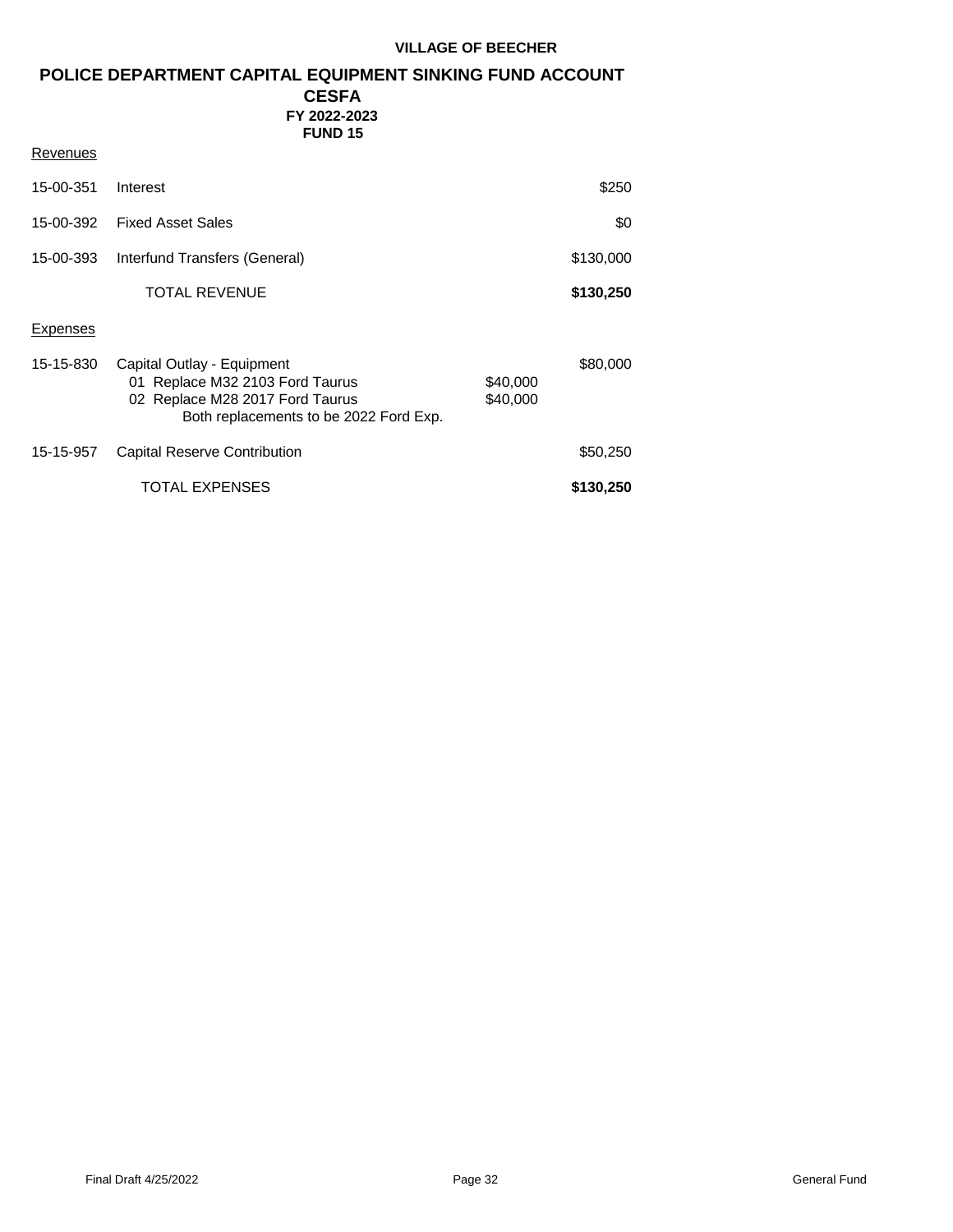# **16 - JOINT FUEL FUND**

# **FISCAL YEAR 2022/2023 BUDGET**

|                 | 16-00-358 Fuel Fund Reimbursements<br>01 49,000 gallons of unleaded at \$3.36 per gallon<br>02 25,000 gallons diesel at \$3.63 per gallon<br>03 Add 10% to above figures for price diff. Feb. - Apr.<br><b>TOTAL</b>                                                                                                                                       | \$147,000<br>\$87,500<br>\$23,450<br>\$257,950 | \$257,950 |
|-----------------|------------------------------------------------------------------------------------------------------------------------------------------------------------------------------------------------------------------------------------------------------------------------------------------------------------------------------------------------------------|------------------------------------------------|-----------|
| 16-00-396       | Reserves<br>To be used to replace the fuel system.                                                                                                                                                                                                                                                                                                         |                                                | \$0       |
|                 | <b>TOTAL REVENUES</b>                                                                                                                                                                                                                                                                                                                                      |                                                | \$257,950 |
| <b>EXPENSES</b> |                                                                                                                                                                                                                                                                                                                                                            |                                                |           |
| 16-12-577       | <b>Community Fuel Payments</b>                                                                                                                                                                                                                                                                                                                             |                                                | \$257,950 |
|                 | Based on the above estimated usage. The Village pays the<br>bills and operates an internal service fund which is reimbursed<br>by the various departments and agencies pulling fuel from<br>the system. A \$0.06 per gallon surcharge is applied to<br>cover the cost of maintaining the fuel dispensing system<br>and to cover any shrinkage that occurs. |                                                |           |
| 16-12-820       | Capital Outlay - Equipment                                                                                                                                                                                                                                                                                                                                 |                                                | \$0       |
|                 | <b>TOTAL EXPENDITURES:</b>                                                                                                                                                                                                                                                                                                                                 |                                                | \$257,950 |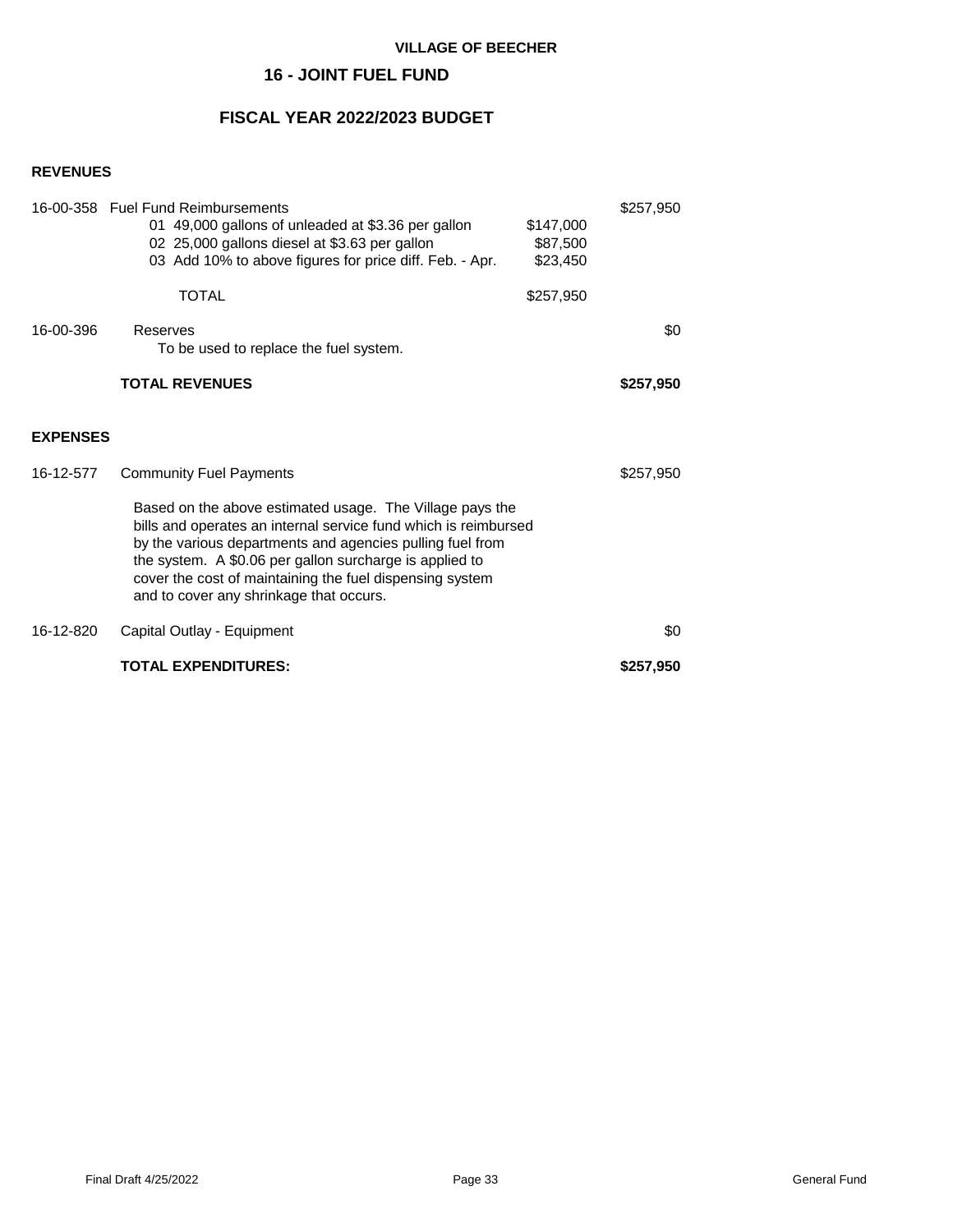# **17 - FOURTH OF JULY COMMISSION ACCOUNT FY 2022/2023 BUDGET**

# **Revenues**

17-00-388 Donations \$195,000 17-00-396 Reserve Cash \$0

# **Expenses**

**17-17-17-17-17-08 July 4th Expenses \$195,000** 

Final Draft 4/25/2022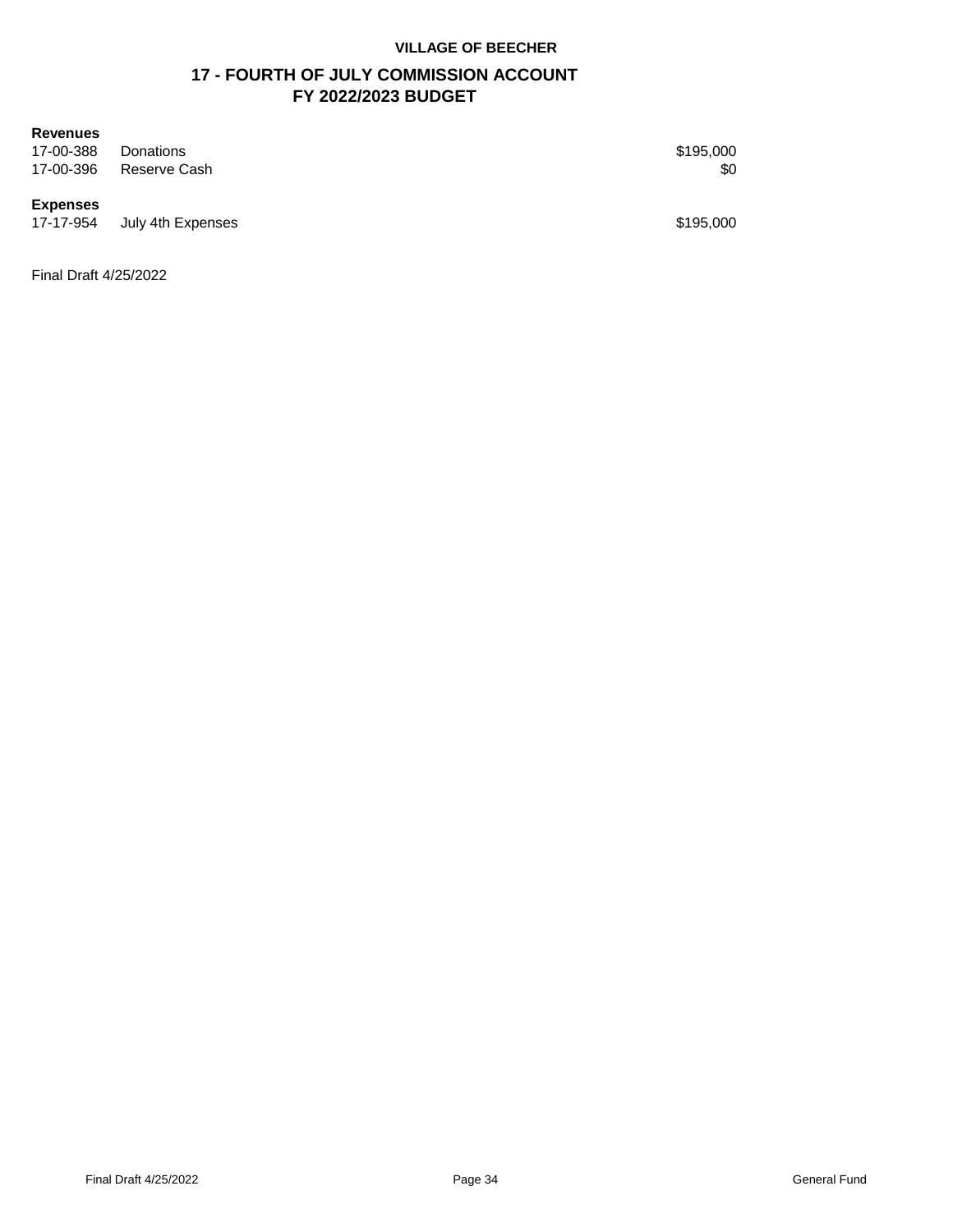# **18 - GENERAL OBLIGATION BOND REDEMPTION ACCOUNT FY 2022/2023 PROPOSED BUDGET**

| <b>Revenues</b><br>18-00-393              | Interfund Operating Transfer<br>Amount of property taxes collected for debt to be<br>transferred from the General Fund to the Bond Fund<br>in two installments each year for payment of 2009 series bonds.<br>Interest Payment by 7/15/22<br>01<br>02 Principal and Interest Payment by 1/15/23 | \$<br>\$ | 10,075.00<br>10,075.00 | \$85,150        |
|-------------------------------------------|-------------------------------------------------------------------------------------------------------------------------------------------------------------------------------------------------------------------------------------------------------------------------------------------------|----------|------------------------|-----------------|
|                                           | <b>TOTAL REVENUES</b>                                                                                                                                                                                                                                                                           |          |                        | \$85,150        |
| <b>Expenses</b><br>18-00-710<br>18-00-730 | <b>Principal and Interest</b><br><b>Fiscal Agent Fees</b><br>Moved to the General Fund                                                                                                                                                                                                          |          |                        | \$85,150<br>\$0 |
|                                           | <b>TOTAL EXPENSES</b>                                                                                                                                                                                                                                                                           |          |                        | \$85,150        |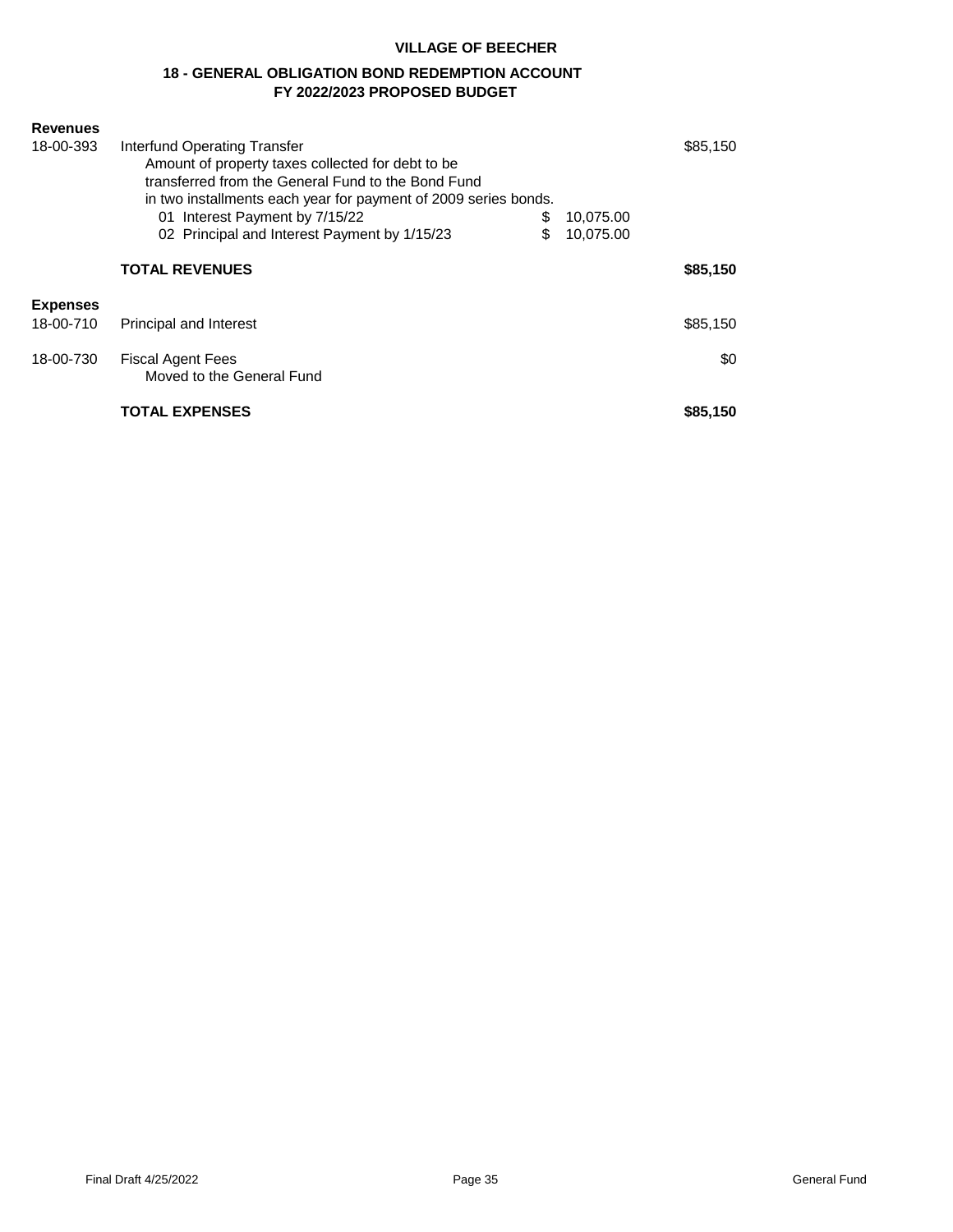# **19 - PUBLIC INFRASTRUCTURE ACCOUNT FY 2022/2023 BUDGET**

# **Revenues**

| 19-00-346       | 1/2% Infrastructure Sales Tax<br>Based on first eight months collections in FY 21/22.<br>State now gets 1.5% share for administering the tax.                                                                                                                                                                                                                                                                                                                                      |                                                                                | \$203,512   |
|-----------------|------------------------------------------------------------------------------------------------------------------------------------------------------------------------------------------------------------------------------------------------------------------------------------------------------------------------------------------------------------------------------------------------------------------------------------------------------------------------------------|--------------------------------------------------------------------------------|-------------|
| 19-00-381       | Interest                                                                                                                                                                                                                                                                                                                                                                                                                                                                           |                                                                                | \$1,000     |
| 19-00-356       | Penfield St. STP CE III Reimbursements                                                                                                                                                                                                                                                                                                                                                                                                                                             |                                                                                | \$384,800   |
| 19-00-357       | DCEO Main Street COVID Grant<br>Gould Street full rebuild Hodges to Penfield                                                                                                                                                                                                                                                                                                                                                                                                       |                                                                                | \$1,300,000 |
| 19-00-396       | Reserve Cash                                                                                                                                                                                                                                                                                                                                                                                                                                                                       |                                                                                | \$356,688   |
|                 | <b>TOTAL REVENUES</b>                                                                                                                                                                                                                                                                                                                                                                                                                                                              |                                                                                | \$2,246,000 |
| <b>Expenses</b> |                                                                                                                                                                                                                                                                                                                                                                                                                                                                                    |                                                                                |             |
| 19-19-533       | Engineering<br>PE II Penfield Design also PE III Construction Management                                                                                                                                                                                                                                                                                                                                                                                                           |                                                                                | \$481,000   |
| 19-19-861       | Capital Outlay - Infrastructure<br>01 crack sealing (recommend suspending program)<br>02 labor for sidewalk replacement<br>03 labor for curb replacement<br>04 mud jack handicapped ramps and sidewalks<br>05 contractual road resurfacing<br>road to be resurfaced to be determined by the Supt.<br>and the public works committee later this Spring.<br>06 11 E. Church Rd. Drainage Easement/Prairie Crossings<br>07 Gould St. Rebuild project (includes \$300,000 local match) | \$0<br>\$25,000<br>\$25,000<br>\$5,000<br>\$100,000<br>\$10,000<br>\$1,600,000 | \$1,765,000 |
|                 | <b>TOTAL</b>                                                                                                                                                                                                                                                                                                                                                                                                                                                                       | \$1,765,000                                                                    |             |
| 19-19-952       | <b>Capital Reserve Contribution</b>                                                                                                                                                                                                                                                                                                                                                                                                                                                |                                                                                | \$0         |
| 19-19-953       | <b>Interfund Transfers</b>                                                                                                                                                                                                                                                                                                                                                                                                                                                         |                                                                                | \$0         |
|                 | <b>TOTAL EXPENSES</b>                                                                                                                                                                                                                                                                                                                                                                                                                                                              |                                                                                | \$2,246,000 |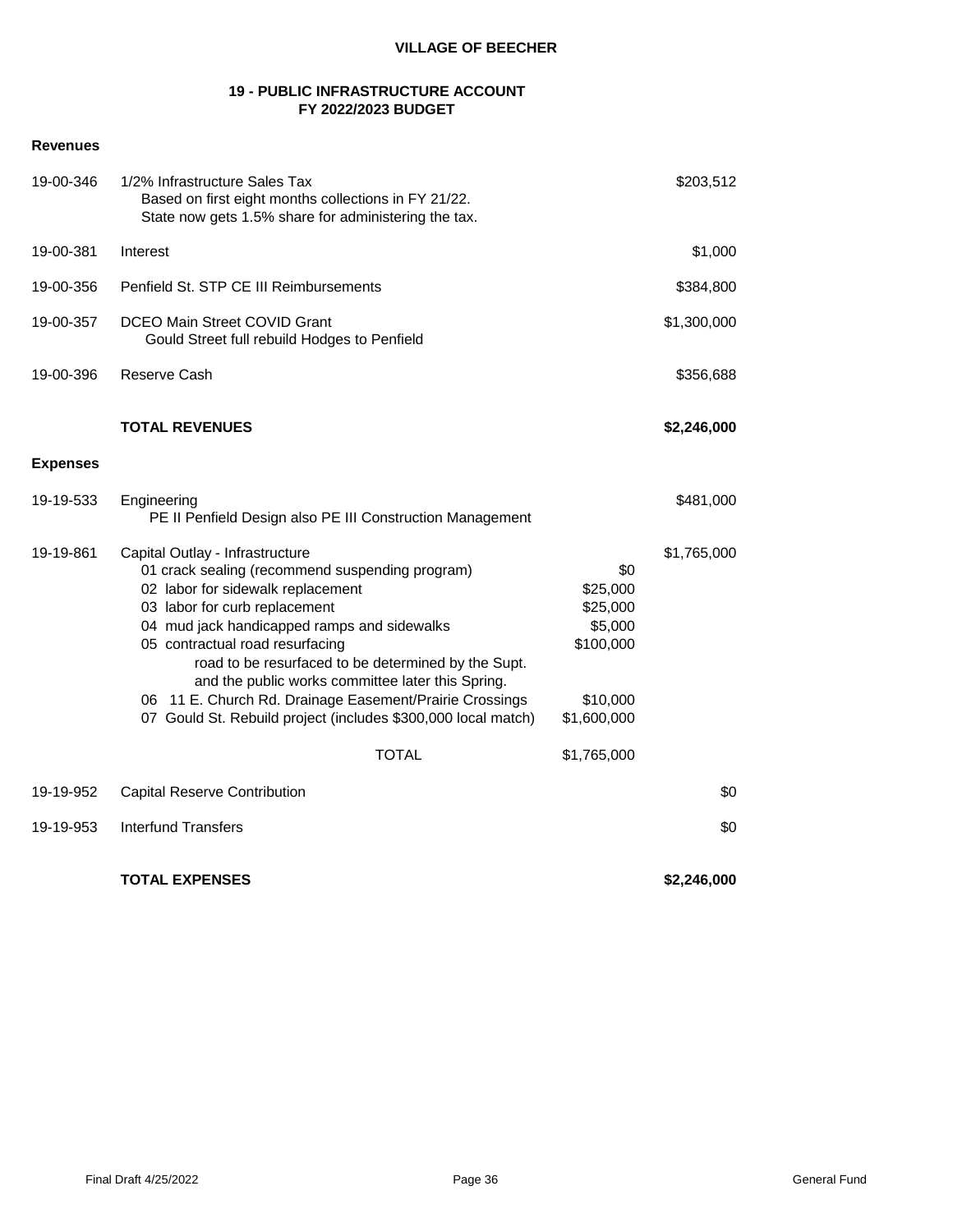# **20 - BEAUTIFICATION COMMISSION ACCOUNT FY 2022/2023 BUDGET**

| 20-00-388       | Donations                      | \$5,000  |
|-----------------|--------------------------------|----------|
| 20-00-396       | Reserve Cash                   | \$5,000  |
|                 | <b>TOTAL REVENUES:</b>         | \$10,000 |
| <b>EXPENSES</b> |                                |          |
| 20-20-614       | <b>Beautification Expenses</b> | \$10,000 |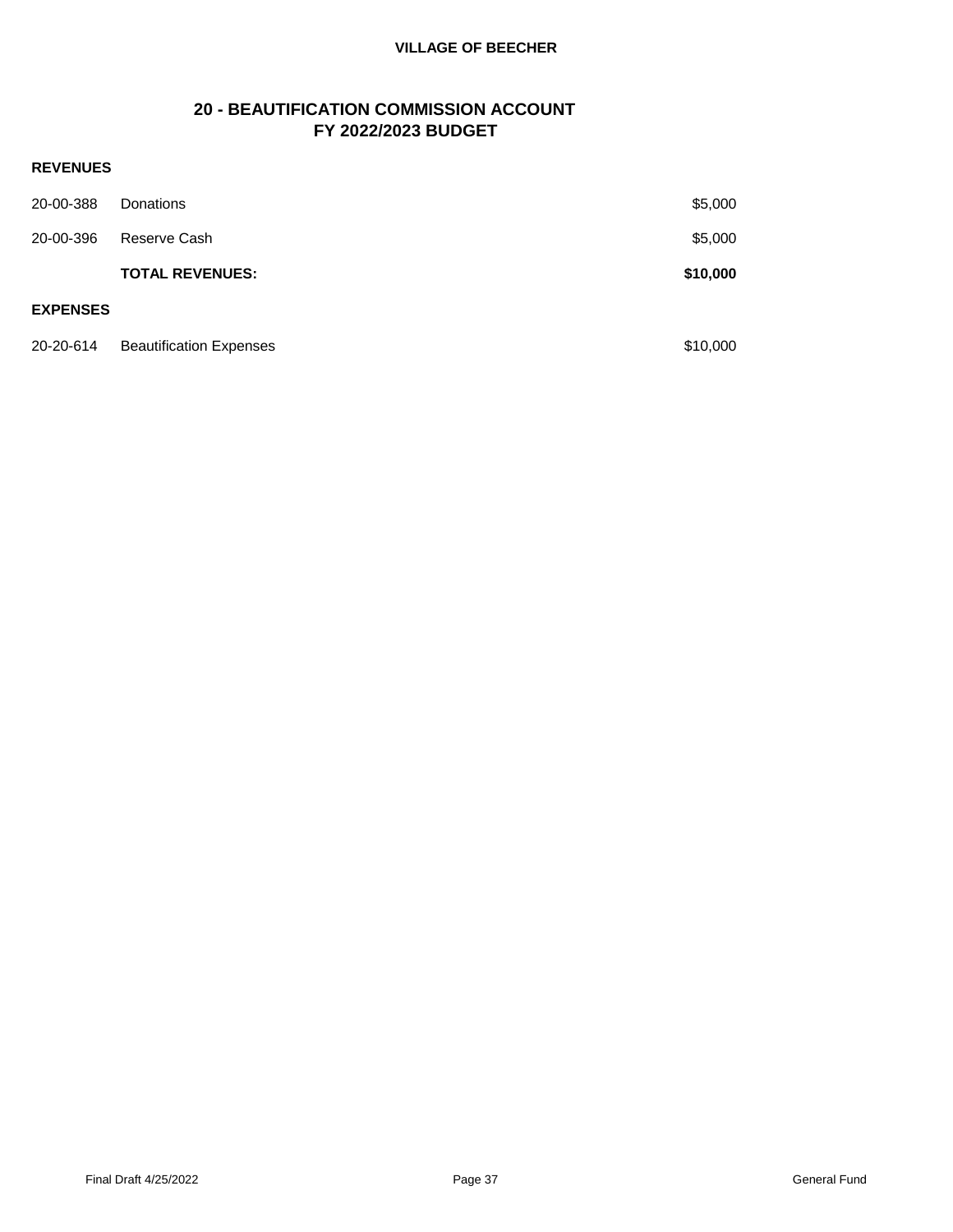# **51 - WATER FUND FY 2022/2023 BUDGET**

| 51-00-371 | <b>Water Charges</b>                                                                                                                                                                                                                                              |                                     | \$935,796 |
|-----------|-------------------------------------------------------------------------------------------------------------------------------------------------------------------------------------------------------------------------------------------------------------------|-------------------------------------|-----------|
|           | 01 \$615,317 in regular water charges collected in<br>the last 12 months on 112,089,000 billed gallons.<br>Add \$28,022 for \$0.25 rate increase and \$9,431 for<br>two billings with prior rate increase.                                                        | \$652,770                           |           |
|           | 02 High Capacity User Charge over 30,000 gallons<br>billed at \$1/1000. \$11,424 collected in 2019; \$11,916 in 2020<br>and \$12,293 in 2021.                                                                                                                     | \$12,300                            |           |
|           | 03 \$2/1000 for watermain replacement<br>on 112,089,000 gallons billed/1,000 x \$2 = \$224,178<br>\$205,248 collected in 2021.                                                                                                                                    | \$224,178                           |           |
|           | 04 flat charge of \$2 per month for watermain replacement<br>1,727 accounts x $$2/m$ onth x 12 = \$41,448.<br>\$41,496 collected in 2021.                                                                                                                         | \$41,448                            |           |
|           | 05 Penalties and Interest Collected in 2021<br>06 School District Irrigation Fees                                                                                                                                                                                 | \$1,600<br>\$3,500                  |           |
|           | <b>TOTAL</b>                                                                                                                                                                                                                                                      | \$935,796                           |           |
|           | 51-00-375 Water Service Connection Fees<br>110 account transfers at \$50 in 2021 plus 2<br>business accounts at \$100. \$5,700 collected in 2021.                                                                                                                 |                                     | \$5,700   |
| 51-00-381 | Interest Income<br>0.50% on unreserved fund balance of \$200,000.                                                                                                                                                                                                 |                                     | \$1,000   |
| 51-00-387 | Rental Income<br>Surf Air/ Magnum water tower lease May 1, 2014 - April 30, 2024.<br>at \$225/month plus free internet service.                                                                                                                                   |                                     | \$2,700   |
| 51-00-389 | Miscellaneous Income<br>01 water charges for Fire District use of water<br>02 Administrative Fee from the Fuel Fund at \$400/month<br>03 Misc. income from contractor use of water, shut offs, ect.                                                               | \$4,000<br>\$4,800<br>\$900         | \$9,700   |
| 51-00-393 | <b>Interfund Operating Transfer</b>                                                                                                                                                                                                                               |                                     |           |
| 51-00-396 | Reserve Cash - Water Fund<br>01 Pull and replace casing, trim bowls Well #3<br>01 Pull and replace casing, trim bowls Well #4<br>03 New Motor for Well #5<br>04 for the purchase of IPERL meters and MXU's<br>05 a small portion of the Well #5 Generator Project | \$0<br>\$0<br>\$0<br>\$0<br>\$2,957 | \$2,957   |
|           | <b>TOTAL REVENUES:</b>                                                                                                                                                                                                                                            |                                     | \$957,853 |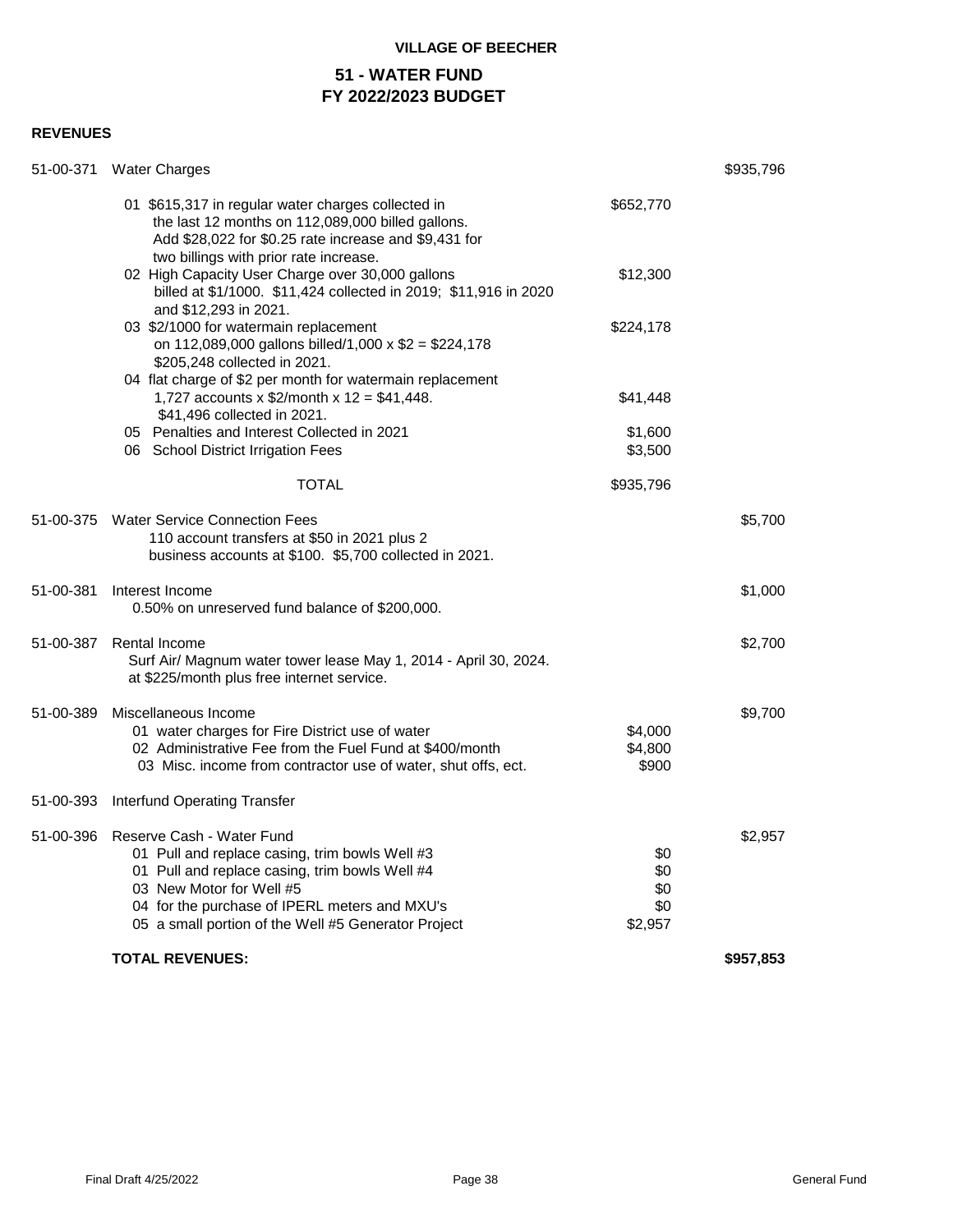# **20 - WATER DEPARTMENT EXPENDITURES FY 2022/2023 BUDGET**

| 51-20-421 | Salaries - Full-Time                                                                                  |                 | \$260,201 |
|-----------|-------------------------------------------------------------------------------------------------------|-----------------|-----------|
|           | 01 Matt Conner, PW Supt. (3.0% inc.)                                                                  | \$83,930        |           |
|           | (\$78,929.93 x 1.03) + \$2,500 aquatics license<br>02 Steven Zellner, Water Operator                  | \$72,613        |           |
|           | 03 Larry Stenger, MM                                                                                  | \$58,058        |           |
|           | 04 Donna Rooney, Utility Billing Technician                                                           | \$44,100        |           |
|           | 05 Longevity Pay (Zellner) (Conner)                                                                   | \$1,500         |           |
|           |                                                                                                       |                 |           |
|           | <b>TOTAL</b>                                                                                          | \$260,201       |           |
| 51-20-422 | <b>Salaries Part-Time</b>                                                                             |                 | \$0       |
| 51-20-423 | Salaries - Overtime                                                                                   |                 | \$16,963  |
|           | 180 hours of overtime each for Steven Zellner and                                                     |                 |           |
|           | Larry Stenger. $(180 \times $52.37) + (180 \times $41.87)$                                            |                 |           |
|           | $$9,426.60 + $7,536.60 = $16,963.20$                                                                  |                 |           |
| 51-20-451 | Health Insurance 6.7% IPBC 7/1, 6% UIOE #399 1/1)                                                     |                 | \$57,271  |
|           | 01 Steven Zellner (#399)                                                                              | \$12,032        |           |
|           | $($1,187.00 \times 8) + $1,258.00 \times 4) = $14,528.00$                                             |                 |           |
|           | $$1.20/hr$ health ins. deduction paid by employee = (\$2,496.00)                                      |                 |           |
|           | 02 Larry Stenger (#399)                                                                               | \$12,032        |           |
|           | $($1,187.00 \times 8) + $1,258.00 \times 4) = $14,528.00$                                             |                 |           |
|           | $$1.20/hr$ health ins. deduction paid by employee = $$2,496.00$ )<br>03 Matt Conner (IPBC PPO Family) |                 |           |
|           | $($2,416.43 \times 2) - ($546.47 \times 2)$                                                           | \$<br>3,739.92  |           |
|           | $($2,578.33 \times 10) - ($583.08 \times 10)$                                                         | \$<br>19,952.50 |           |
|           | 04 Donna Rooney (PPO Single)                                                                          |                 |           |
|           | (\$789.69 x 2) + (\$842.60 x 10) - 5% or \$490.99                                                     | \$9,515         |           |
|           |                                                                                                       |                 |           |
|           | <b>TOTAL</b>                                                                                          | \$57,271        |           |
| 51-20-461 | FICA (0.0765)                                                                                         |                 | \$21,203  |
| 51-20-462 | <b>IMRF</b>                                                                                           |                 | \$12,667  |
|           | 0.0457 of full-time wages                                                                             |                 |           |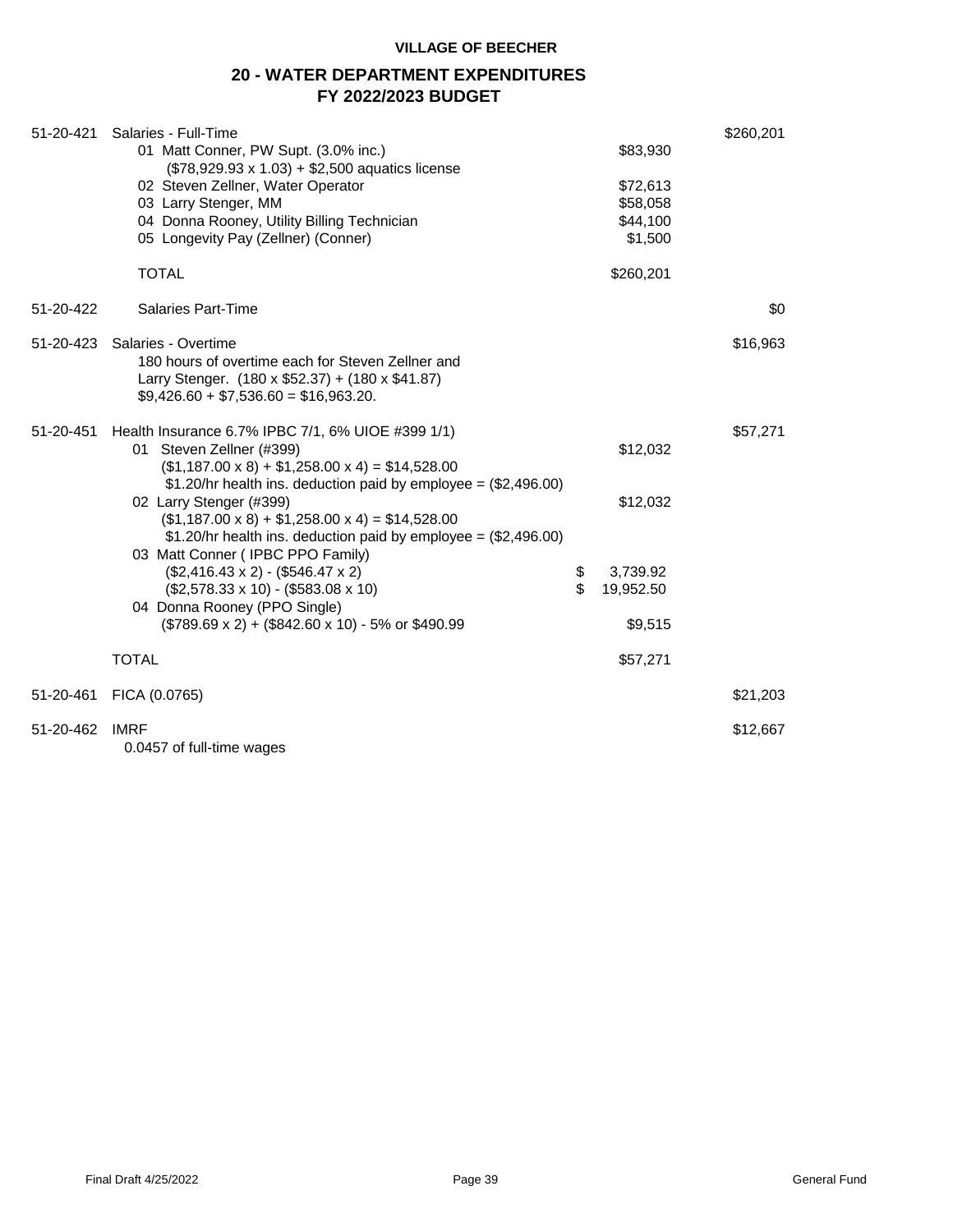| 51-20-513       | Maintenance Service - Vehicles<br>01 2019 John Deere 310SL maintenance<br>02 2022 pick-up<br>03 2005 mini-dump<br>04 2005 pick-up<br>05 2011 pick-up<br>06 2018 John Deere 35G mini excavator                                                                                                                  | \$1,250<br>\$500<br>\$500<br>\$500<br>\$500<br>\$1,250               | \$4,500  |
|-----------------|----------------------------------------------------------------------------------------------------------------------------------------------------------------------------------------------------------------------------------------------------------------------------------------------------------------|----------------------------------------------------------------------|----------|
| 51-20-517       | Maintenance Service - Water System<br>01 Well and Pump repairs (chemical injection)<br>02 SCADA - repairs (Energencis)<br>03 Generator Maintenance and Load Test (1/2)<br>04 Test Reagants on CL2 and FL Concentrations<br>05 turn valves per 3 yr rotation (Simpson)<br>06 replace meter in Well #3<br>TOTAL: | \$4,500<br>\$9,900<br>\$3,300<br>\$600<br>\$7,500<br>\$0<br>\$25,800 | \$25,800 |
| 51-20-532 Audit |                                                                                                                                                                                                                                                                                                                |                                                                      | \$6,300  |
|                 | 51-20-533 Engineering                                                                                                                                                                                                                                                                                          |                                                                      | \$0      |
| 51-20-534       | Legal Services                                                                                                                                                                                                                                                                                                 |                                                                      | \$4,200  |
| 51-20-536       | <b>Data Processing Services</b><br>01 Support for Utility Billing (LOCIS)<br>02 Support Software for Sensus<br>03 Repairs to Equipment                                                                                                                                                                         | \$1,900<br>\$1,900<br>\$1,900                                        | \$5,700  |
| 51-20-537       | <b>Laboratory Analysis</b><br>01 Suburban Lab tests at \$200/month<br>02 Copper and Lead semi-annual test<br>03 Emergency testing after main breaks<br>04 nuclear radiation test on water                                                                                                                      | \$2,400<br>\$900<br>\$320<br>\$1,500                                 | \$5,120  |
| 51-20-551       | Postage<br>Water Bill Mailings                                                                                                                                                                                                                                                                                 |                                                                      | \$2,200  |
| 51-20-552       | Telephone<br>Public Works Garage Line 946-3636 at \$90 per month.<br>Fire alarm lease-line at new PW garage at \$50/month.<br>SCADA alarm for water system at \$60 per month.<br>Water Dept. share of overall phone bill.                                                                                      |                                                                      | \$4,700  |
| 51-20-561       | Dues and Publications<br>01 American Water Works Association<br>02 Illinois Rural Water Association<br>03 Southwest Suburban Waterworks Association<br>04 Illinois Public Works Mutual Aid Association                                                                                                         | \$350<br>\$400<br>\$140<br>\$100                                     | \$990    |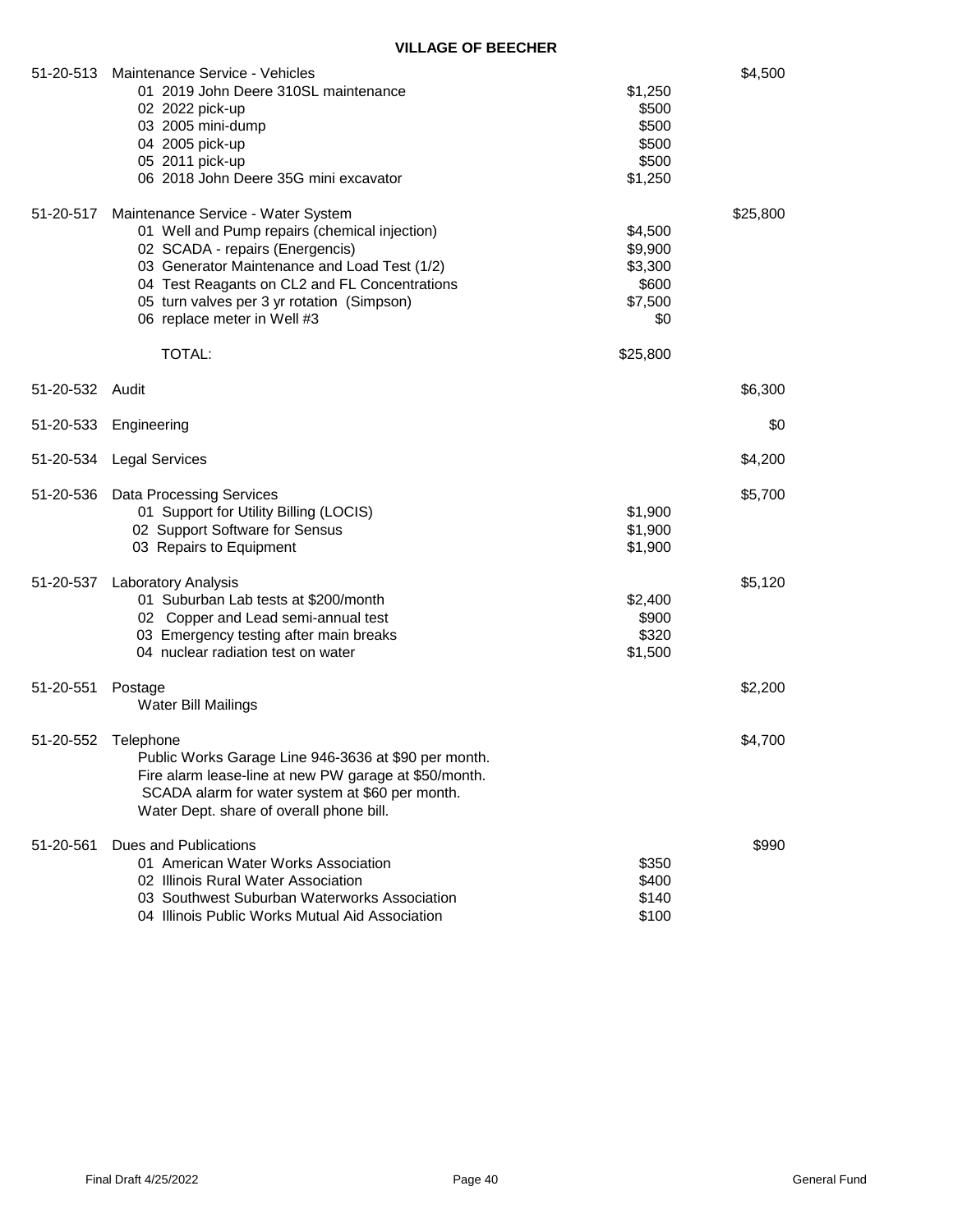| 51-20-563 | Training<br>01 Water Operator training and conference<br>02 Conner Supervisor School<br>03 Safety Meeting Outlines<br>04 pesticie and herbacide applicator training<br>05 CDL renewal tests                                                                                                                                                                                                                                                                                                                                                                                                                                                                                                                                                                                                                                                                                                                                                                           | \$500<br>\$1,700<br>\$275<br>\$480<br>\$165                                                                                                                  | \$3,120  |
|-----------|-----------------------------------------------------------------------------------------------------------------------------------------------------------------------------------------------------------------------------------------------------------------------------------------------------------------------------------------------------------------------------------------------------------------------------------------------------------------------------------------------------------------------------------------------------------------------------------------------------------------------------------------------------------------------------------------------------------------------------------------------------------------------------------------------------------------------------------------------------------------------------------------------------------------------------------------------------------------------|--------------------------------------------------------------------------------------------------------------------------------------------------------------|----------|
| 51-20-571 | <b>Electric Power</b><br>01 Well #3/Booster Station at \$750/month<br>02 Well #4 at \$791.66/month<br>03 Well #5 at \$666.66/month<br><b>TOTAL</b>                                                                                                                                                                                                                                                                                                                                                                                                                                                                                                                                                                                                                                                                                                                                                                                                                    | \$9,000<br>\$9,500<br>\$8,000<br>\$26,500                                                                                                                    | \$26,500 |
|           | 51-20-574 Natural Gas<br>moved to Sewer this year                                                                                                                                                                                                                                                                                                                                                                                                                                                                                                                                                                                                                                                                                                                                                                                                                                                                                                                     |                                                                                                                                                              | \$0      |
|           | 51-20-592 Comprehensive Insurance<br>Sewer fund also includes a 1/4 share.                                                                                                                                                                                                                                                                                                                                                                                                                                                                                                                                                                                                                                                                                                                                                                                                                                                                                            |                                                                                                                                                              | \$48,527 |
|           | 51-20-595 Other Professional Services<br>CCR report published in the Vedette.                                                                                                                                                                                                                                                                                                                                                                                                                                                                                                                                                                                                                                                                                                                                                                                                                                                                                         |                                                                                                                                                              | \$1,300  |
| 51-20-611 | Maintenance Supplies - Building<br>Paint, minor repairs, etc.                                                                                                                                                                                                                                                                                                                                                                                                                                                                                                                                                                                                                                                                                                                                                                                                                                                                                                         |                                                                                                                                                              | \$350    |
| 51-20-616 | Maintenance Supplies - Water System<br>01 Clamps<br>10 clamps at approx. \$248 per clamp.<br>02 Valves<br>Two 6" valves at \$690valve(\$1,390)<br>One 8" valve at \$995/valve(\$995)<br>03 Stone (500 ton at \$11.95/ton)<br>04 Asphalt (16 tons at \$108.00/ton)<br>05 Cut-in Sleeves<br>Cost of 12 new sleeves at \$95 apiece<br>for water system repairs.<br>06 Miscellaneous Materials<br>Hydrant paint, grease, meter repair screws, bolts, etc.<br>07 Water Service line Repair Supplies<br>08 4 B-box and Curb Stop Kits at \$270 apiece<br>09 1 Hydrant at \$2,950 apiece<br>The fire district purchases one hydrant<br>for replacement with their water bill.<br>10 Hydrant Repair Supplies and Hydrant paint<br>11 Black Dirt, Seed, Straw, Restorations, etc.<br>12 Hot patch restorations (contractual)<br>13 Replace meters (not charged)<br>80 meters x (\$119/meter+\$165 MXU)<br>14 Purchase of new meters<br>Two large 2" compound commercial meters | \$2,480<br>\$2,385<br>\$5,975<br>\$1,728<br>\$1,140<br>\$3,120<br>\$900<br>\$1,080<br>\$2,950<br>\$1,000<br>\$1,500<br>\$9,900<br>\$0<br>\$22,720<br>\$3,421 | \$60,299 |
|           | <b>TOTAL</b>                                                                                                                                                                                                                                                                                                                                                                                                                                                                                                                                                                                                                                                                                                                                                                                                                                                                                                                                                          | \$60,299                                                                                                                                                     |          |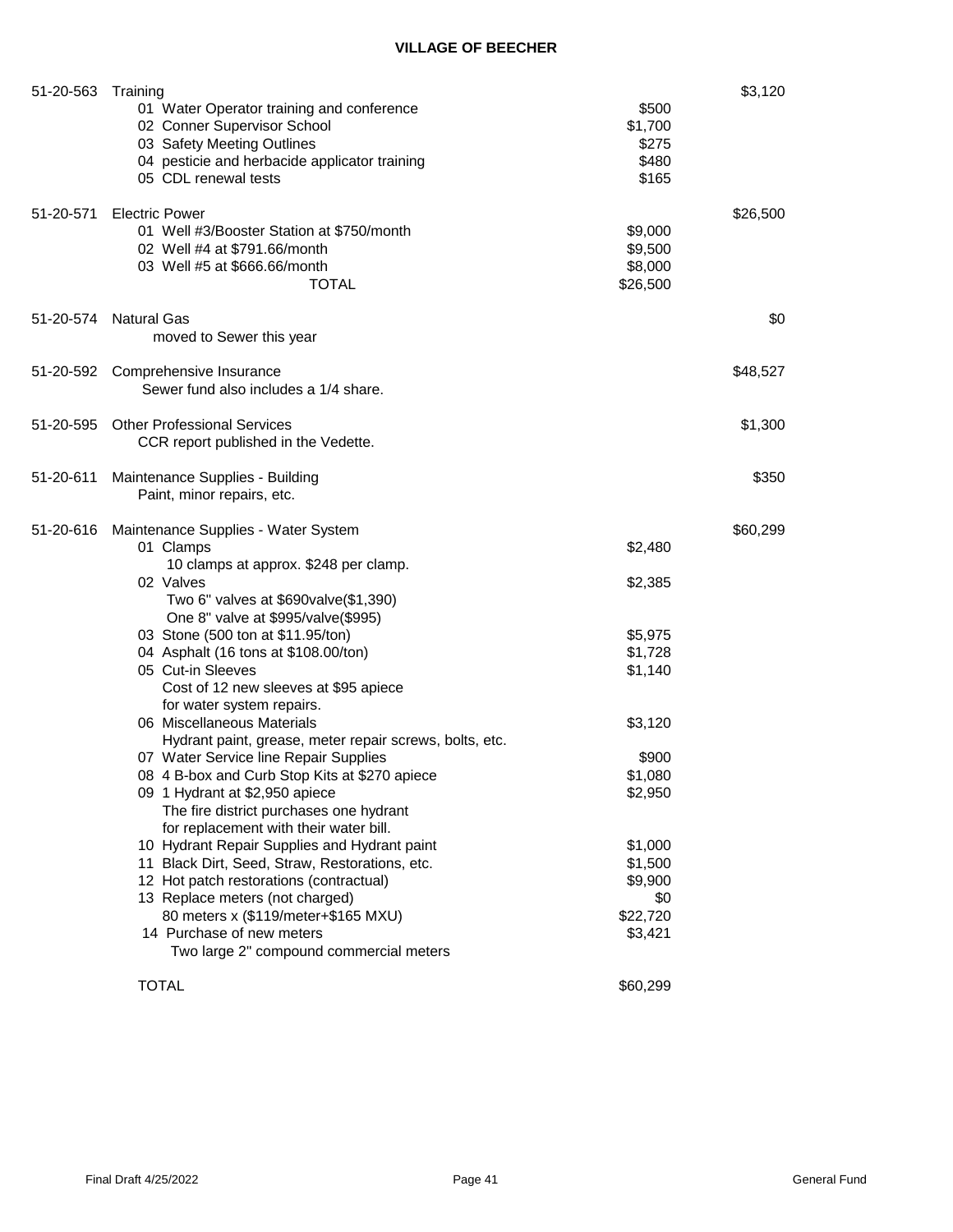| 51-20-651 | <b>Office Supplies</b><br>Water bill printing, letterhead, etc.                                                                                                                                                                                                                                                                                                                                                                                                                                                                                                              |                                                                                                   | \$1,900   |
|-----------|------------------------------------------------------------------------------------------------------------------------------------------------------------------------------------------------------------------------------------------------------------------------------------------------------------------------------------------------------------------------------------------------------------------------------------------------------------------------------------------------------------------------------------------------------------------------------|---------------------------------------------------------------------------------------------------|-----------|
|           | 51-20-653 Small Tools<br>01 Miscellaneous small tools for meter truck<br>02 New tools for shop<br>valve wrenches, small hand tools                                                                                                                                                                                                                                                                                                                                                                                                                                           | \$200<br>\$300                                                                                    | \$500     |
| 51-20-657 | Diesel Fuel<br>Well #3, Well #4 and Well #5 generators                                                                                                                                                                                                                                                                                                                                                                                                                                                                                                                       |                                                                                                   | \$600     |
| 51-20-659 | Chemicals<br>01 Chlorine<br>Based on 82 tanks at \$75 per tank<br>02 AQUAMAG<br>44 drums at \$725 per drum.                                                                                                                                                                                                                                                                                                                                                                                                                                                                  | \$6,150<br>\$31,900                                                                               | \$38,050  |
|           | 51-20-830 Capital Outlay - Equipment<br>Generator for Well #5                                                                                                                                                                                                                                                                                                                                                                                                                                                                                                                |                                                                                                   | \$35,000  |
| 51-20-952 | <b>Capital Improvement Contribution</b>                                                                                                                                                                                                                                                                                                                                                                                                                                                                                                                                      |                                                                                                   | \$0       |
| 51-20-953 | <b>Interfund Operating Transfers</b><br>01 To debt service fund<br>\$6.00/yr x 1,727 water billing accounts<br>02 5th of 15 payments on 2016 F450 dump truck<br>03 3rd of 15 payments on 2002 4700 Int. Dump<br>04 2nd of 10 payments on 2020 pick-up truck replacing 2011 truck<br>05 11th of 15 payments on 2005 Int. 4300 Dump<br>6th of 15 payments on L225 Skid Steer Loader<br>06.<br>3rd of 15 payments on JD 310 SL combination<br>07<br>08<br>1st of 15 payments on Int. 4300 tandem axle dump<br>09 To Watermain Replacement Account<br>\$2/month x 1,727 accounts | \$10,362<br>\$4,970<br>\$4,125<br>\$4,216<br>\$5,057<br>\$2,744<br>\$7,150<br>\$6,142<br>\$41,448 | \$313,892 |
|           | 10 \$2 water rate charge to watermain replacement<br>account<br>school district irrigation fees to watermain replacement accour<br>11<br><b>TOTAL</b>                                                                                                                                                                                                                                                                                                                                                                                                                        | \$224,178<br>\$3,500<br>\$313,892                                                                 |           |

# **TOTAL EXPENDITURES: \$957,853**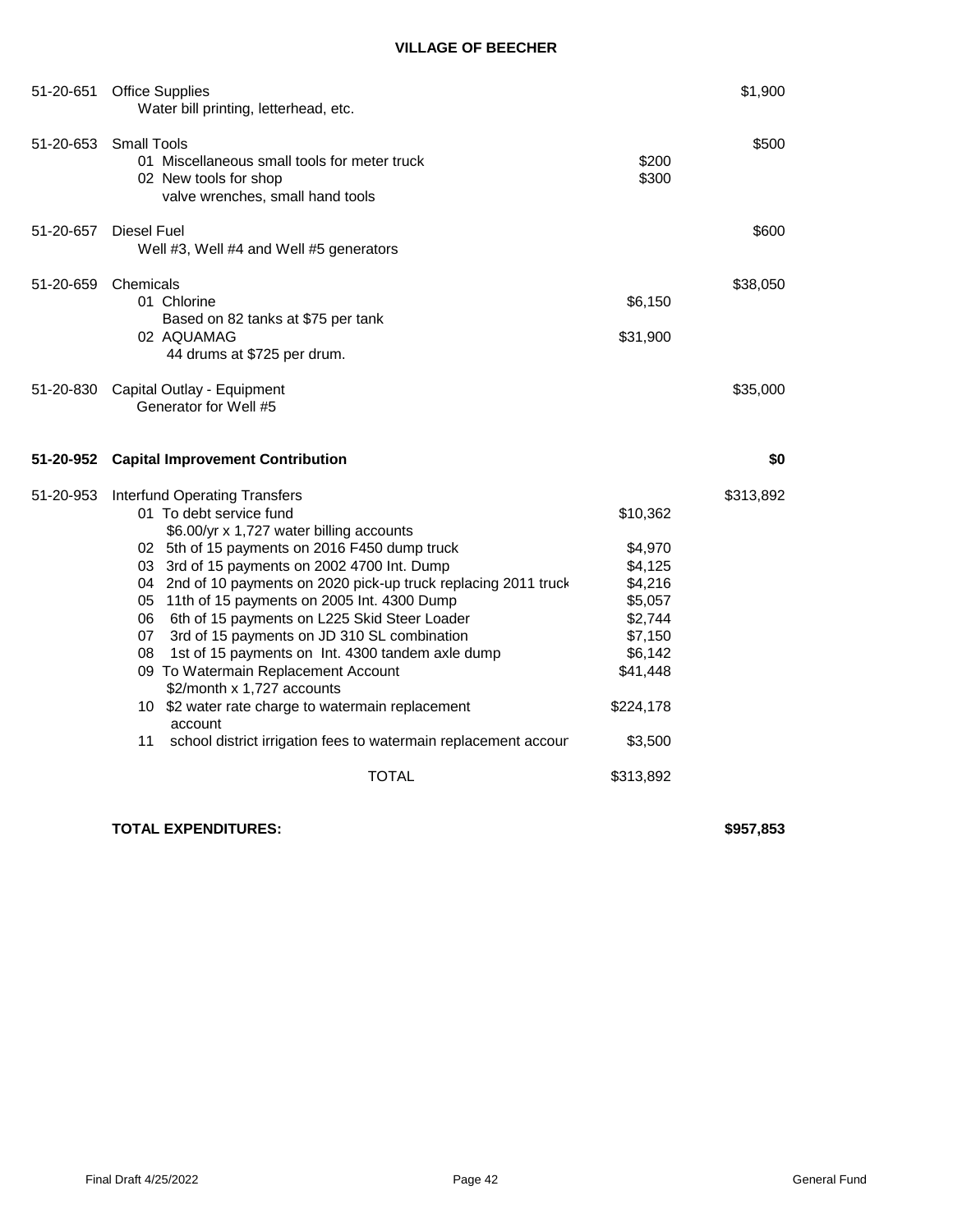# **52 - SEWER FUND FY 2022/2023 BUDGET**

# **REVENUES**

|           | 52-00-372 Sewer Charges<br>2021 actual receipts of \$551,168 plus \$28,022 for \$0.25<br>rate increase on 5/1/22 on 112,089,000 gallons billed.<br>Includes \$-0- in penalties and interest paid and \$9,340 of<br>carry over from the prior year's rate increase. | \$588,530 |
|-----------|--------------------------------------------------------------------------------------------------------------------------------------------------------------------------------------------------------------------------------------------------------------------|-----------|
|           | 52-00-373 Lift Station Charges<br>Actual 2021 collections were \$14,107. \$0.02 rate increase 5/1.<br>324 accounts charged.                                                                                                                                        | \$14,900  |
|           | 52-00-374 Debt Service Charges<br>\$10 per billing x 6 billings x 1,718 sewer accounts in 2021<br>plus 167 multiples. 2021 collections totaled \$111,559.                                                                                                          | \$113,100 |
| 52-00-393 | Interfund Transfer                                                                                                                                                                                                                                                 | \$0       |
| 52-00-396 | Reserve Cash                                                                                                                                                                                                                                                       | \$0       |
|           | <b>TOTAL REVENUE:</b>                                                                                                                                                                                                                                              | \$716,530 |

# **21 - SEWER DEPARTMENT**

# **EXPENDITURES FOR FY 2022/2023 BUDGET**

| 52-21-421 | <b>Salaries Full-Time</b><br>01 Jim Pratl, Foreman<br>02 A.J. Goniorowski, MM<br>03 Ronald Emory, MM + 2 licenses                                                                                                   | \$66,378<br>\$45,568<br>\$45,281 | \$157,227 |
|-----------|---------------------------------------------------------------------------------------------------------------------------------------------------------------------------------------------------------------------|----------------------------------|-----------|
|           | <b>TOTAL</b>                                                                                                                                                                                                        | \$157,227                        |           |
|           | 52-21-422 Salaries Part-Time                                                                                                                                                                                        |                                  | \$0       |
| 52-21-423 | Overtime<br>180 hours for A. J. Goniorowski (\$32.86 x 180 hrs = \$5,914.80)<br>01<br>02 180 hours for Jim Pratl (\$47.87 x 180 hrs = \$8,616.60)<br>03 180 hours for Ronald Emory (\$32.66 x 180 hrs = \$5,878.80) |                                  | \$20,410  |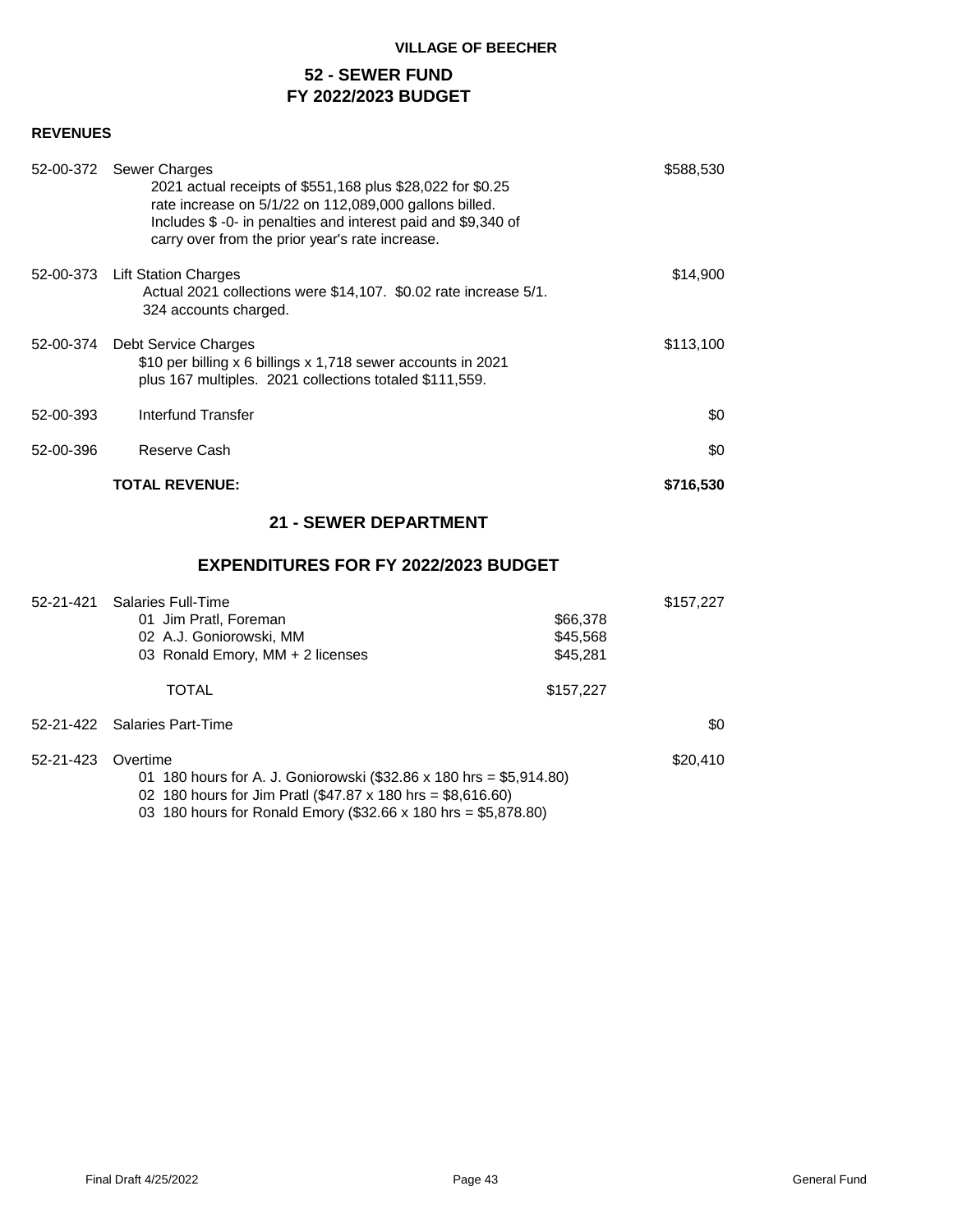| 52-21-451 | Health Insurance (#399 6% increase 1/1)<br>01<br>Jim Pratl<br>$($1,187.00 \times 8) + $1,258.00 \times 4) = $14,528.00$<br>$$1.20/hr$ health ins. deduction paid by employee = $$2,496.00$ )<br>02 A.J. Gionorowski<br>$($1,187.00 \times 8) + $1,258.00 \times 4) = $14,528.00$<br>$$1.20/hr$ health ins. deduction paid by employee = $$2,496.00$ )<br>03 Ronald Emory<br>$($1,187.00 \times 8) + $1,258.00 \times 4) = $14,528.00$<br>$$1.20/hr$ health ins. deduction paid by employee = $$2,496.00$ ) | \$12,032<br>\$12,032<br>\$12,032                       | \$36,096 |
|-----------|------------------------------------------------------------------------------------------------------------------------------------------------------------------------------------------------------------------------------------------------------------------------------------------------------------------------------------------------------------------------------------------------------------------------------------------------------------------------------------------------------------|--------------------------------------------------------|----------|
| 52-21-461 | FICA (0.0765)                                                                                                                                                                                                                                                                                                                                                                                                                                                                                              |                                                        | \$13,589 |
| 52-21-462 | <b>IMRF</b><br>0.0457 of full time wages.                                                                                                                                                                                                                                                                                                                                                                                                                                                                  |                                                        | \$8,118  |
| 52-21-471 | Uniforms<br>01 \$1,137.50 x 8 full time employees quartermaster system<br>includes boots (Cintas and Red Wing)<br>02 \$200 x 2 clerical<br>03 \$200 x 2 part-time<br>04 for contractual sewer operator per contract                                                                                                                                                                                                                                                                                        | \$9,100<br>\$400<br>\$400<br>\$500                     | \$10,400 |
| 52-21-512 | Maintenance Service - Equipment<br>01 Repairs at sewer plant, lift stations, generators<br>02 Stiener Electric Maintenance Contract<br>03 SCADA system repairs (Concentric)<br>04 Flow Meter and scales calibration<br>05 GIS Sanitary Sewer System<br>06 Water Softner for Control Building                                                                                                                                                                                                               | \$5,900<br>\$3,300<br>\$3,900<br>\$900<br>\$0<br>\$900 | \$14,900 |
| 52-21-513 | Maintenance Service - Vehicles<br>01 Skid steer loader<br>02 mini excavator/sewer jetter                                                                                                                                                                                                                                                                                                                                                                                                                   | \$900<br>\$500                                         | \$1,400  |
| 52-21-518 | Maint. Service Sewer System<br>01 Hauling of dried sludge at \$1,200/month<br>02 deep clean trunk sewer from grade school lift station<br>to sewer plant along creek (last done in 2015)                                                                                                                                                                                                                                                                                                                   | \$14,200<br>\$8,000                                    | \$22,200 |
| 52-21-532 | Audit                                                                                                                                                                                                                                                                                                                                                                                                                                                                                                      |                                                        | \$6,300  |
| 52-21-533 | Engineering<br>01 Annual Disinfection Permit<br>02 Renewal of Operating Permit, CMOM, MS4                                                                                                                                                                                                                                                                                                                                                                                                                  | \$1,000<br>\$1,900                                     | \$2,900  |
|           | 52-21-534 Legal Services                                                                                                                                                                                                                                                                                                                                                                                                                                                                                   |                                                        | \$4,200  |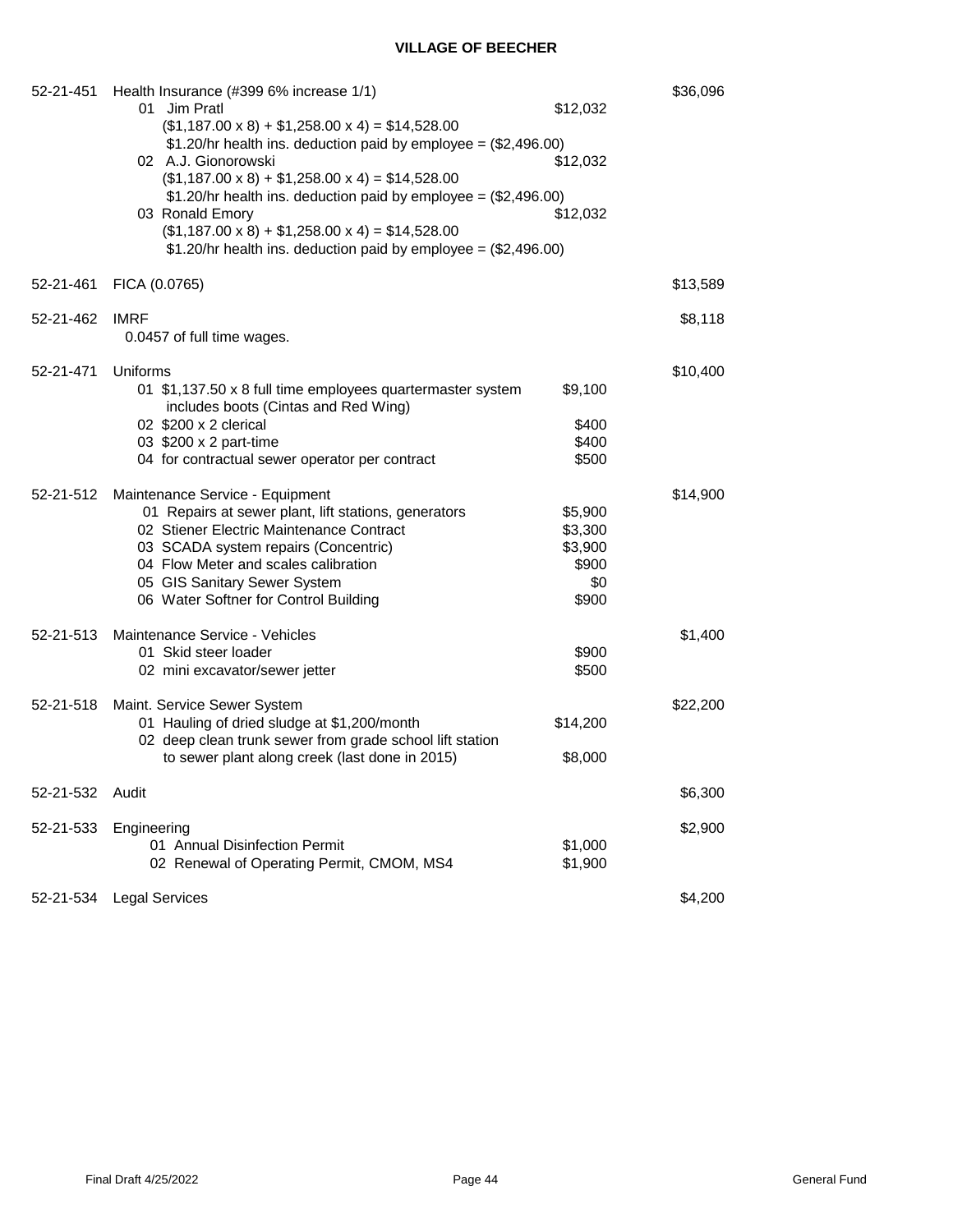| 52-21-536 | <b>Data Processing Services</b>                            |          | \$5,700  |
|-----------|------------------------------------------------------------|----------|----------|
|           | 01 Repairs to server, meter reader and software            | \$1,900  |          |
|           | 02 Sensus annual maint. Fee meter readers                  | \$1,900  |          |
|           | 03 software assurance fee (LOCIS)                          | \$1,900  |          |
| 52-21-537 | Laboratory Analysis                                        |          | \$27,200 |
|           | 01 Analysis of Sludge for metals, mercury, lead            | \$1,200  |          |
|           | 02 Lab Supplies for daily testing                          | \$4,500  |          |
|           | 03 Calibration and Sample Analysis                         | \$500    |          |
|           | 04 monthly samples picked up by Suburban Labs              | \$5,000  |          |
|           | 05 upstream and downstream testing (monthly)               | \$6,500  |          |
|           | 06 purchase of sprectometer and regants for in house       | \$9,500  |          |
|           | daily testing saving \$18,000 per year                     |          |          |
| 52-21-549 | <b>Other Professional Services</b>                         |          | \$1,950  |
|           | 01 JULIE Locates                                           | \$1,200  |          |
|           | 02 Drug Testing Annual Fee                                 | \$450    |          |
|           | 03 Cost for Seven Employee Random Tests                    | \$300    |          |
|           |                                                            |          |          |
| 52-21-551 | Postage                                                    |          | \$1,700  |
|           | 01 Annual Bulk Rate Fee                                    | \$200    |          |
|           | 02 Mailing of Sewer Bills                                  | \$1,100  |          |
|           | 03 Mailing Late Bills                                      | \$400    |          |
| 52-21-552 | Telephone                                                  |          | \$1,920  |
|           | Sewer plant line 946-9506 for SCADA alarms at \$160/month. |          |          |
| 52-21-562 | <b>IEPA Permit Fees</b>                                    |          | \$18,500 |
|           | 01 Sewer Plant Annual Fee                                  | \$17,500 |          |
|           | 02 NDPES Stormwater Discharge Permit                       | \$1,000  |          |
| 52-21-563 | Training                                                   |          | \$900    |
| 52-21-571 | <b>Electrical Power</b>                                    |          | \$63,697 |
|           | Sewer Plant Master Account:<br>\$4,801.50/month            | \$57,618 |          |
|           | \$ 324.17/month<br><b>Cardinal Creek Lift Station:</b>     | \$3,890  |          |
|           | \$<br>92.36/month<br>Fairway Drive Lift Station:           | \$1,109  |          |
|           | \$<br>Miller Street Lift Station:<br>90.12/month           | \$1,082  |          |
|           |                                                            |          |          |
|           | TOTAL                                                      | \$63,699 |          |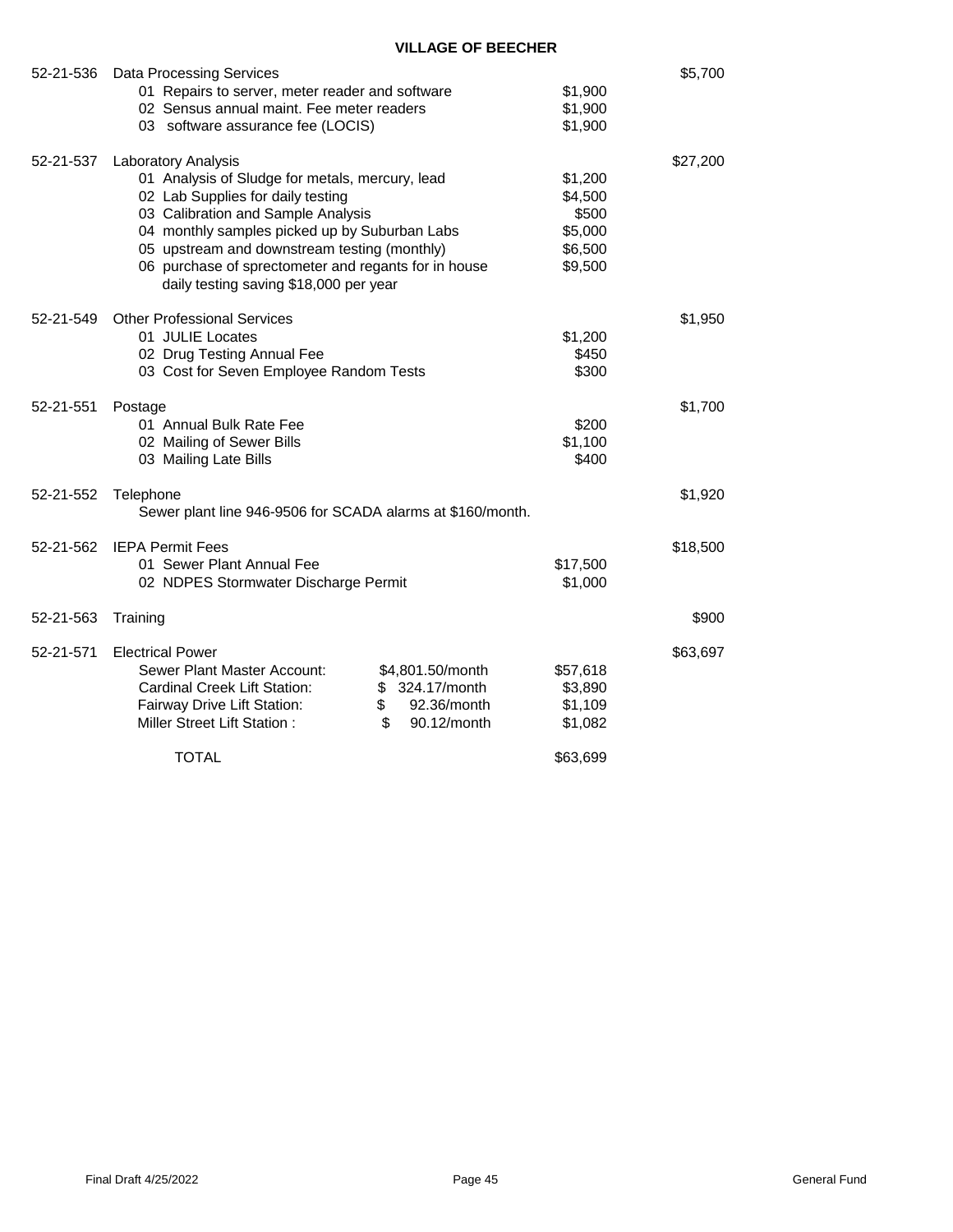| 52-21-574 | <b>Natural Gas</b><br>Estimate for usage at sewer plant control building, pole shed,<br>Cardinal Creek lift station, new PW facility, police station and<br>new Village Hall using up more free therms.                                                                                                                                   |                                                                   | \$5,900  |
|-----------|-------------------------------------------------------------------------------------------------------------------------------------------------------------------------------------------------------------------------------------------------------------------------------------------------------------------------------------------|-------------------------------------------------------------------|----------|
| 52-21-576 | Rentals                                                                                                                                                                                                                                                                                                                                   |                                                                   | \$0      |
| 52-21-592 | Comprehensive Insurance<br>1/2 in General and the other 1/4 in Water.                                                                                                                                                                                                                                                                     |                                                                   | \$48,527 |
| 52-21-595 | <b>Other Contractual Services</b><br>\$1,826.92.00 per pay period for Class I Operator in charge of wastewater<br>treatment plant through a contract which expires 4/30/26.                                                                                                                                                               |                                                                   | \$47,500 |
| 52-21-611 | Maintenance Supplies - Building<br>Paint, paper goods, etc.                                                                                                                                                                                                                                                                               |                                                                   | \$500    |
| 52-21-612 | Maintenance Supplies - Equipment<br>01 Consumables, Filters, etc.<br>02 Paint, Grease, Oil, Etc.<br>03 Sewer Dept. Vehicle and Equipment Supplies                                                                                                                                                                                         | \$900<br>\$900<br>\$900                                           | \$2,700  |
| 52-21-616 | <b>Meter Replacement Program</b>                                                                                                                                                                                                                                                                                                          |                                                                   | \$0      |
| 52-21-617 | Maintenance Supplies - Sewer System<br>01 Lift station supplies<br>02 Manhole repair supplies<br>03 Misc. supplies<br>04 Repair parts for sewer jetter<br>05 synthetic gear lube for orbal ditch axles (out of inventory<br>06 replacement bulbs for UV lighting (out of inventory)<br>07 gear oil for clarifier boxes (out of inventory) | \$500<br>\$500<br>\$600<br>\$900<br>\$2,900<br>\$4,300<br>\$1,200 | \$10,900 |
| 52-21-651 | <b>Office Supplies</b><br>Waterbill printing, letterhead, etc.                                                                                                                                                                                                                                                                            |                                                                   | \$900    |
| 52-21-653 | <b>Small Tools</b><br>Tools for equipping the sewer operator to repair equipment onsite.                                                                                                                                                                                                                                                  |                                                                   | \$0      |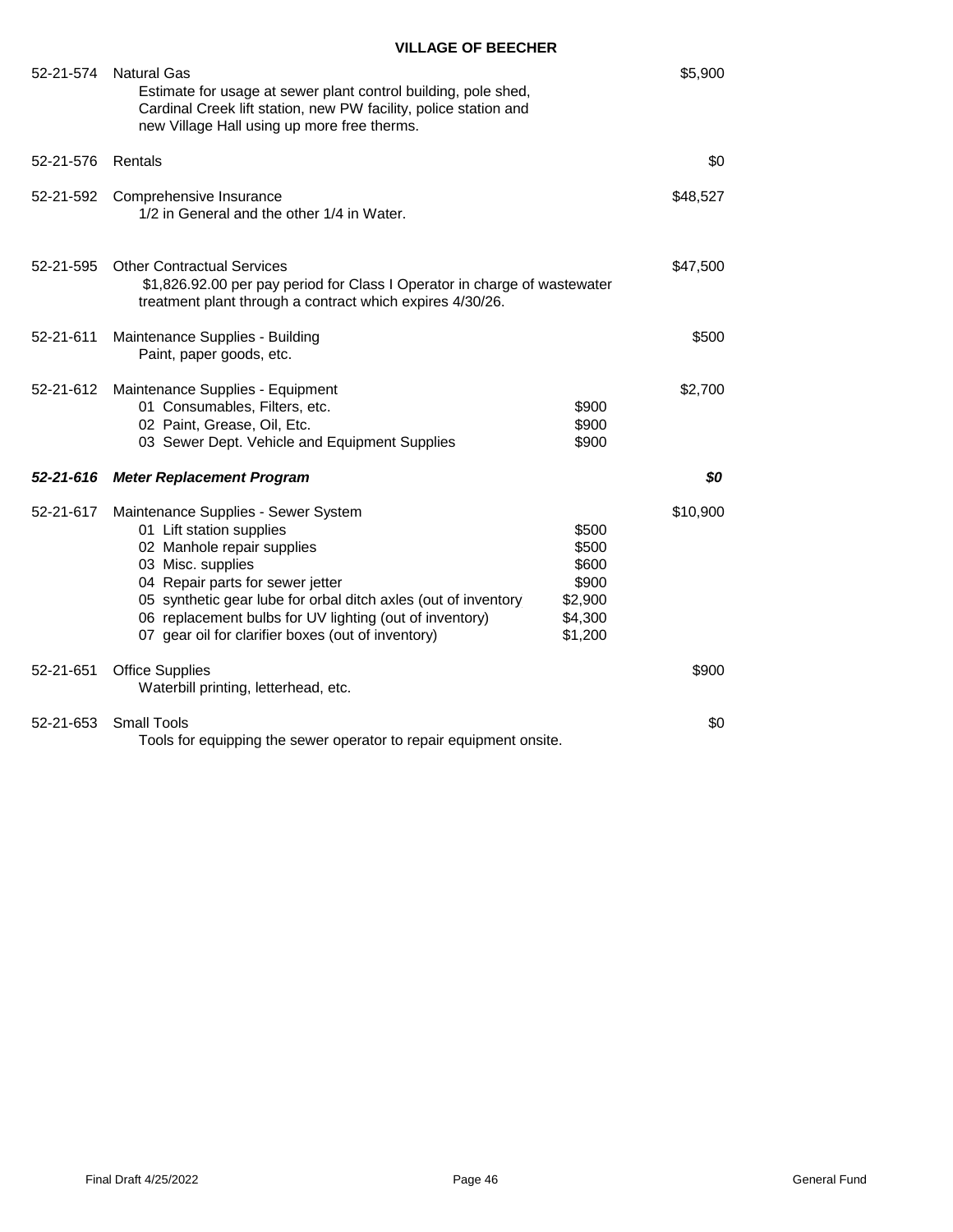| 52-21-657 | Diesel Fuel<br>Fuel for the generator at the sewer plant and for lift stations.<br>Estimate 1,000 gallons of diesel at \$3.50/gl.                                                                                                                                                                                                                                                                         |                                                      | \$3,500   |
|-----------|-----------------------------------------------------------------------------------------------------------------------------------------------------------------------------------------------------------------------------------------------------------------------------------------------------------------------------------------------------------------------------------------------------------|------------------------------------------------------|-----------|
| 52-21-659 | Chemicals<br>01 2 drums of Polymner at \$750/drum delivered to WWTP<br>02 ferric chloride for 700,000gpd x 0.020029/gl x \$2.34/gl                                                                                                                                                                                                                                                                        | \$1,500<br>\$32,807                                  | \$34,307  |
| 52-21-830 | Capital Outlay - Equipment<br>01 automated chlorine feed to bypass pond (\$12,000)<br>02 hard pipe bypass pump intake lines at elementary<br>school and at the sewer plant<br>03 generator for Miller St. lift station<br>04 generator for Fairway Drive lift station<br>05 trailer-mounted generator for Miller/Fairway lift stations<br>06 reconfigure Miller/Fairway Drive lift stations for generator | \$0<br>\$13,000<br>\$0<br>\$0<br>\$10,000<br>\$1,517 | \$24,517  |
| 52-21-953 | <b>Interfund Operating Transfers</b><br>01 \$10 debt charge per billing (to debt fund)<br>1,718 x 6 billings x \$10 plus 167 multiples<br>04 7th of 10 payments F350 utility truck with plow<br>TOTAL                                                                                                                                                                                                     | \$113,100<br>\$4,872<br>\$117,972                    | \$117,972 |
|           | TOTAL BUDGET                                                                                                                                                                                                                                                                                                                                                                                              |                                                      | \$716,530 |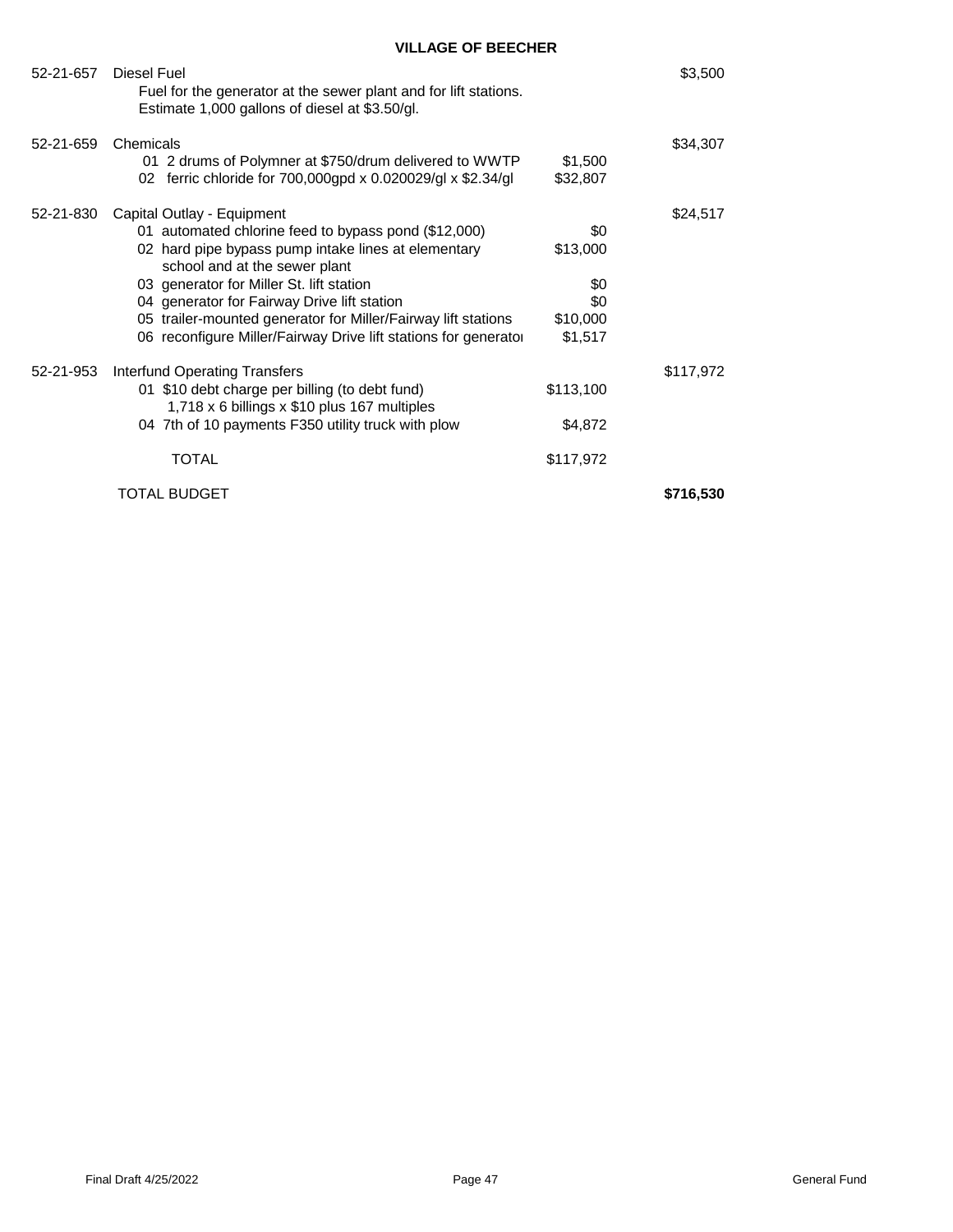# **53 - WATER AND SEWER CAPITAL IMPROVEMENTS FY 2022/2023 BUDGET**

| 53-21-373           | Water Tap-ins<br>Please refer to Excel spreadsheet on development fees.              |     | \$0      |
|---------------------|--------------------------------------------------------------------------------------|-----|----------|
| 53-22-374           | Sewer Tap-ins<br>Please refer to Excel spreadsheet on development fees.              |     | \$0      |
| 53-22-381           | Interest Earned on Investments<br>0.1% on \$150,000 in reserves.                     |     | \$0      |
| 53-22-393           | Interfund Transfers                                                                  |     | \$0      |
| 53-22-394           | Loan Proceeds - IEPA Wastewater Treatment Revolving Fund Loan                        |     | \$0      |
| 53-22-396           | Reserve Cash<br>Amount needed for econsomic development and planning                 |     | \$10,500 |
| 53-22-397           | Encumbrances                                                                         |     | \$0      |
|                     | <b>TOTAL:</b>                                                                        |     | \$10,500 |
| <b>EXPENDITURES</b> |                                                                                      |     |          |
| 53-21-517           | Maint. Service - Water System<br>01 LMI pump and SCADA transducers for tank/tower    | \$0 | \$0      |
| 53-22-518           | Maint. Service - Sewer System<br>01 Replace #1 pump in influent lift station (Flygt) | \$0 | \$0      |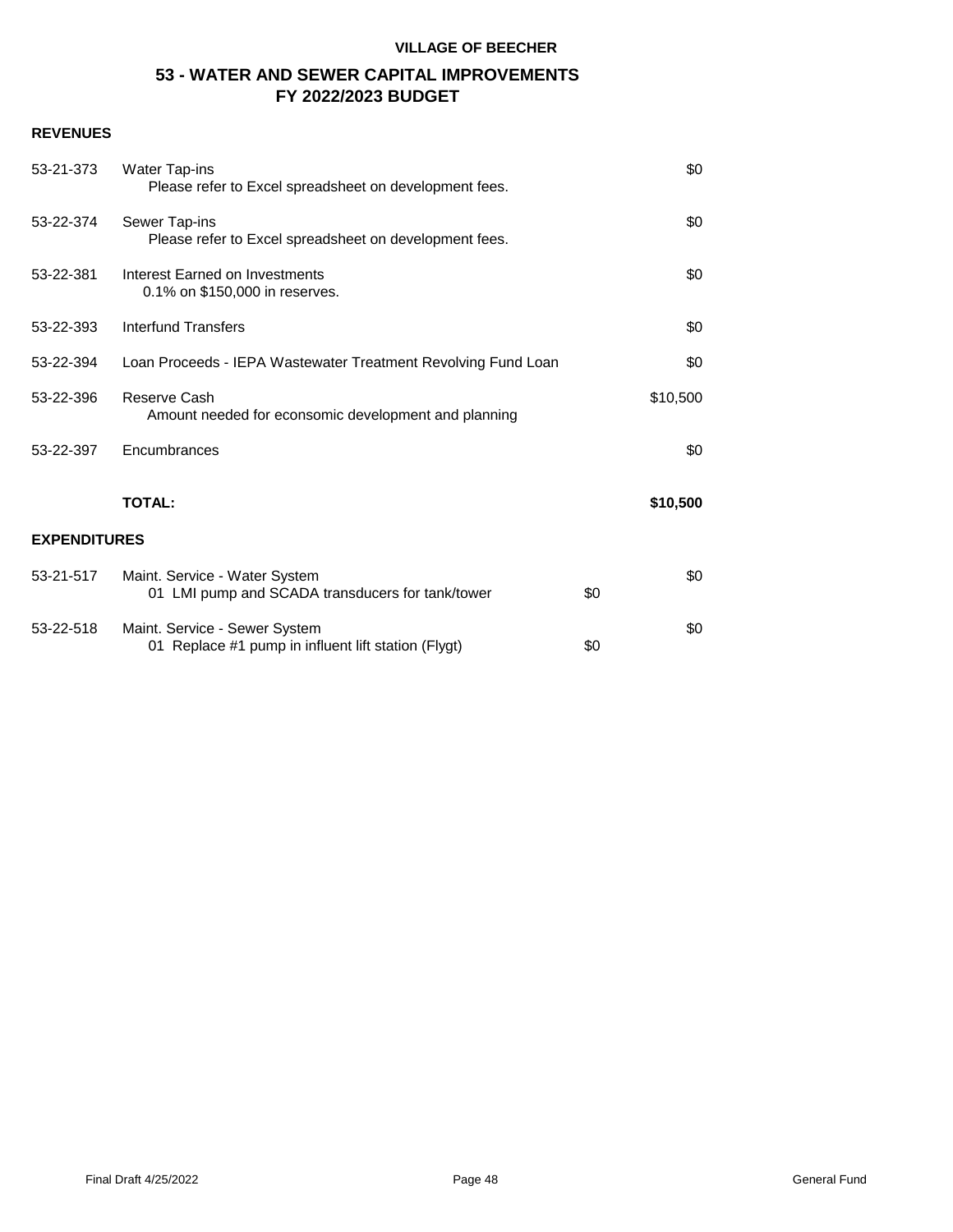|           | <b>TOTAL:</b>                                                                                                                                                                                                                                                                                                          |                                                 | \$10,500 |
|-----------|------------------------------------------------------------------------------------------------------------------------------------------------------------------------------------------------------------------------------------------------------------------------------------------------------------------------|-------------------------------------------------|----------|
| 53-22-951 | <b>Capital Reserve Contribution</b>                                                                                                                                                                                                                                                                                    |                                                 | \$0      |
| 53-21-861 | Capital Outlay - Infrastructure<br>Use of IEPA loan proceeds to complete the Beecher WWTP<br>rehabilitation project.                                                                                                                                                                                                   |                                                 | \$0      |
| 53-22-860 | Capital Outlay - CDBG                                                                                                                                                                                                                                                                                                  |                                                 | \$0      |
| 53-22-830 | Capital Outlay - Equipment<br>To pay for extended warranty, parts inventory and repairs<br>to two axles and four gear boxes at WWTP.                                                                                                                                                                                   |                                                 | \$0      |
| 53-22-820 | Capital Outlay - Building<br>PW facility funded in General with G.O. Bonds                                                                                                                                                                                                                                             |                                                 | \$0      |
| 53-22-810 | Capital Outlay - Land<br>Price of option on land for sewer plant/PW facility<br>Purchase of land for spoils                                                                                                                                                                                                            | \$0<br>\$0                                      | \$0      |
| 53-21-616 | Meter Replacement Program<br>To be used to replace residential meters with IPEARLS.<br>$($119$ meter + $$165$ MXU + \$10 misc)                                                                                                                                                                                         |                                                 | \$0      |
| 53-22-595 | <b>Other Professional Services</b><br>Allocation for the expenses and projects associated with the<br>Village's economic development efforts which are as follows:<br>01 Advertising<br>02 CSEDC Membership<br>03 Will County CED Membership<br>04 Conferences/Marketing<br>05 Publications, brochures, postage, misc. | \$500<br>\$500<br>\$1,000<br>\$1,000<br>\$1,500 | \$4,500  |
|           | 01 Village Planner                                                                                                                                                                                                                                                                                                     | \$6,000                                         |          |
| 53-22-535 | <b>Planning Services</b>                                                                                                                                                                                                                                                                                               |                                                 | \$6,000  |
| 53-22-533 | Engineering                                                                                                                                                                                                                                                                                                            |                                                 | \$0      |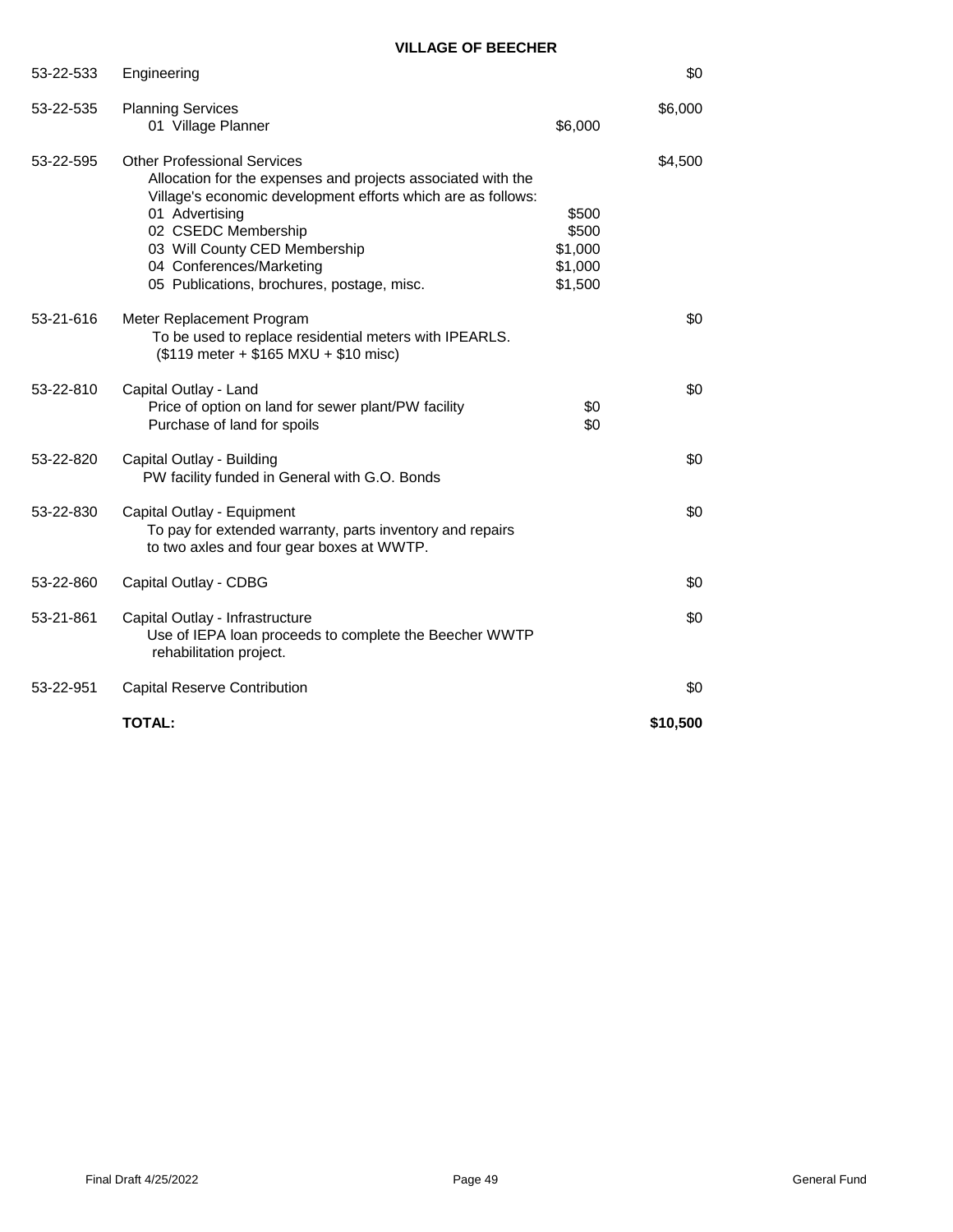# **54 - WATER AND SEWER DEBT SERVICE FUND FY 2022/2023 BUDGET**

| 54-22-336       | <b>Utility Tax</b><br>FY 18/19 collections were \$201,960; \$191,688 in FY 19/20;<br>and \$193,018 in FY 20/21. In calender year 2021 we<br>collected \$205,925.                                                                                                                                                                                       |           | \$195,000 |
|-----------------|--------------------------------------------------------------------------------------------------------------------------------------------------------------------------------------------------------------------------------------------------------------------------------------------------------------------------------------------------------|-----------|-----------|
| 54-22-346       | 1/2% Infrastructure Sales Tax<br>First 9 months collections in FY 21/22 extrapolates to<br>\$204,331/yr. This revenue has shown rpaid increases.                                                                                                                                                                                                       |           | \$203,512 |
| 54-22-381       | Interest Income<br>0.54% on average reserve of \$511,000.                                                                                                                                                                                                                                                                                              |           | \$2,800   |
| 54-21-393       | <b>Transfer from Water Fund</b><br>Amount transferred from rates to cover operating debt.                                                                                                                                                                                                                                                              |           | \$10,362  |
| 54-22-394       | <b>Transfer from Sewer Fund</b><br>01 Mandatory \$10 debt service charge per billing                                                                                                                                                                                                                                                                   | \$113,100 | \$113,100 |
| 54-22-395       | <b>Interfund Transfers</b>                                                                                                                                                                                                                                                                                                                             |           | \$0       |
| 54-22-396       | Reserve Cash                                                                                                                                                                                                                                                                                                                                           |           | \$0       |
|                 | <b>TOTAL REVENUES:</b>                                                                                                                                                                                                                                                                                                                                 |           | \$524,774 |
| <b>EXPENSES</b> |                                                                                                                                                                                                                                                                                                                                                        |           |           |
| 54-22-533       | <b>Engineering Services</b><br>Amount needed for Permit Compliance for a Class I WWTP.                                                                                                                                                                                                                                                                 |           | \$0       |
| 54-22-534       | <b>Legal Services</b><br>Amount requiired to defend Fieldgate lawsuit                                                                                                                                                                                                                                                                                  |           | \$13,952  |
| 54-22-616       | Meter Replacement Program                                                                                                                                                                                                                                                                                                                              |           | \$0       |
| 54-22-713       | Debt Service - 2018 IEPA Loan<br>1.12% on \$10,142,891 for 30 years beginning in 2019.<br>The payments will be \$201,438.61 to the IEPA Revolving Fund<br>on 5/8 and 11/8 of each year through 2049 for a fiscal year<br>total of \$402,878. The Village is also committed to retaining this<br>same ampount in the debt fund as coverage on the loan. |           | \$402,878 |
| 54-33-830       | Capital Outlay - Equipment                                                                                                                                                                                                                                                                                                                             |           | \$0       |
| 54-22-951       | <b>Reserve Contribution</b><br>Amount collected for future debt payments.                                                                                                                                                                                                                                                                              |           | \$0       |
| 54-22-953       | <b>Interfund Transfers</b><br>01 transfer of utility tax revenue to General Fund to pay<br>Office Manager, Front Desk, and a portion of<br>Administrator position. Utility Tax is considered a<br>corporate revenue source and can be used for any<br>corportate purpose.                                                                              | \$107,944 | \$107,944 |
|                 | TOTAL:                                                                                                                                                                                                                                                                                                                                                 | \$107,944 |           |
|                 | <b>TOTAL EXPENDITURES:</b>                                                                                                                                                                                                                                                                                                                             |           | \$524,774 |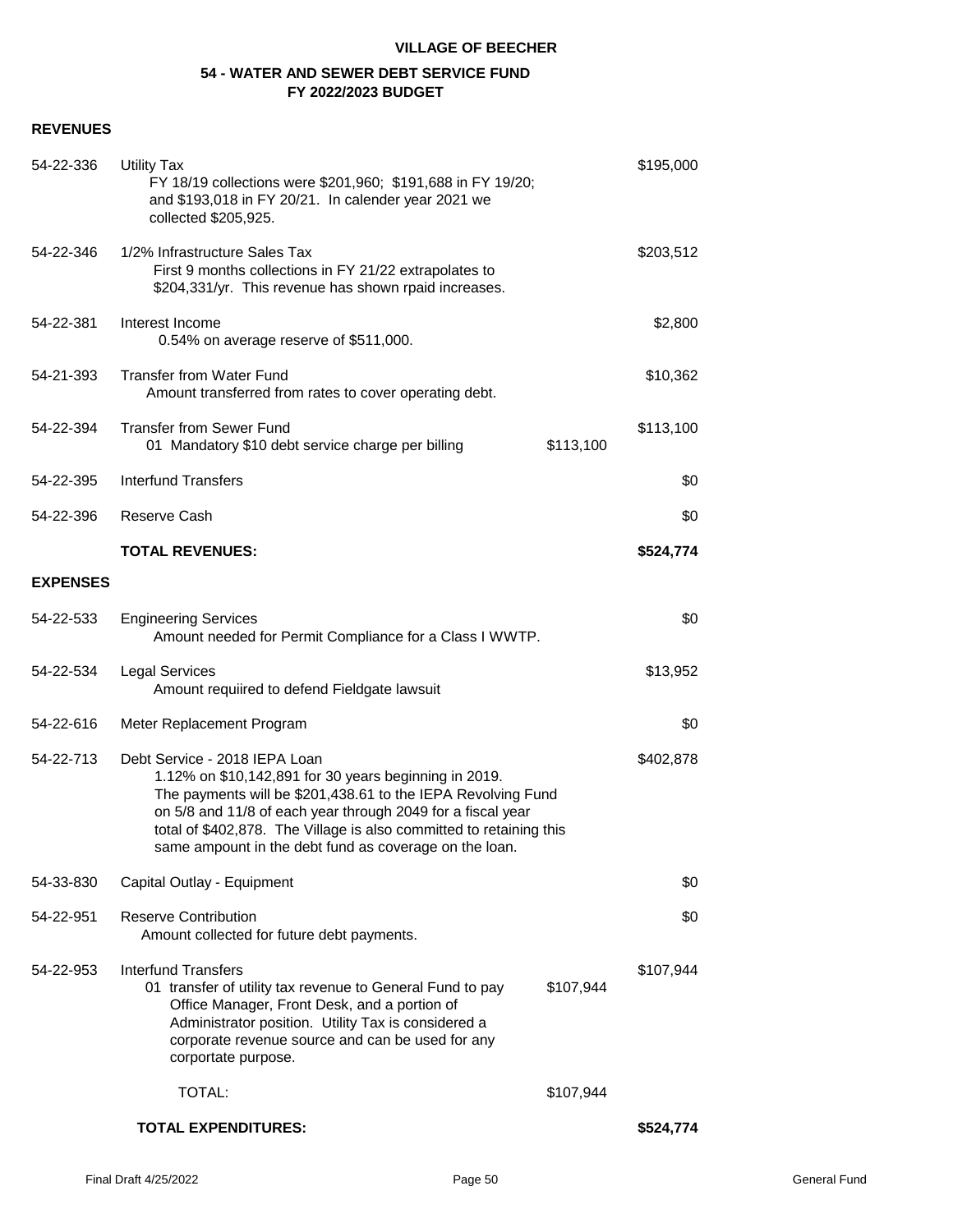# **55 - WATERMAIN REPLACEMENT FUND FY 2022/2023 PROPOSED BUDGET**

| 55-21-381           | Interest Earned on Investments<br>0.54% on \$75,000 in reserves.                                                                                                                                                                                                                                                |                                                           | \$405       |
|---------------------|-----------------------------------------------------------------------------------------------------------------------------------------------------------------------------------------------------------------------------------------------------------------------------------------------------------------|-----------------------------------------------------------|-------------|
| 55-21-393           | <b>Interfund Transfers</b><br>01 \$2/month flat charge from O+M watermain repl<br>02 \$2/1,000 gl rate charge for watermain<br>replacement from O+M<br>03 from school district for irrigation fees<br>04 from ARPA Account for watermain replacemen                                                             | \$41,448<br>\$224,178<br>\$3,500<br>\$230,000             | \$499,126   |
| 55-21-394           | on Gould St.<br>Loan Proceeds - IEPA Drinking Water Fund                                                                                                                                                                                                                                                        |                                                           | \$4,372,000 |
|                     | For Year #1 of the lead line repalcement program per schedule                                                                                                                                                                                                                                                   |                                                           |             |
| 55-21-395           | <b>DCEO Captial Bill Grant</b><br>To be used exclusively for the Gould St. Watermain Project.                                                                                                                                                                                                                   |                                                           | \$967,000   |
| 55-21-396           | Reserve Cash<br>To be used from prior years collections for the<br>construction management of Miller St. and Dixie Highway<br>watermain replacements. We plan to apply for IEPA<br>loan funding with foregiveness as soon as it rolls out.                                                                      |                                                           | \$65,420    |
| 55-21-397           | Encumbrances                                                                                                                                                                                                                                                                                                    |                                                           | \$0         |
|                     | <b>TOTAL:</b>                                                                                                                                                                                                                                                                                                   |                                                           | \$5,903,951 |
|                     |                                                                                                                                                                                                                                                                                                                 |                                                           |             |
| <b>EXPENDITURES</b> |                                                                                                                                                                                                                                                                                                                 |                                                           |             |
| 55-21-422           | <b>Salaries Part-Time</b><br>to pay for 2,000 hours of part-time labor at \$12/hr<br>to free up full-tme for meter installs                                                                                                                                                                                     |                                                           | \$0         |
| 52-21-461           | FICA (0.0765)                                                                                                                                                                                                                                                                                                   |                                                           | \$0         |
| 55-21-533           | Engineering<br>01 Gould St. construction management<br>02 Dixie Highway construction management<br>03 Lead Service Line Program<br>04 Miller St. Design<br>05 Miller St. construction management                                                                                                                | \$86,000<br>\$85,000<br>\$372,000<br>\$23,200<br>\$45,000 | \$611,200   |
| 55-21-714           | Debt Service - 2017 IEPA Penfield Replacement Loan<br>Payments began in 2018 on this project with funding<br>coming from this account per plans. Expect payments of<br>\$65,304 per year for 20 years at an interest rate of 1.64%.<br>Payments of \$32,651.99 on 9/3 and 3/3 each fiscal year<br>through 2037. |                                                           | \$65,304    |